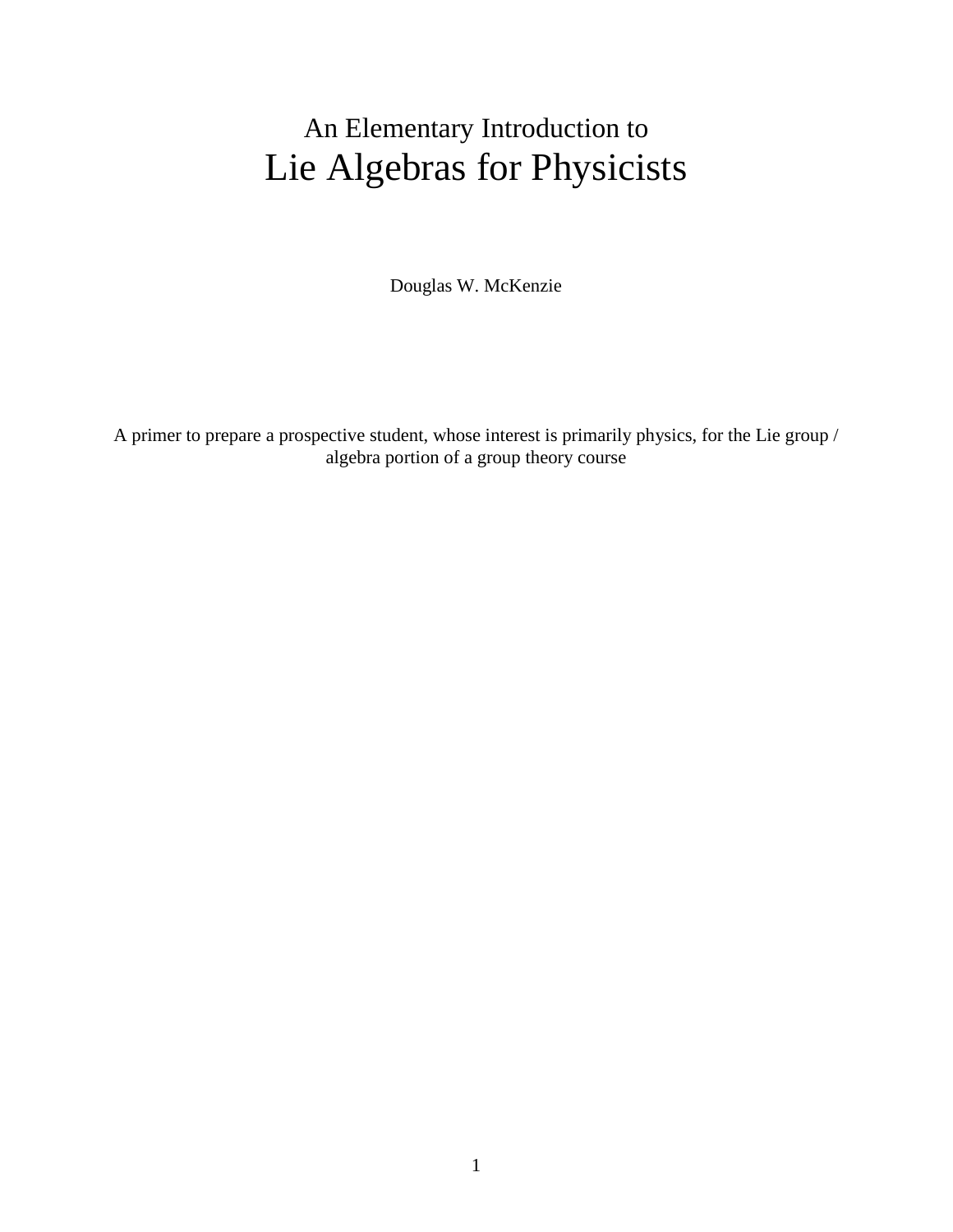# The Table of Contents entries are links to the text - Use CTRL Click

| 5.4. Showing that the SO(3) Generators Satisfy the General Lie Algebra  13 |  |
|----------------------------------------------------------------------------|--|
|                                                                            |  |
|                                                                            |  |
|                                                                            |  |
|                                                                            |  |
|                                                                            |  |
|                                                                            |  |
|                                                                            |  |
|                                                                            |  |
|                                                                            |  |
|                                                                            |  |
|                                                                            |  |
|                                                                            |  |
|                                                                            |  |
|                                                                            |  |
|                                                                            |  |
|                                                                            |  |
|                                                                            |  |
|                                                                            |  |
|                                                                            |  |
|                                                                            |  |
|                                                                            |  |
|                                                                            |  |
|                                                                            |  |
|                                                                            |  |
|                                                                            |  |
|                                                                            |  |
|                                                                            |  |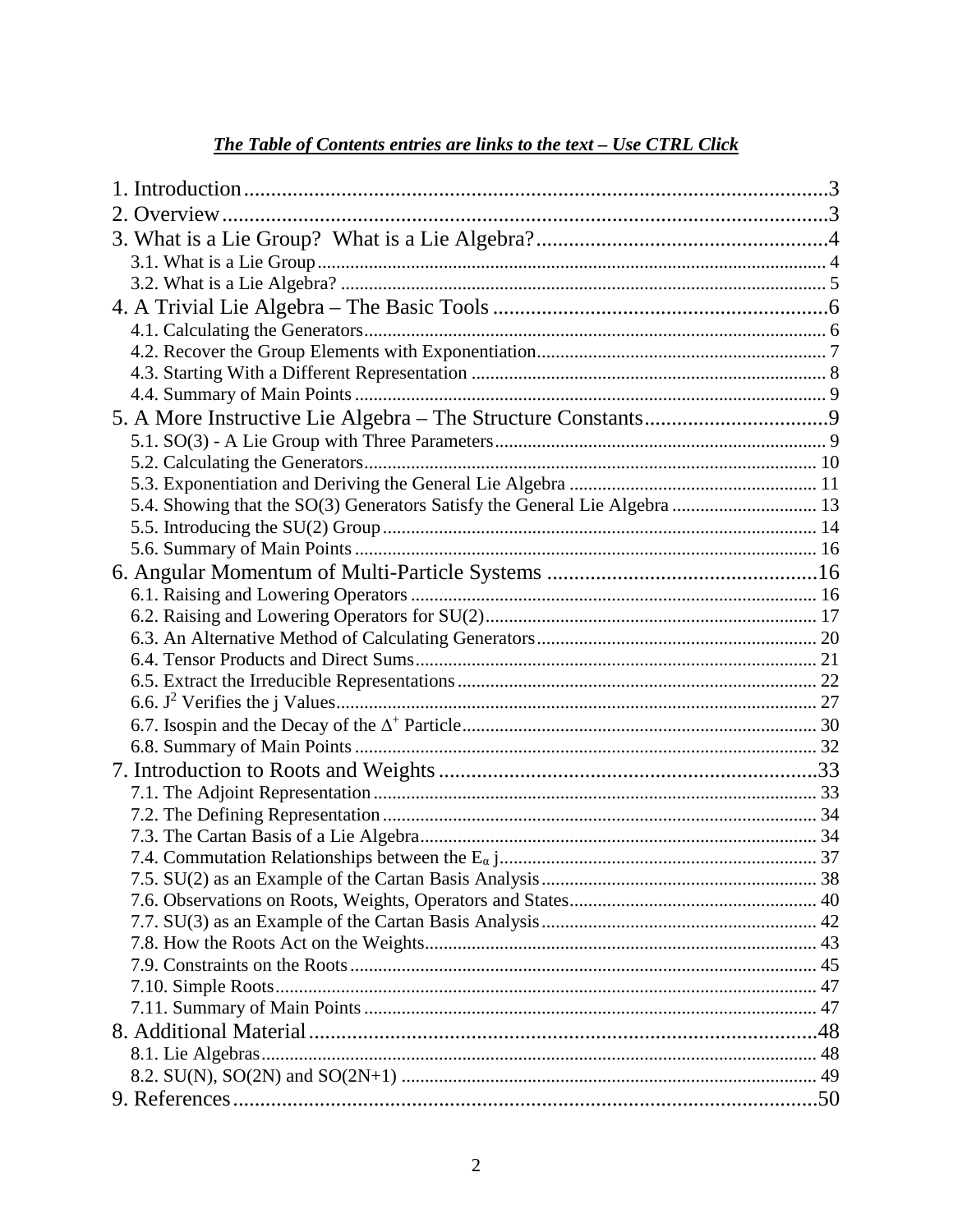#### **Copyright © 2015 by Douglas McKenzie**

# <span id="page-2-0"></span>1. Introduction

The purpose of this review is to present a practical, relatively easy to follow description of the basics of Lie groups and algebras focusing on the material of interest to physicists. It is an 'introduction' because it only discusses some of the most important points and leaves much out. It is 'elementary' because it does not leave much to the imagination of the student, rather it is very explicit. The motivation for the review is the difficulty that the author had in learning these basics himself. Hopefully, after reading the review, the student can approach other texts with a level of confidence when going into the subject more deeply.

The idea that it might even be possible for Lie groups and algebras to be presented in an accessible way to the first time student derived from Bob Klauber's *Student Friendly Quantum Field Theory*. I found this text to be, hands down, the most accessible text for first approaching QFT. Following one of the philosophies of that book, every effort has been made to avoid brevity and conciseness which are truly obstacles for the first time student. I would also like to thank Pietro Longhi who peeled back some of the layers of this onion-like material for me. My thanks also to Patrick Cooper who helped me understand what a typical physics student needs to understand about Lie algebras.

Since the purpose of this review is to be clear and accessible, it would be very helpful to receive comments and suggestions particularly on how it can be made clearer and more accessible. Reporting any errors would also be enormously appreciated. My email is

#### [mckenziedouglas@gmail.com](mailto:mckenziedouglas@gmail.com)

or you can use the Contact Me tab on the website

#### [http://www.liealgebrasintro.com.](http://www.liealgebrasintro.com/)

We assume that the reader has a working knowledge of finite group theory, linear algebra and quantum mechanics.

# <span id="page-2-1"></span>2. Overview

The areas of application of Lie Groups to physics range from understanding how angular momentum in quantum mechanics behaves, to describing families of elementary particles and their behavior, to succinctly expressing the symmetries and invariances behind gauge theories. This review goes into some detail regarding angular momentum. It gives a simple example of families of elementary particles. Other than those physical applications it simply provides a foundation for further study.

The first topic introduces the basic calculation tools that will be used - The generators of a Lie group and the use of exponentiation of those generators to recover the original group elements. SO(2), a one parameter rotation group, is used as the example. We learn here that the generators of a Lie algebra contain all the information about the group.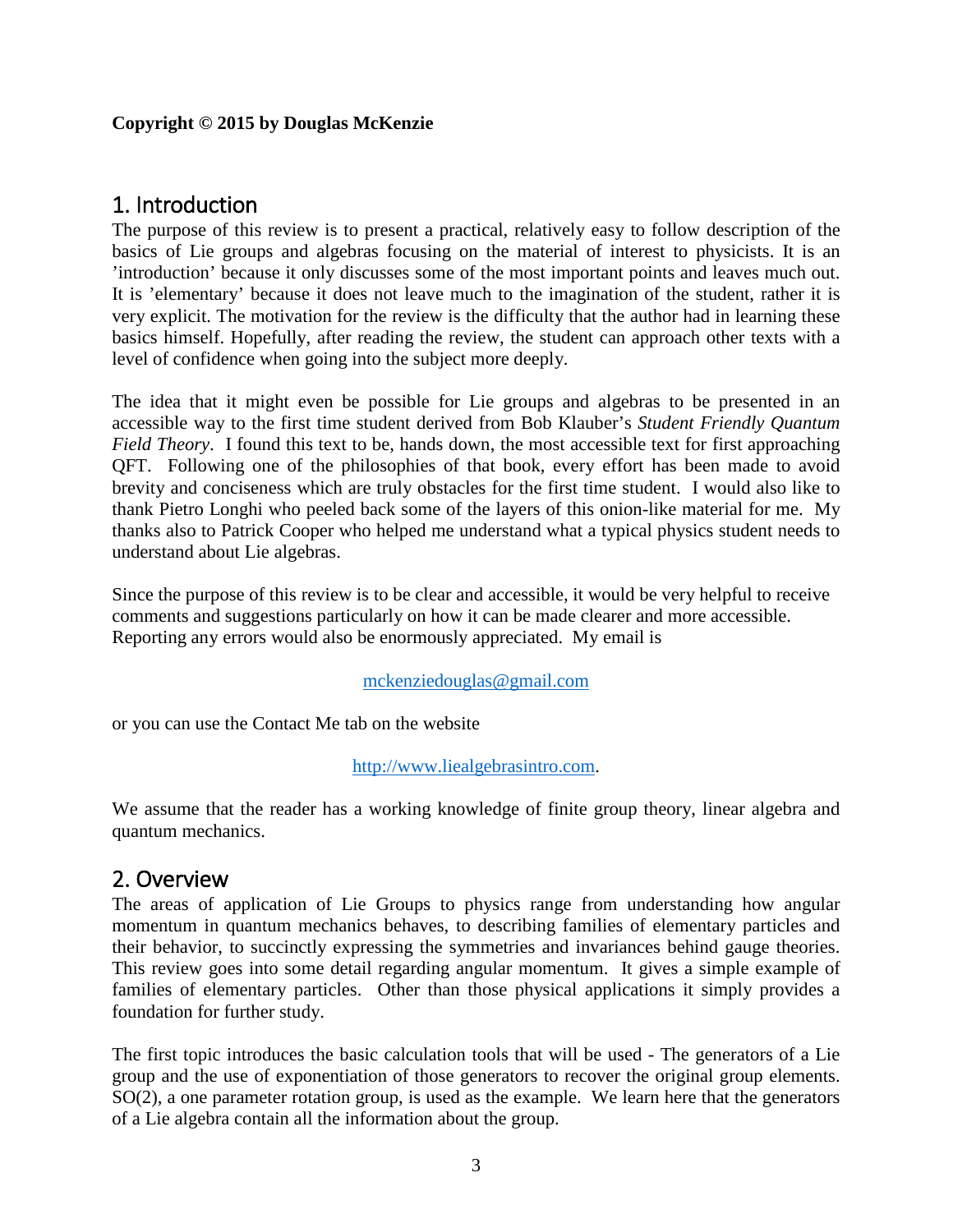The second topic introduces Lie algebras by applying the tools from the first topic to a group with 3 parameters (hence, three generators) called SO(3). The Lie algebra is defined by the commutation relationships of these generators. Then another group, SU(2) which is locally isomorphic to SO(3). is introduced because the SU(N) groups will be our primary groups of interest.

The third topic begins with the development of raising and lowering operators – basic tools for studying the states of a Lie algebra. The states we are interested in are the angular momentum states of a multi-particle system. The raising and lowering operators are then applied to the tensor product of the individual particle representations to extract the irreducible representations of the multi-particle states. Lastly, we look at isospin states in a manner completely analogous to angular momentum with the difference being that the states become particles!

The fourth topic explores another aspect of Lie algebras known as roots. These are eigenvalues which like the generators contain all the information about the group in a remarkably concise manner. With these roots we can find irreducible representations relatively easily. They also permit a powerful classification of high energy particles as well as of the Lie algebras themselves. This topic may not be of interest if the reader's course of study does not involve this deeper look into Lie algebras.

# <span id="page-3-0"></span>3. What is a Lie Group? What is a Lie Algebra?

#### <span id="page-3-1"></span>3.1. What is a Lie Group

A Lie group is a group whose group elements are specified by one or more continuous parameters which vary smoothly. We consider a simple example, the SO(2) group – rotation in two dimensions. The group is characterized by a single parameter,  $\theta$ , the angle of rotation. The elements of this group are the individual rotation operators, for example, R(45 *<sup>o</sup>* ) indicating a rotation counter clockwise of 45<sup>°</sup>, is an element of the group. The group operation is the consecutive application of two rotation operators. For example,  $R(15^\circ) R(30^\circ) = R(45^\circ)$ indicates that a 30 $^{\circ}$  rotation followed by a 15 $^{\circ}$  rotation produces the same result as a 45 $^{\circ}$ rotation. These group elements are often represented as 2 dimensional matrices of the form

$$
M(\theta) = \begin{pmatrix} \cos(\theta) & -\sin(\theta) \\ \sin(\theta) & \cos(\theta) \end{pmatrix}
$$
 (3.1.1)

These matrices rotate any point on the plane around the origin counter-clockwise through the angle  $\theta$ . For example, M(45<sup>o</sup>) rotates the point (0,1) to the point  $\left(-\sqrt{1/2}, \sqrt{1/2}\right)$ . When we find a representation, such as this one, that explicitly shows the nature of the group elements, we will refer to it as a **natural representation**. [1](#page-3-2)

This group is referred to as SO(2) - S for Special i.e. the determinant is 1, O for Orthogonal i.e. the elements of the matrices are real and the transpose of the matrix is its inverse and  $\frac{2}{3}$  for the

<span id="page-3-2"></span><sup>&</sup>lt;sup>1</sup> The term 'natural representation' is not used consistently in the literature.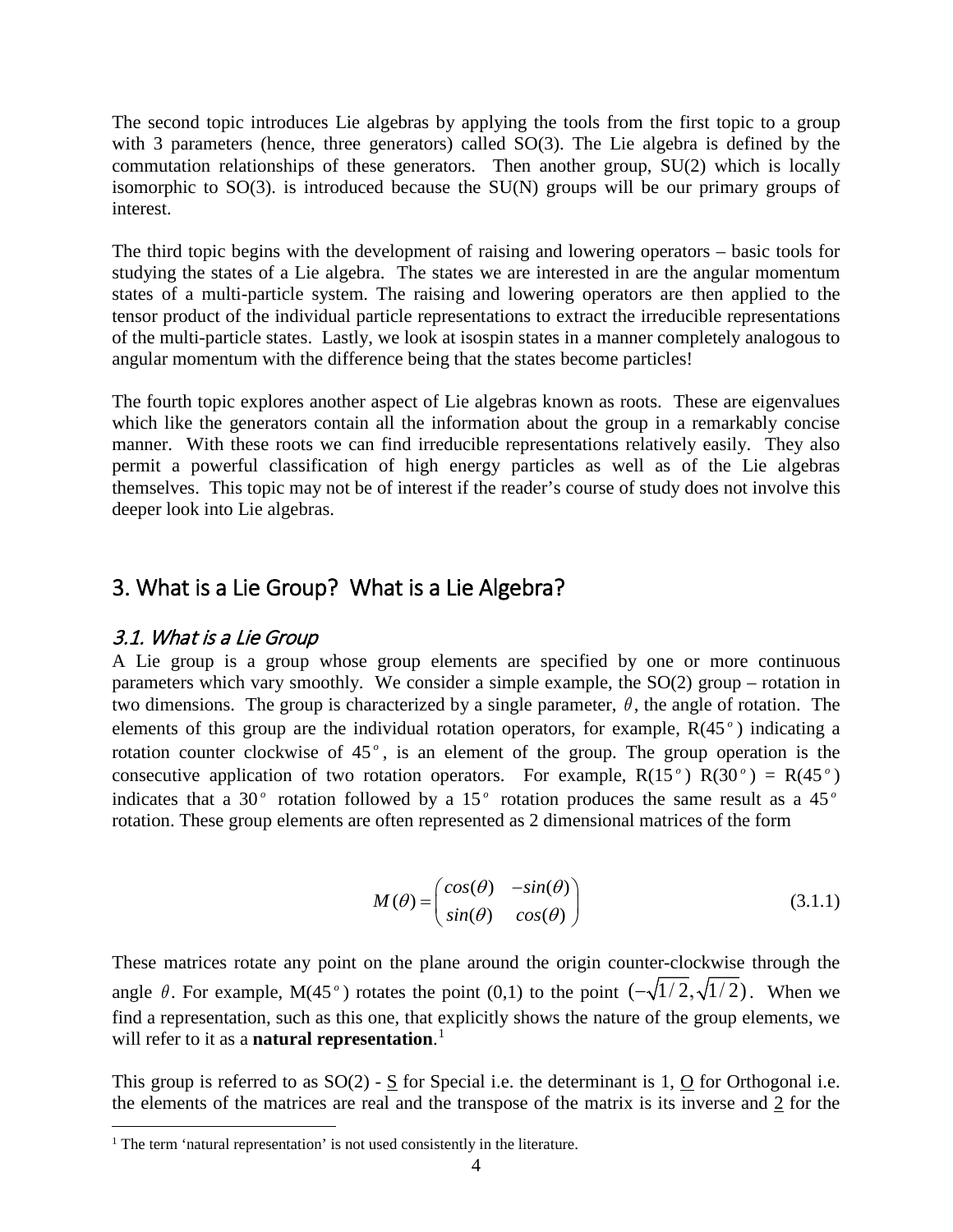dimension of the space in which the rotation takes place.

Notice that the actual elements of the group, the rotation operators, are quite abstract and they can be described in words but it would be difficult to perform meaningful calculations with these elements as given. The idea of a representation is to make the group elements susceptible to rigorous analyses. Here, and usually for physicists, group elements will be represented by matrices and our focus will be on those matrices (except where noted). Hence, we will use the notation of *M* to label the representation of group element *R* . In other texts, *D* or Γ are used but we use the label *M* to make it clear that we are using matrices.

The key property of these matrices is that they must reflect the group structure i.e. since

$$
R(15^{\circ}) R(30^{\circ}) = R(45^{\circ})
$$

then the representatives of those operations,  $M(15^\circ)$ ,  $M(30^\circ)$  and  $M(45^\circ)$ , must satisfy

$$
M(15^{\circ})M(30^{\circ}) = M(45^{\circ}).
$$

We demonstrate this by performing the matrix multiplication and simplifying

$$
\begin{pmatrix}\n\cos(15^\circ) & -\sin(15^\circ) \\
\sin(15^\circ) & \cos(15^\circ)\n\end{pmatrix}\n\begin{pmatrix}\n\cos(30^\circ) & -\sin(30^\circ) \\
\sin(30^\circ) & \cos(30^\circ)\n\end{pmatrix}
$$
\n
$$
= \begin{pmatrix}\n\cos(15^\circ + 30^\circ) & -\sin(15^\circ + 30^\circ) \\
\sin(15^\circ + 30^\circ) & \cos(15^\circ + 30^\circ)\n\end{pmatrix}
$$

since

 $cos(A+B) = cos(A)cos(B) - sin(A)sin(B)$  and  $sin(A+B) = sin(A)cos(B) + cos(A)sin(B)$ .

There are other matrix representations of this group. Some have the same dimensionality, i.e. 2 of the example above. Typically, representations having the same dimensionality are **equivalent** to one another in that their matrices have a 1 to 1 relationship<sup>[2](#page-4-1)</sup> with each other and each pair of matrices are related through the same similarity transformation, *S*, i.e.  $M_2(p_2) = S^{-1}M_1(p_1)S$ . We use  $p_1$  *and*  $p_2$  to show that the two representations may have different parameterizations. Because of this equivalence we will not consider any but one representation of a particular dimensionality unless we are making a specific point.<sup>[3](#page-4-2)</sup> Other representations will have different dimensionalities and these can have important physical consequences.

#### <span id="page-4-0"></span>3.2. What is a Lie Algebra?

We have seen above, equation (3.1.1), how the SO(2) group can be described using a matrix

<span id="page-4-1"></span><sup>&</sup>lt;sup>2</sup> We use the term '1 to 1' instead of 'bijective' or '1 to 1 onto' because it is more evocative. Any loss in rigor should not cause any problems.

<span id="page-4-2"></span><sup>&</sup>lt;sup>3</sup> There are some situations where two inequivalent representations of the same dimension exist and have physical consequences but they are beyond the scope of this review.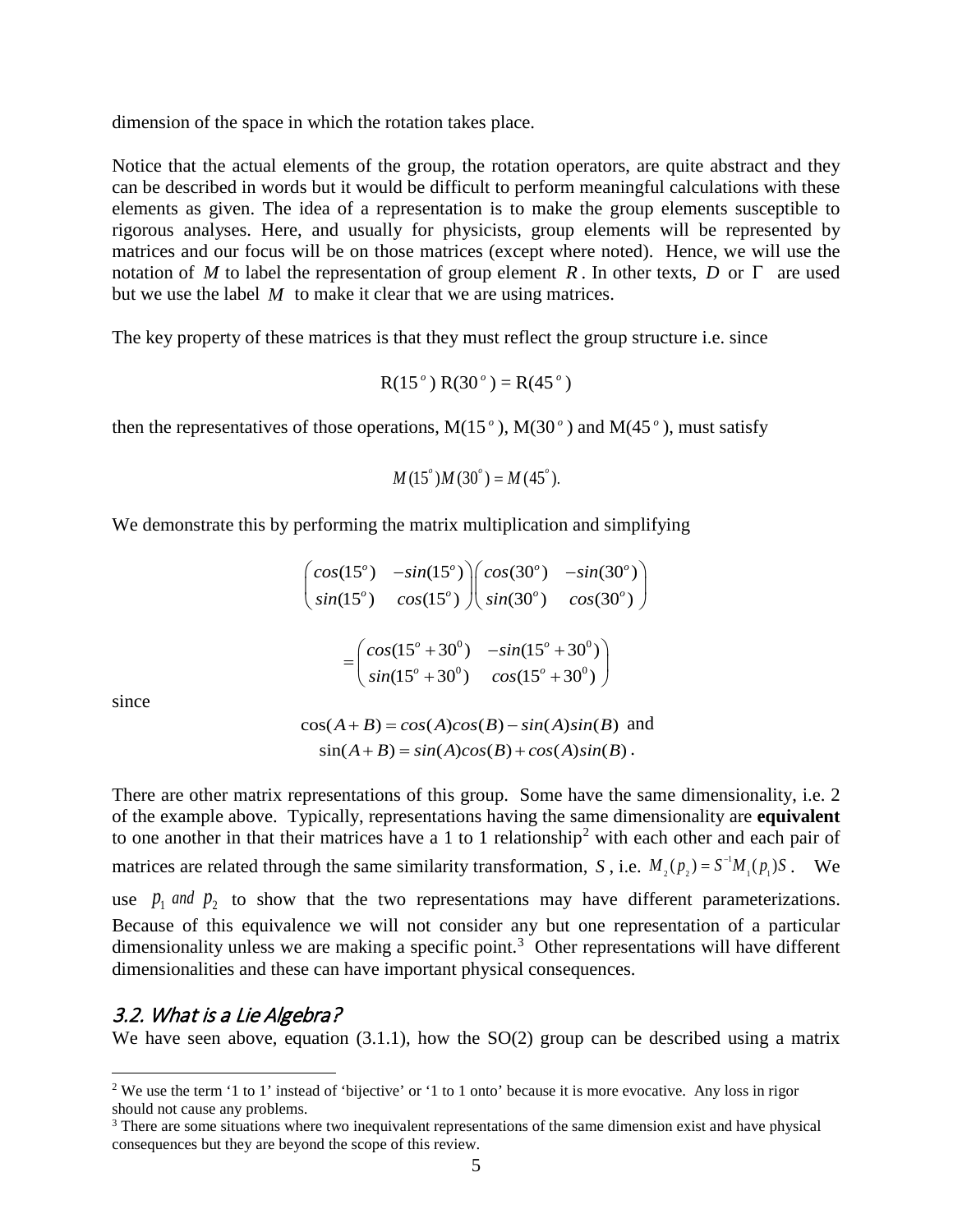representation of the form

$$
M(\theta) = \begin{pmatrix} cos(\theta) & -sin(\theta) \\ sin(\theta) & cos(\theta) \end{pmatrix}
$$
 (3.2.1)

We will see shortly that there is an even simpler way of characterizing the SO(2) group which does not even involve the parameter  $\theta$ ! The result, in this case, is a matrix

$$
\begin{pmatrix} 0 & i \\ -i & 0 \end{pmatrix} \tag{3.2.2}
$$

which stores in itself all of the information about the group. This matrix is called a **generator** of the SO(2) **Lie algebra**. The Lie algebra is a mathematical structure that underlies the group structure. It is a linear algebra and it is not a group itself. A key property is that its bilinear operation is a commutator which we will discuss later. In section 8.1 a formal definition of Lie algebras is given.

In the next section, we will define and derive the SO(2) generator and show that it stores all of the information about the group. In later sections, we will gradually develop an introductory understanding of Lie algebras

### <span id="page-5-0"></span>4. A Trivial Lie Algebra – The Basic Tools

In this section we introduce infinitesimal generators (aka generators) as a compact representation of a Lie algebra. We will use the natural representation for  $SO(2)$  discussed above in section 3.1 which reflects the rotational nature of the group. We'll use that representation to define and calculate the generator of the Lie algebra.

We'll exponentiate the generator and show that all group elements can be re-derived from the exponentiated form. Thus, the generator contains all of the group structure information.

#### <span id="page-5-1"></span>4.1. Calculating the Generators

Finding the generators of the Lie algebra from a representation of the Lie group is the first step. We begin by considering only group elements in the vicinity of the identity element, *M* (0). We can expand  $M(\theta)$  as a Taylor expansion around  $\theta = 0$ . Thus,

$$
M(\theta) = I + \theta M'(0) + \frac{\theta^2 M''(0)}{2!} + \frac{\theta^3 M'''(0)}{3!} \cdots
$$

For very small  $\theta$ ,  $\varepsilon$ ,

 $M(\varepsilon) \approx I + \varepsilon M'(0)$ .

This can also be written as

$$
M(\varepsilon) \approx I + i\varepsilon X
$$

where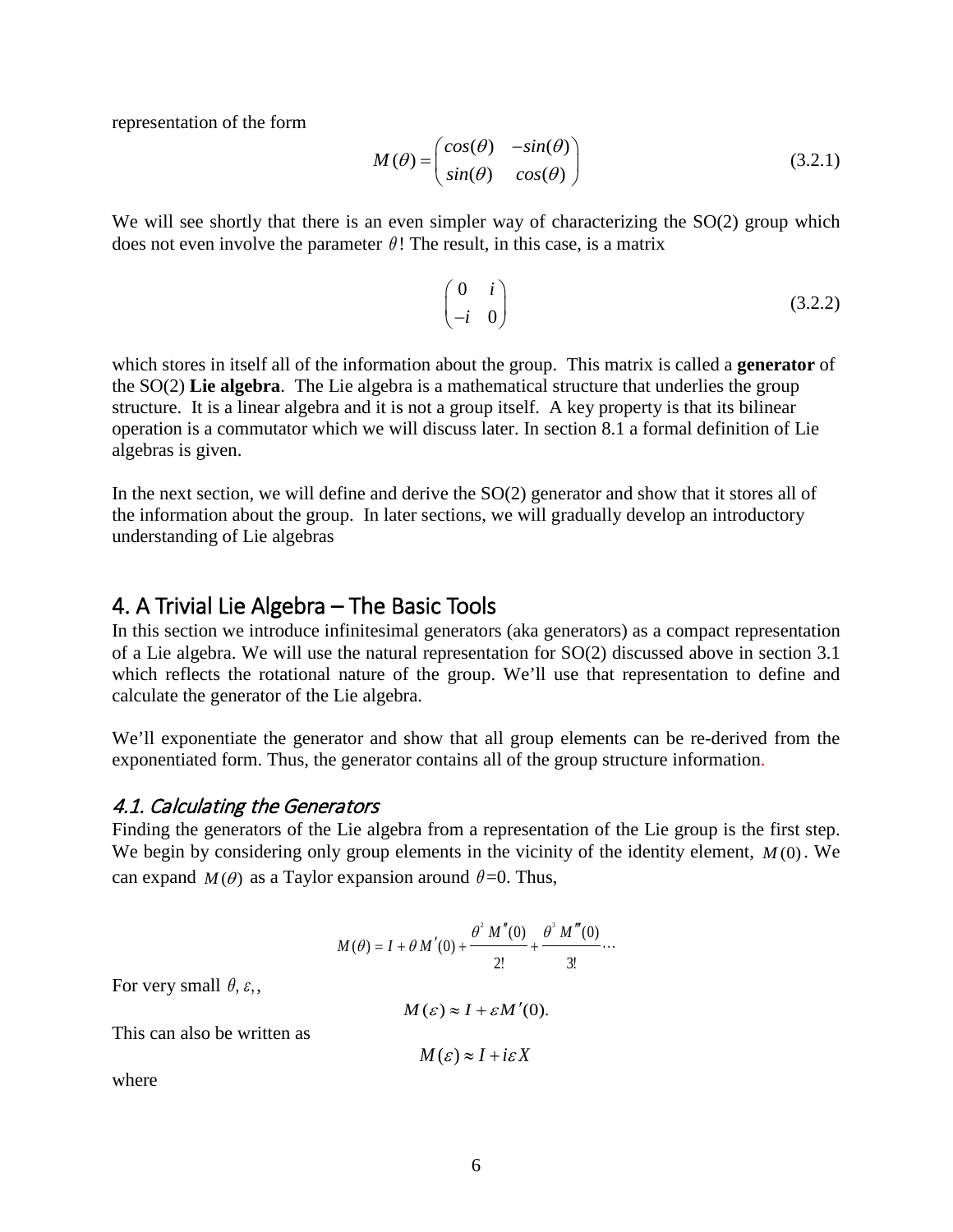$$
X = -iM'(0)^4
$$
 (4.1.1)

*X* is referred to as the generator for this Lie group. More accurately, it is a representation of the generator of this Lie group. *X* is a matrix but we will continue to call it  $X$ , rather than  $M$ , because of its special status as a representation of the generator rather than a representation of the group elements. We will see later that these two behave differently and it is important to keep track of with which one we are working.

There is only one generator for SO(2) because there is only one parameter and this is why we refer to it as a trivial Lie algebra. There need to be at least three generators for a non-trivial Lie algebra. The advantage of using SO(2) is that various calculation procedures are clearer for this simple group. Using the representation of the group elements that we identified above, equation (3.2.1), we can calculate *X*

$$
X = -iM'(0) = -i\frac{d}{d\theta} \begin{pmatrix} cos(\theta) & -sin(\theta) \\ sin(\theta) & cos(\theta) \end{pmatrix}_{\theta=0}
$$

$$
= -i \begin{pmatrix} -sin(\theta) & -cos(\theta) \\ cos(\theta) & -sin(\theta) \end{pmatrix}_{\theta=0} = -i \begin{pmatrix} 0 & -1 \\ 1 & 0 \end{pmatrix} = \begin{pmatrix} 0 & i \\ -i & 0 \end{pmatrix}
$$
(4.1.2)

The same result as equation (3.2.2). In the next section, we show that with this single matrix we can generate a representation of the group demonstrating that the generator contains all the information of the group structure

#### <span id="page-6-0"></span>4.2. Recover the Group Elements with Exponentiation

Now we can use the generator,  $X$ , to generate (hence the name) a representation,  $M^{generated}(\theta)$ , for finite  $\theta$ 's. In this sense, we are not really recovering the group elements rather we are recovering a representation of the group elements. We take the limit as  $N \to \infty$  of  $(I + i\frac{\sigma}{N}X)^N$ *N*  $+i\frac{\theta}{\cdot}$ 

and get  $e^{i\theta X}$ . We show below that  $e^{i\theta X} = M^{general}(\theta)$  thus demonstrating the recovery of a representation of the group elements.

We expand the exponential in a Taylor expansion with all terms.

$$
e^{i\theta X} = I + (i\theta X) + \frac{(i\theta X)^2}{2!} / + \frac{(i\theta X)^3}{3!} + \frac{(i\theta X)^4}{4!} + \cdots
$$
 (4.2.1)

This can be simplified by noting that even powers of *X* are *I* and odd powers of *X* are *X* . Then, grouping the even powers of  $\theta$  together and the odd powers together we get

<span id="page-6-1"></span> $\frac{1}{4}$ <sup>4</sup>Some texts define *X* as  $+iM'(\theta)$  and others as just M'( $\theta$ ). The *i* (either +  $\theta r - \theta$ ) ensures that if the M's are unitary  $(M^{\dagger} = M^{-1})$ , then the *X* 's will be Hermitian  $(X^{\dagger} = X)$ .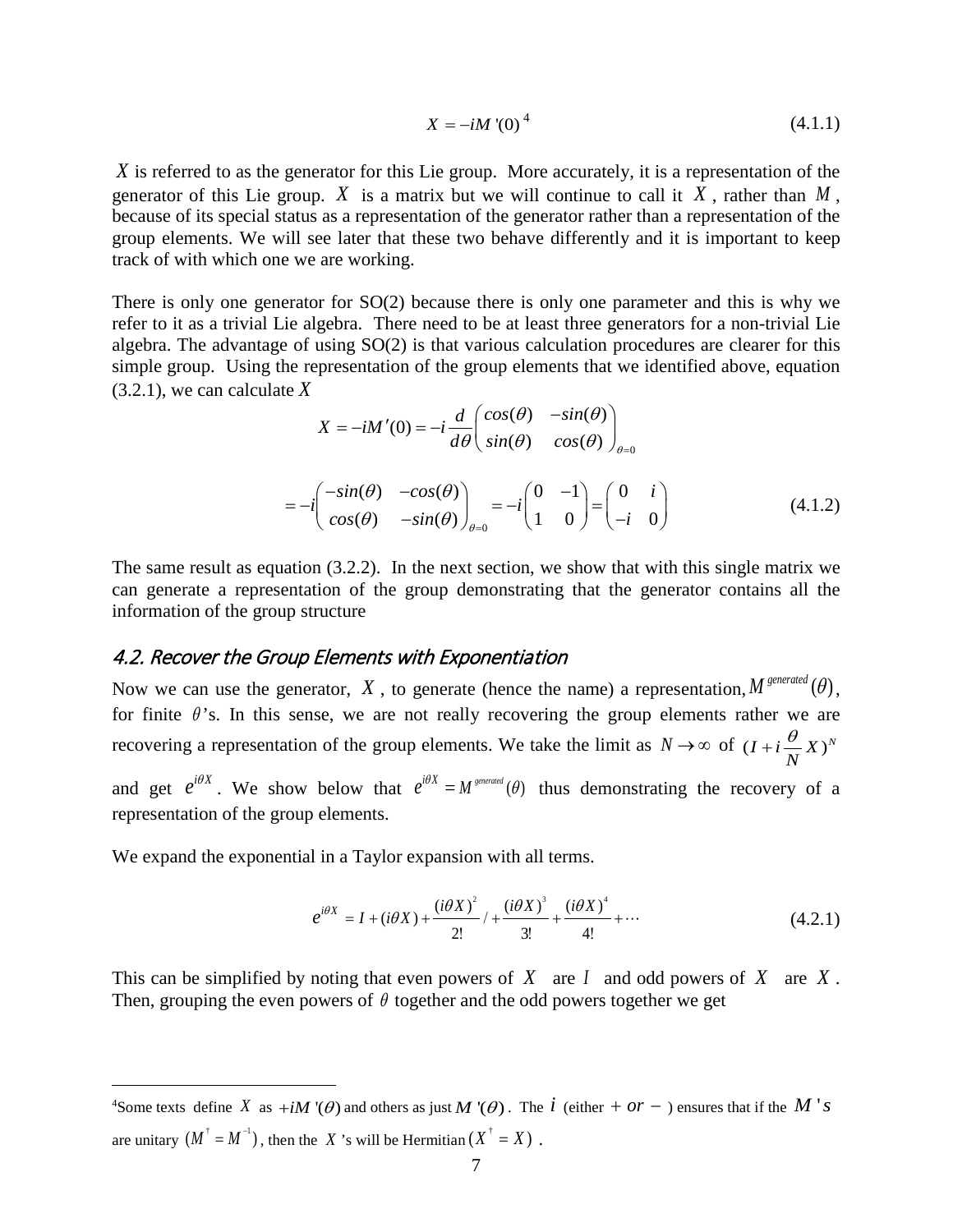$$
= I + \frac{(i\theta)^2 I}{2!} + \frac{(i\theta)^4 I}{4!} + \dots + (i\theta) X + \frac{(i\theta)^3 X}{3!} + \dots
$$
  
\n
$$
= I \left( 1 - \frac{\theta^2}{2!} + \frac{\theta^4}{4!} \right) + \dots + iX \left( \theta - \frac{\theta^3}{3!} + \dots \right)
$$
  
\n
$$
= I \cos(\theta) + i X \sin(\theta)
$$
  
\n
$$
= \begin{pmatrix} 1 & 0 \\ 0 & 1 \end{pmatrix} \cos(\theta) + i \begin{pmatrix} 0 & i \\ -i & 0 \end{pmatrix} \sin(\theta)
$$
  
\n
$$
= \begin{pmatrix} 1 & 0 \\ 0 & 1 \end{pmatrix} \cos(\theta) + \begin{pmatrix} 0 & -1 \\ 1 & 0 \end{pmatrix} \sin(\theta)
$$
  
\n
$$
= \begin{pmatrix} \cos(\theta) & -\sin(\theta) \\ \sin(\theta) & \cos(\theta) \end{pmatrix} = M^{\text{generated}}(\theta)
$$
 (4.2.3)

We have identically recovered the original representation. Using this exponentiation procedure we do not always recover the original representation. In the next section we will use two different original representations and we will see what the generators and the generated representations are.

### <span id="page-7-0"></span>4.3. Starting With a Different Representation

We started with a representation which clearly reflects the rotational nature of the group and saw that the generator maintained that information by recovering the identical representation. Now we want to show that even if we start with a representation that does not reflect the rotational nature of the group the generator will recover that information regardless. This is the one time that we will discuss multiple representations of the same dimension. We start with another matrix which has determinant  $= 1$  and the transpose is the inverse:

$$
M_2(x) = \begin{pmatrix} \sqrt{1-x^2} & -x \\ x & \sqrt{1-x^2} \end{pmatrix}
$$
 (4.3.1)

So this matrix serves as another representation of the SO(2) group. We calculate the generator,  $X_2$  , as

$$
X_2 = -iM'_2(x)_{x=0} = -i\begin{pmatrix} 0 & -1 \\ 1 & 0 \end{pmatrix} = \begin{pmatrix} 0 & i \\ -i & 0 \end{pmatrix}
$$

which is the same as the generator calculated from the natural representation, equation (4.1.2). Since the generator is the same as before, the form of  $M_2^{generated}(\theta)$  that is derived using exponentiation is also the same, i.e.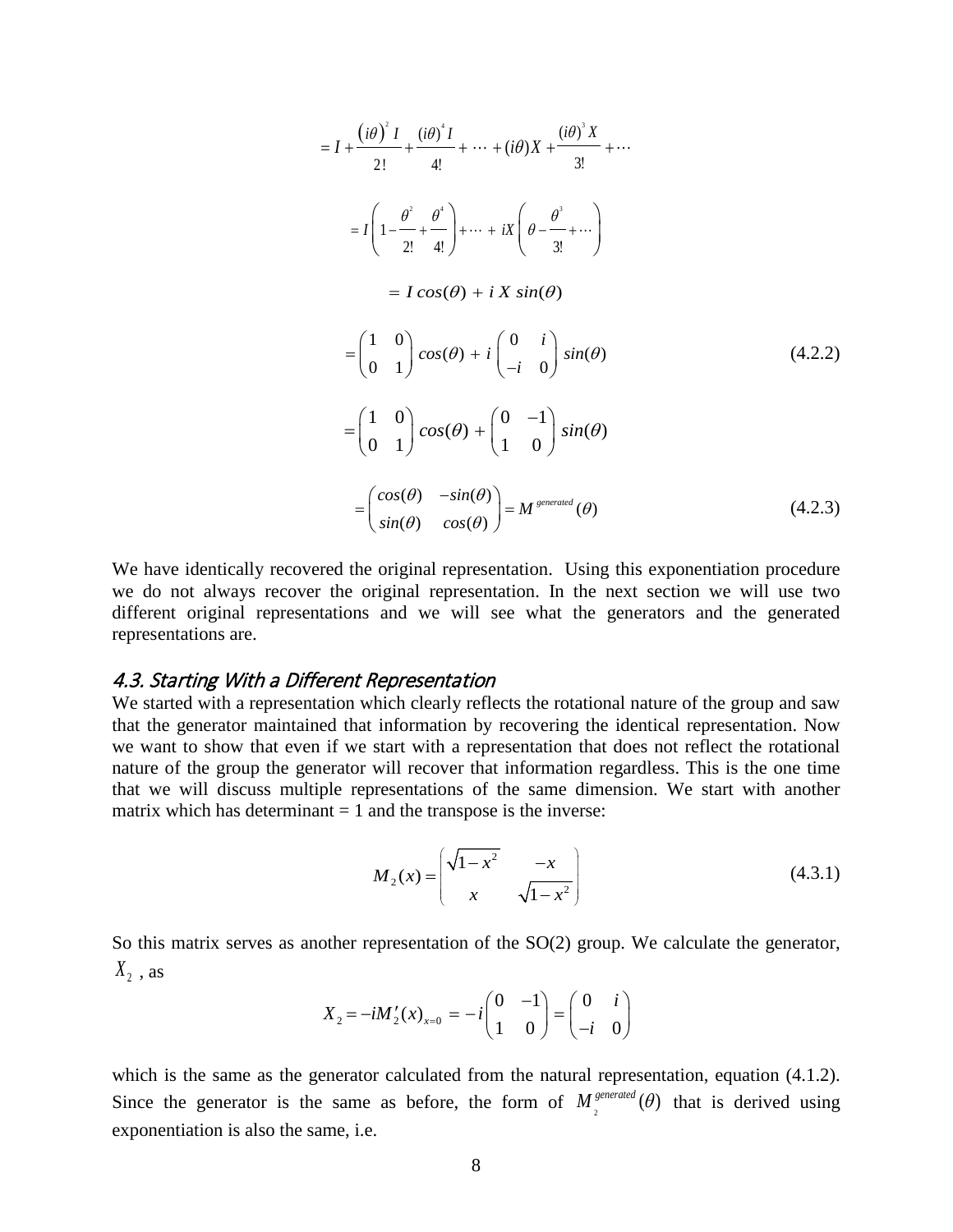$$
M_{2}^{\text{generated}}(\theta) = \begin{pmatrix} cos(\theta) & -sin(\theta) \\ sin(\theta) & cos(\theta) \end{pmatrix}
$$

Note that this representation is not the original one,  $M_2(x)$  (equation (4.3.1)), that we used to derive the generator. It is interesting to note that if we used another representation,  $M_3(x)$ , the transpose of  $M_2(x)$ , i.e.

$$
M_3(x) = M_2^T(x) = \begin{pmatrix} \sqrt{1 - x^2} & x \\ -x & \sqrt{1 - x^2} \end{pmatrix}
$$
 (4.3.2)

as our original representation then we would generate

$$
M_{3}^{\text{generated}} = \begin{pmatrix} cos(\theta) & sin(\theta) \\ -sin(\theta) & cos(\theta) \end{pmatrix}
$$

which can be viewed either as the transpose of the first original representation or as the first original with  $-\theta$  substituted for  $\theta$ . If two original representations are equivalent then the two generated representations will also be equivalent. The three original representations that we have considered,  $M_1$ ,  $M_2$  and  $M_3$  (equations (3.2.1), (4.3.1), and (4.3.2)), are equivalent if  $0 \le \theta < 2\pi$  and  $0 \le x \le 1$ . This is the first of two places where we consider several representations of the same dimension.

#### <span id="page-8-0"></span>4.4. Summary of Main Points

A generator of the algebra of a one parameter Lie group, SO(2), was derived. The generator was derived from a particular representation of the group which expressed the group structure naturally,

Exponentiating the generator was shown to recreate the starting representation of the group which demonstrates that the generator contains all of the information of the group structure.

Other starting representations were used and the resulting generators, when exponentiated, yielding representations which were not the same as the starting representation.

# <span id="page-8-1"></span>[5](#page-8-3). A More Instructive Lie Algebra – The Structure Constants<sup>5</sup>

In this section we are going to develop the general Lie algebra which means for a Lie group with an arbitrary number of parameters. We will apply that general formulation to a three parameter group, SO(3). Three is the smallest number of parameters that requires the general formulation.

# <span id="page-8-2"></span>5.1. SO(3) - A Lie Group with Three Parameters

<span id="page-8-3"></span> <sup>5</sup> This would have been called 'A Simple Lie Algebra' except that 'simple Lie algebra' is an important type of Lie algebra and all we wish to convey is that this Lie algebra is more complex than the trivial one but also rather simple.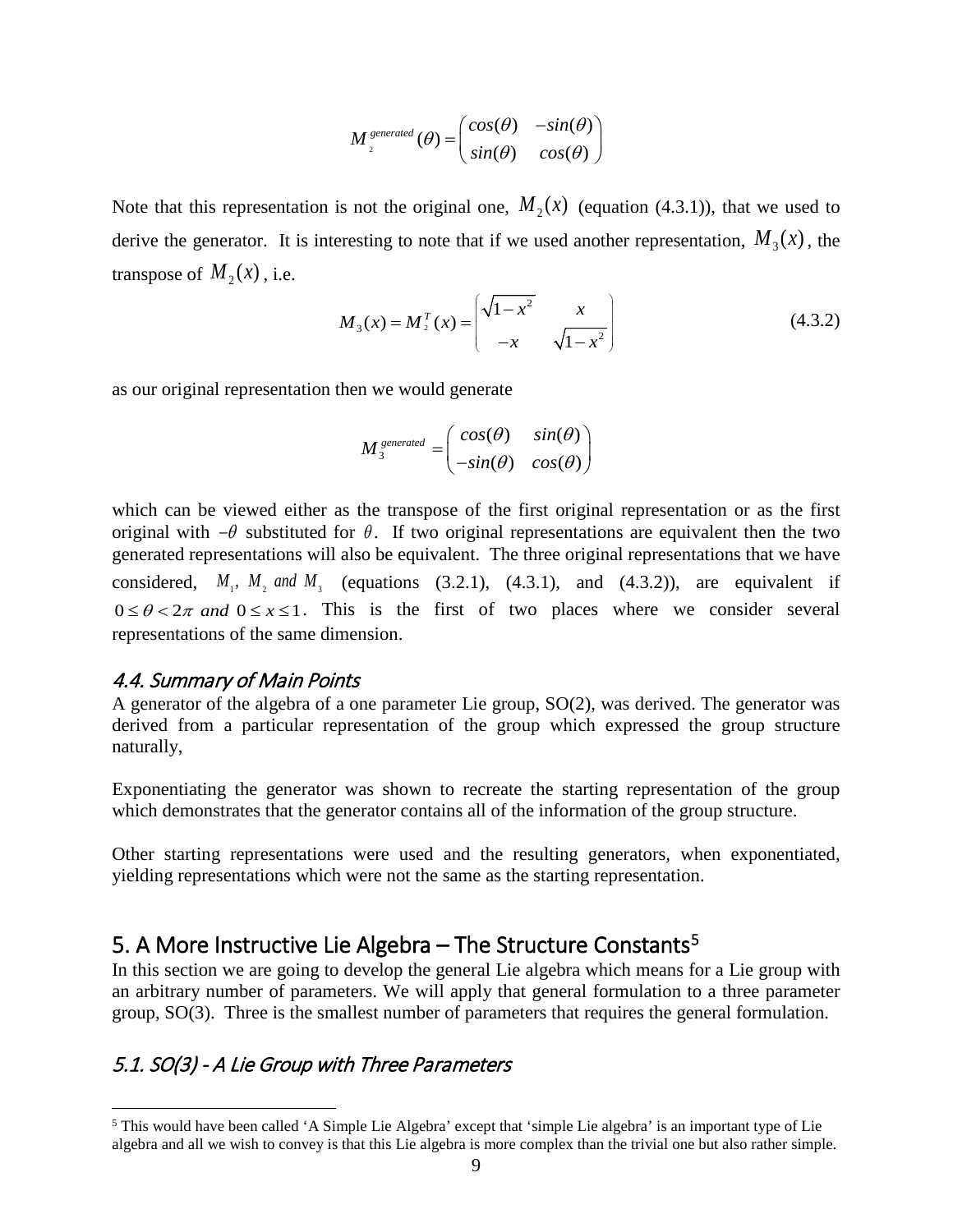The group of rotations in three dimensions, SO(3), is a Lie group with 3 parameters which are the 3 angles of rotation,  $\theta_1$ ,  $\theta_2$  and  $\theta_3$  around the three Cartesian coordinate axes. There are other sets of three angles that we could use but this one is easy to follow. As with SO(2), we first describe a natural representation. The building blocks of the representation that we will use are

$$
M_1(\theta_1) = \begin{pmatrix} 1 & 0 & 0 \\ 0 & cos(\theta_1) & -sin(\theta_1) \\ 0 & sin(\theta_1) & cos(\theta_1) \end{pmatrix}
$$
  
\n
$$
M_2(\theta_2) = \begin{pmatrix} cos(\theta_2) & 0 & -sin(\theta_2) \\ 0 & 1 & 0 \\ sin(\theta_2) & 0 & cos(\theta_2) \end{pmatrix}
$$
  
\n
$$
M_3(\theta_3) = \begin{pmatrix} cos(\theta_3) & -sin(\theta_3) & 0 \\ sin(\theta_3) & cos(\theta_3) & 0 \\ 0 & 0 & 1 \end{pmatrix}
$$
 (5.1.1)

There are a number of ways these three matrices can be combined to form a representation of SO(3). We will use  $M(\theta_1, \theta_2, \theta_3) = M_1(\theta_1) M_2(\theta_2) M_3(\theta_3)$ .

#### <span id="page-9-0"></span>5.2. Calculating the Generators

The general formula for calculating the generators, regardless of how many parameters there are, is  $\overrightarrow{z}$ 

$$
X_i = -i\frac{\partial M(\vec{\theta})}{\partial \theta_i} \bar{g}_{=0}
$$
\n(5.2.1)

which is the multi-variate form of equation  $(4.1.1)$ . For  $SO(3)$ , we will calculate three generators. The generators corresponding to the natural representation above, equation (5.1.1) are shown below.

$$
X_1 = -i \begin{pmatrix} 0 & 0 & 0 \\ 0 & 0 & -1 \\ 0 & 1 & 0 \end{pmatrix}, \quad X_2 = -i \begin{pmatrix} 0 & 0 & -1 \\ 0 & 0 & 0 \\ 1 & 0 & 0 \end{pmatrix}, \quad X_3 = -i \begin{pmatrix} 0 & -1 & 0 \\ 1 & 0 & 0 \\ 0 & 0 & 0 \end{pmatrix}
$$
(5.2.2)

The Lie algebra is a vector space within which the generators are operators. The dimension, *d* , of that space is the number of generators. So, in this case,  $d = 3$ . Because the space for SO(2) had  $d = 1$ , the algebra was trivial but we were able to make three observations that are true for all Lie algebras.

1. The representations of the generators are calculated by taking the derivative of the group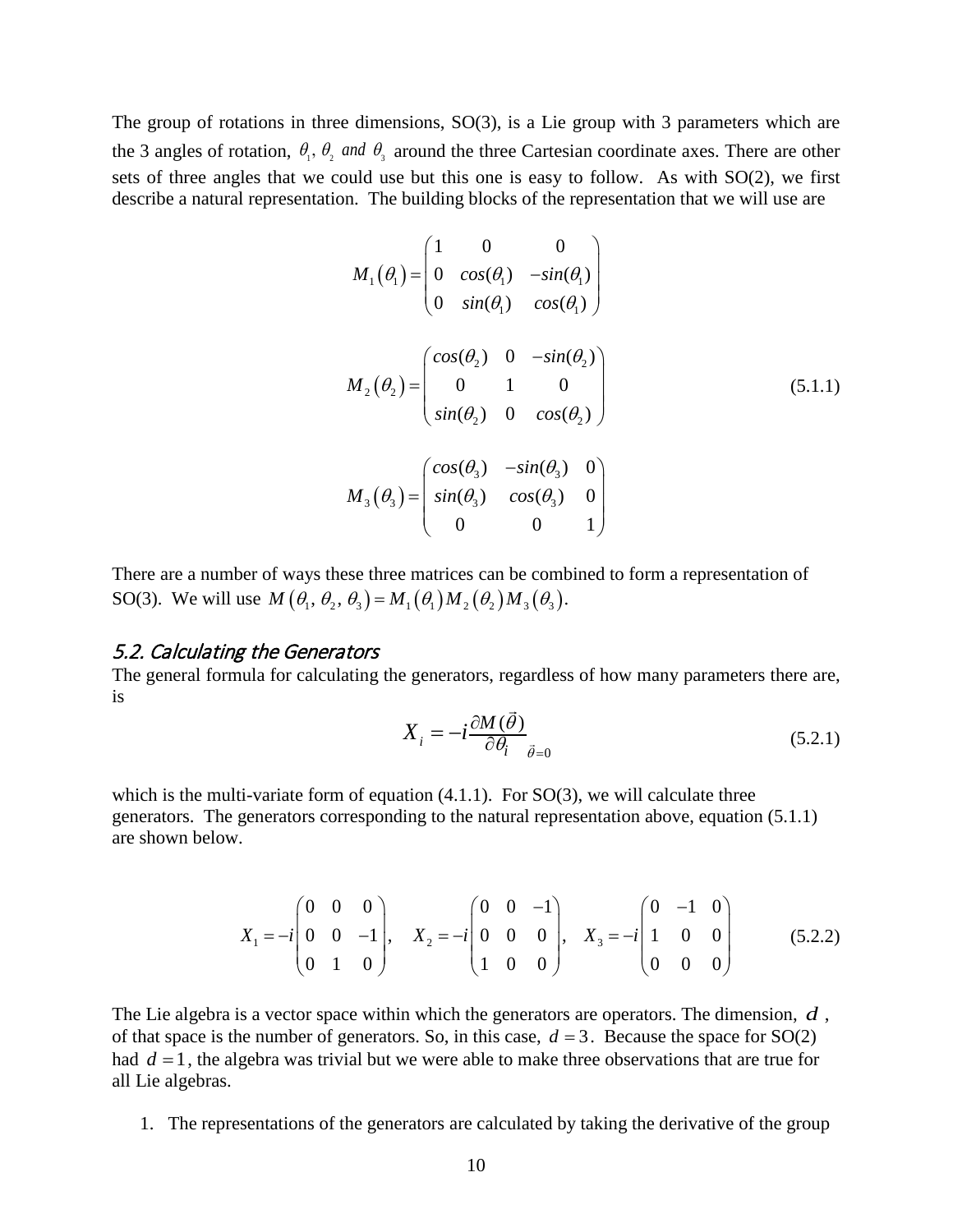element representation at the identity element.

- 2. Exponentiating the generators creates another (possibly identical but not necessarily) group element representation.
- 3. A clear distinction needs to be made between the matrices which represent the generators and the matrices that represent the group elements – they belong to different spaces and they behave differently. And, in fact, the Lie algebra, is not even a group.

# <span id="page-10-0"></span>5.3. Exponentiation and Deriving the General Lie Algebra

When we exponentiated the generator from the single parameter representation we did not check to make sure that the generated representation was, in fact, really a representation of the group at all. We didn't need to check because it obviously was since the generated representation was identical with the original representation. In the multi-parameter case, it is not at all trivial to establish that the generated results are a representation of the group. We will continue with the program of exponentiation but now we will need to determine the conditions on the generators that must be met to ensure that the matrices generated by the exponentiation are a representation of the group. The exponentiation of the generators when there is more than one parameter takes the form below.

$$
e^{i\vec{\theta}\cdot\vec{X}} \quad or \quad e^{i\theta_i X_i} \tag{5.3.1}
$$

where the Einstein summation convention is used in the second expression. To ensure that the final result of exponentiation is a valid representation of the group, it is necessary that the generators reflect the group structure i.e. if group elements, A, B and C, satisfy

 $AB = C$ 

then

$$
e^{i\theta_{Ai}X_i}e^{i\theta_{Bj}X_j} = e^{i\theta_{Ci}X_i}
$$
\n(5.3.2)

where the  $\theta_{ci}$ 's are to be determined. The group condition can only be met if the  $X_i$ 's satisfy certain constraints that we will now derive. These constraints form the basis of the Lie algebra.

Using the Taylor expansion of equation (5.3.2), we get

$$
\left\{ I + (i\theta_{Ai}X_i) + \frac{(i\theta_{Ai}X_i)^2}{2} \cdots \right\} \left\{ I + (i\theta_{Bj}X_j) + \frac{(i\theta_{Bj}X_j)^2}{2} \cdots \right\}
$$
  
=  $I + (i\theta_{ci}X_i) + \frac{(i\theta_{ci}X_i)^2}{2} \cdots$ 

Retaining only the terms up to second order we get

$$
I + (i\theta_{_{Ai}}X_{_i}) + (i\theta_{_{Bj}}X_{_j})
$$
  
+ 
$$
\frac{(i\theta_{_{Ai}}X_{_i})^2}{2} + \frac{(i\theta_{_{Bj}}X_{_j})^2}{2} + (i\theta_{_{Ai}}X_{_i})(i\theta_{_{Bj}}X_{_j})
$$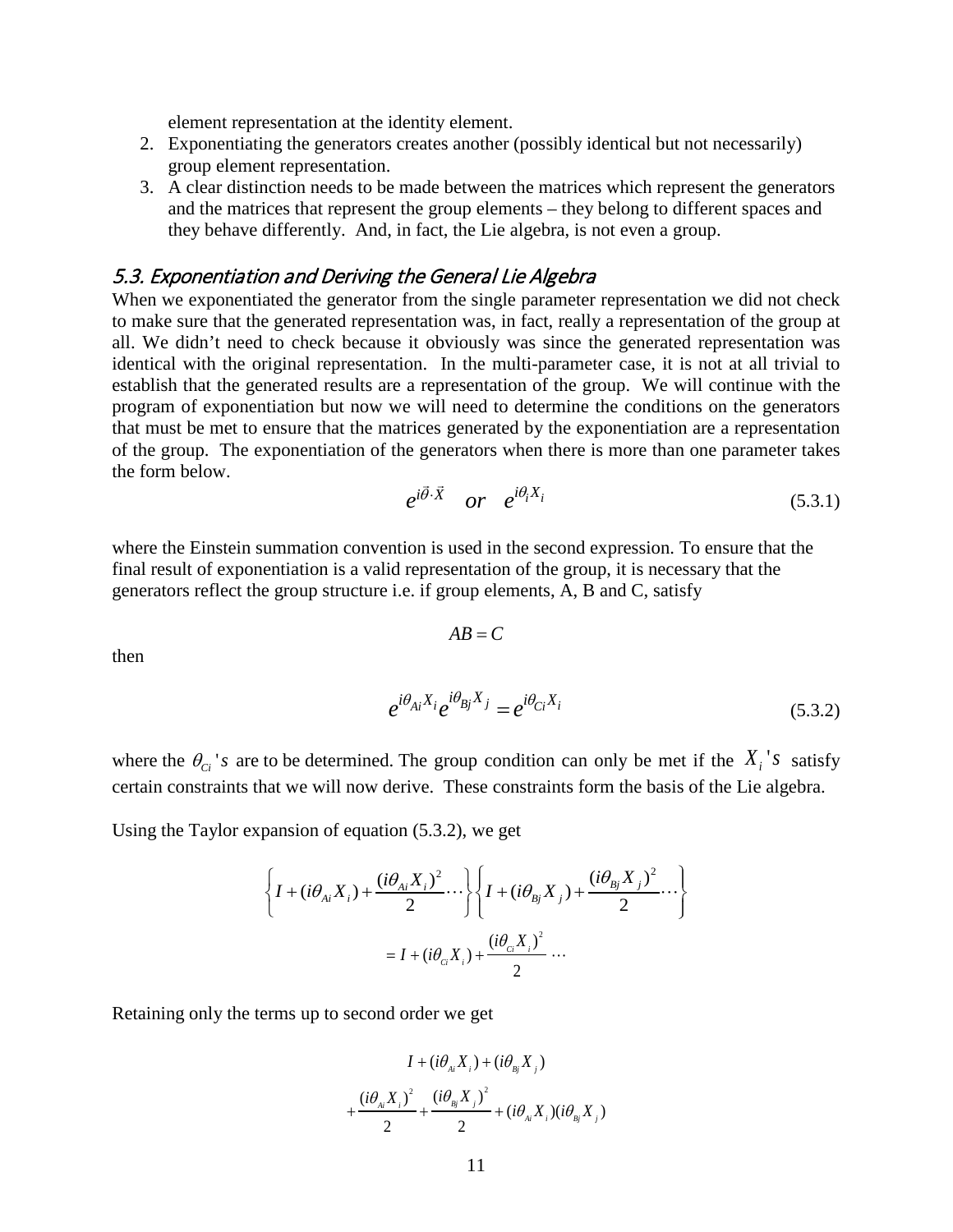$$
= I + (i\theta_{ci}X_i) + \frac{(i\theta_{ci}X_i)^2}{2}
$$

We carefully rearrange these terms paying particular attention to the indices. We also approximate  $\vec{\theta}_c$  with  $\vec{\theta}_A + \vec{\theta}_B$  in the quadratic term of the RHS. This is the result of expanding  $\vec{\theta}_c$  in a power series of  $\vec{\theta}_A + \vec{\theta}_B$  and dropping the quadratic and higher terms.

$$
I + (i\theta_{Ai}X_i) + (i\theta_{Bi}X_i)
$$
  

$$
-\frac{(\theta_{Ai}X_i)(\theta_{Ai}X_j)}{2} - \frac{(\theta_{Bi}X_i)(\theta_{Bi}X_j)}{2} - (\theta_{Ai}X_i)(\theta_{Bi}X_j)
$$
  

$$
= I + (i\theta_{ci}X_i) - \frac{(\theta_{Ai} + \theta_{Bi})X_i(\theta_{Ai} + \theta_{Bi})X_j}{2}.
$$

Gathering terms of  $X_i$  and  $X_i X_j$  gives

$$
I + i(\theta_{Ai} + \theta_{Bi})X_{i}
$$
  

$$
-\left(\frac{\theta_{Ai}\theta_{Aj}}{2} + \frac{\theta_{Bi}\theta_{Bj}}{2} + \theta_{Ai}\theta_{Bj}\right)X_{i}X_{j}
$$
  

$$
= I + (i\theta_{ci}) X_{i} - \left(\frac{\theta_{Ai}\theta_{Aj}}{2} + \frac{\theta_{Ai}\theta_{Bj}}{2} + \frac{\theta_{Bi}\theta_{Aj}}{2} + \frac{\theta_{Bi}\theta_{Bj}}{2}\right)X_{i}X_{j}.
$$

Subtracting the LHS from both sides gives

$$
0 = i(\theta_{ci} - \theta_{Ai} - \theta_{Bi})X_i + \frac{(\theta_{Ai}\theta_{Bj} - \theta_{Bi}\theta_{Aj})}{2}X_iX_j.
$$
  

$$
0 = i(\theta_{ci} - \theta_{Ai} - \theta_{Bi})X_i + \frac{\theta_{Ai}\theta_{Bj}}{2}X_iX_j - \frac{\theta_{Bi}\theta_{Aj}}{2}X_iX_j.
$$

Switching i and j in the last term

$$
0 = i(\theta_{ci} - \theta_{ai} - \theta_{Bi})X_i + \frac{\theta_{ai}\theta_{bj}}{2}X_iX_j - \frac{\theta_{bj}\theta_{ai}}{2}X_jX_i.
$$

Since  $\theta_{Ai}$  and  $\theta_{Bj}$  are numbers, they commute so we can write

$$
0 = i(\theta_{ci} - \theta_{Ai} - \theta_{Bi})X_i + \frac{\theta_{Ai}\theta_{Bj}}{2}(X_iX_j - X_jX_i).
$$

Recognizing the commutator, changing the index on the linear term and moving the linear term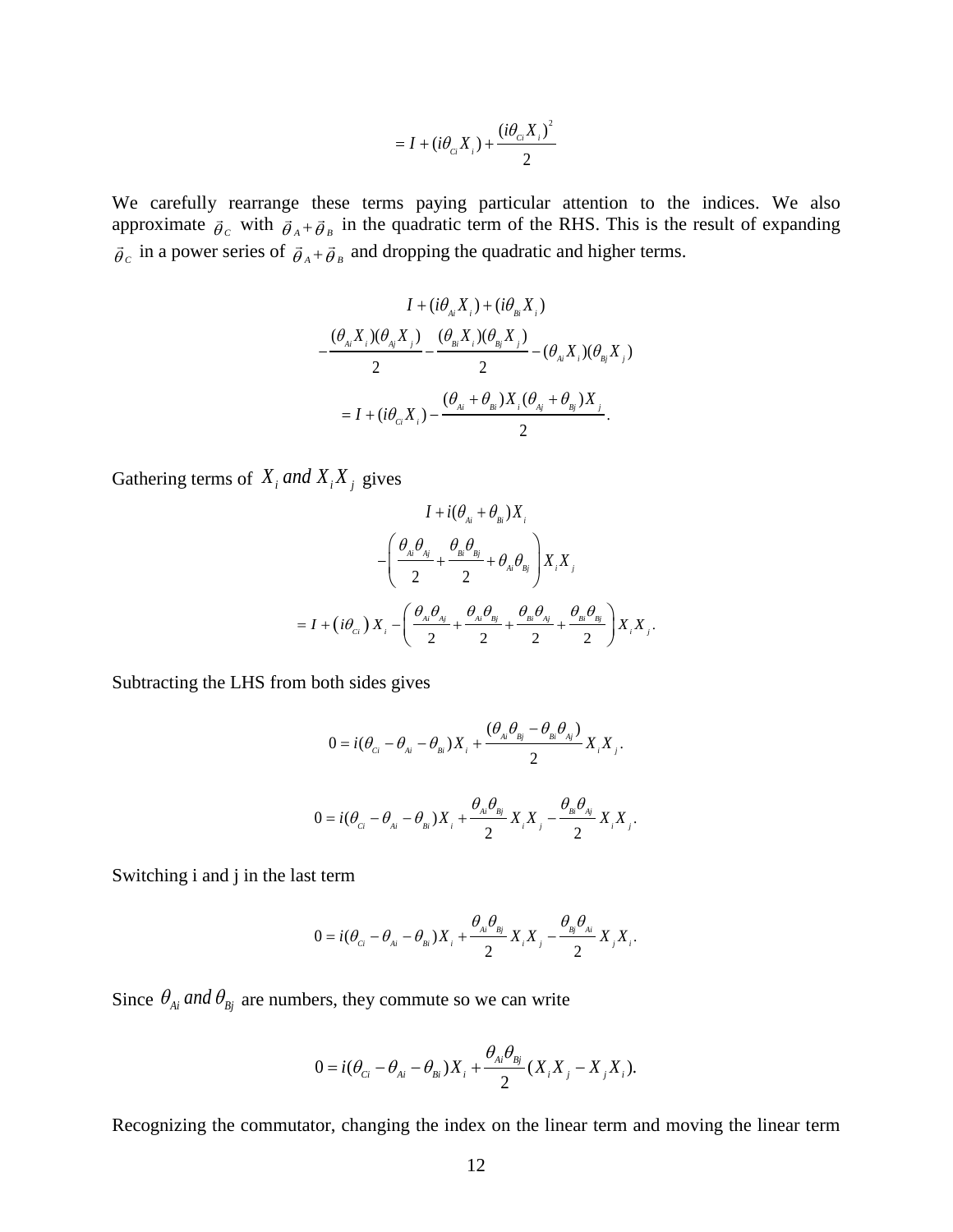to the other side we get

$$
-i(\theta_{_{Ck}}-\theta_{_{Ak}}-\theta_{_{Bk}})X_{_{k}}=\frac{\theta_{_{Ai}}\theta_{_{Bj}}}{2}[X_{_{i}},X_{_{j}}]
$$

 $(\theta_{c_k} - \theta_{a_k} - \theta_{b_k})$ , on the LHS is quadratic in  $(\theta_{a_k}, \theta_{b_k})$  since  $\theta_{c_k}$  was approximated with  $(\theta_{a_k} + \theta_{b_k})$ with quadratic terms being ignored. Thus,

$$
i\,\mathcal{Q}uadratic(\theta_{_{Ak}},\,\theta_{_{Bk}})X_{_{k}} = \mathcal{Q}uadratic(\theta_{_{Ai}},\,\theta_{_{Bj}})[X_{_{i}},X_{_{j}}]
$$

The LHS is a linear combination of  $X'$  s's so the RHS must be also, hence,

$$
[X_i, X_j] = iC_{ij}^k X_k
$$
\n(5.3.3)

This relationship is the defining relationship for the Lie algebra and arises from the requirement that the exponentiated form of the generators satisfies the group multiplication rule. The  $C_i^k$  's are called the **structure constants** of the Lie algebra. The factor *i* is inserted so that all of the  $C_{i}^{k}$ 's are real. Note that we never actually needed to solve for  $\vec{\theta}_C$ .

If we had done a more complex calculation using higher order terms we still would have obtained equation (5.3.3) as the relationship that ensures that the group multiplication rule is maintained. Equally amazing is that these structure constants apply to all representations of the group. This is our first example of a property of the Lie algebra which is true for all representations.

Usually the derivation of the structure constants can be quite complicated but since we are dealing with SO(3) we can calculate the  $C_{ij}^k$  's easily since the 'sum over k' just gives the 'other' generator on the RHS of equation (5.3.3).

# <span id="page-12-0"></span>5.4. Showing that the SO(3) Generators Satisfy the General Lie Algebra

The  $C_{ij}^k$  's for SO(3) can be determined by first calculating  $[X_i, X_j]$  and then comparing the result to  $iX_k$ . They should be proportional and  $C_{ij}^k$  is equal to the proportionality constant. We will perform these calculations for.  $X_1$ ,  $X_2$  *and*  $X_3$  come from equation (5.2.2).

$$
[X_1, X_2] = (-i) \begin{pmatrix} 0 & 0 & 0 \\ 0 & 0 & -1 \\ 0 & 1 & 0 \end{pmatrix} (-i) \begin{pmatrix} 0 & 0 & -1 \\ 0 & 0 & 0 \\ 1 & 0 & 0 \end{pmatrix} - (-i) \begin{pmatrix} 0 & 0 & -1 \\ 0 & 0 & 0 \\ 1 & 0 & 0 \end{pmatrix} (-i) \begin{pmatrix} 0 & 0 & 0 \\ 0 & 0 & -1 \\ 0 & 1 & 0 \end{pmatrix}
$$

$$
= (-1) \begin{pmatrix} 0 & 0 & 0 \\ -1 & 0 & 0 \\ 0 & 0 & 0 \end{pmatrix} - (-1) \begin{pmatrix} 0 & -1 & 0 \\ 0 & 0 & 0 \\ 0 & 0 & 0 \end{pmatrix} = \begin{pmatrix} 0 & -1 & 0 \\ 1 & 0 & 0 \\ 0 & 0 & 0 \end{pmatrix} = iC_{12}^3 X_3
$$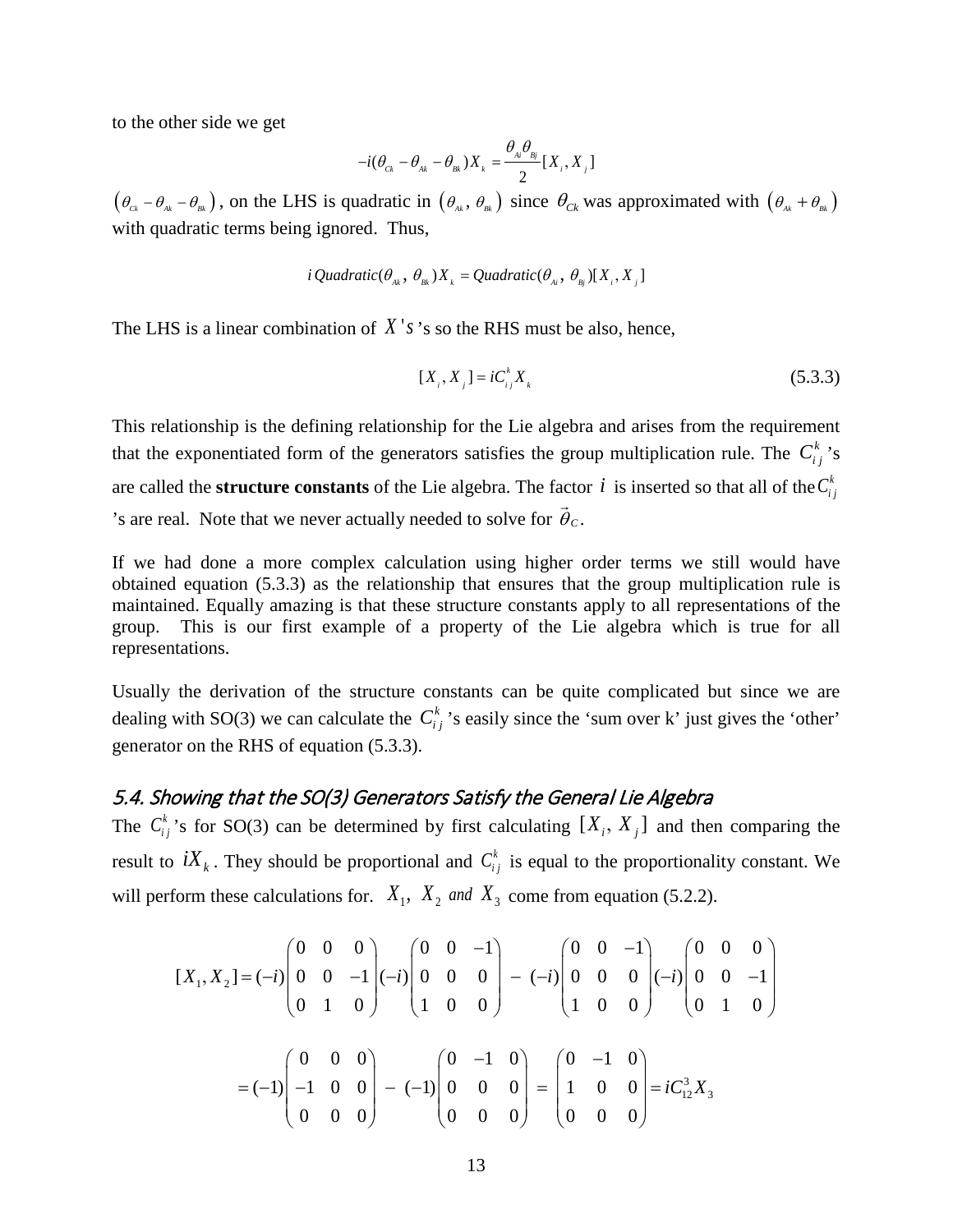with  $C_{12}^3 = +1$ . If the other two, positive elements of  $C_{ij}^k$  are calculated, we will see that the SO(3) generators satisfy the relationship

$$
[X_i, X_j] = i\varepsilon_{ijk} X_k
$$
\n(5.4.1)

where  $\varepsilon_{ijk}$  is the Levi-Civita tensor of three dimensions. This is the bilinear operation for the SO(3) Lie algebra.

#### <span id="page-13-0"></span>5.5. Introducing the SU(2) Group

We could use the SO(3) group to analyze the angular momentum of multi-particle systems in three space but there is another group,  $SU(2)$ , which is locally isomorphic to  $SO(3)$ , that we will use instead. SU(2) is not only important for studying rotations but it is also important when studying higher dimensional Lie algebras. We said before that we would use the Lie algebra for SO(3) to analyze angular momentum of multi-particle systems. Now we are saying that we are going to use  $SU(2)$  rather than  $SO(3)$  – what's going on? It turns out that  $SU(2)$  is so similar to SO(3) that they have identical Lie algebras, i.e.

$$
[X_i, X_j] = i\varepsilon_{ijk} X_k
$$

We choose to use  $SU(2)$  because it is so important in higher dimensional Lie algebras and this is a perfect opportunity to work with it.  $SU(2)$  is the Special (determinant =1), Unitary  $(A^{\dagger} A = AA^{\dagger} = I)$  group and 2 dimensional, complex matrices. Like SO(3), it has 3 parameters and also defines rotations. Below we have a representation for SU(2) which has all the required properties, i.e.  $M ( 0, 0, 0 ) = I$ , det  $(M) = 1$ ,  $MM^{\dagger} = M^{\dagger} M = I$ ,

$$
M(a_1, b_R, b_1) = \frac{1}{\sqrt{\det}} \begin{pmatrix} a & -b^* \\ b & a^* \end{pmatrix} \text{ where } a = 1 + ia_1 \text{ and } b = b_R + ib_1
$$
  
and  $\det = 1 + a_1^2 + b_R^2 + b_1^2$  (5.5.1)

To reveal the rotational nature of the group, we will first calculate generators from this representation (5.5.1) using equation (5.2.1) and then exponentiate those generators. Differentiating *M* with respect to  $b_R$ ,  $b_I$ , and  $a_I$  and evaluating the derivatives at  $b_R = b_I = a_I = 0$ , gives us

$$
X_1 = \begin{pmatrix} 0 & 1 \\ 1 & 0 \end{pmatrix} = \sigma_1, \quad X_2 = \begin{pmatrix} 0 & -i \\ i & 0 \end{pmatrix} = \sigma_2, \quad X_3 = \begin{pmatrix} 1 & 0 \\ 0 & -1 \end{pmatrix} = \sigma_3
$$

i.e. the three Pauli matrices. Taking the derivatives involves evaluating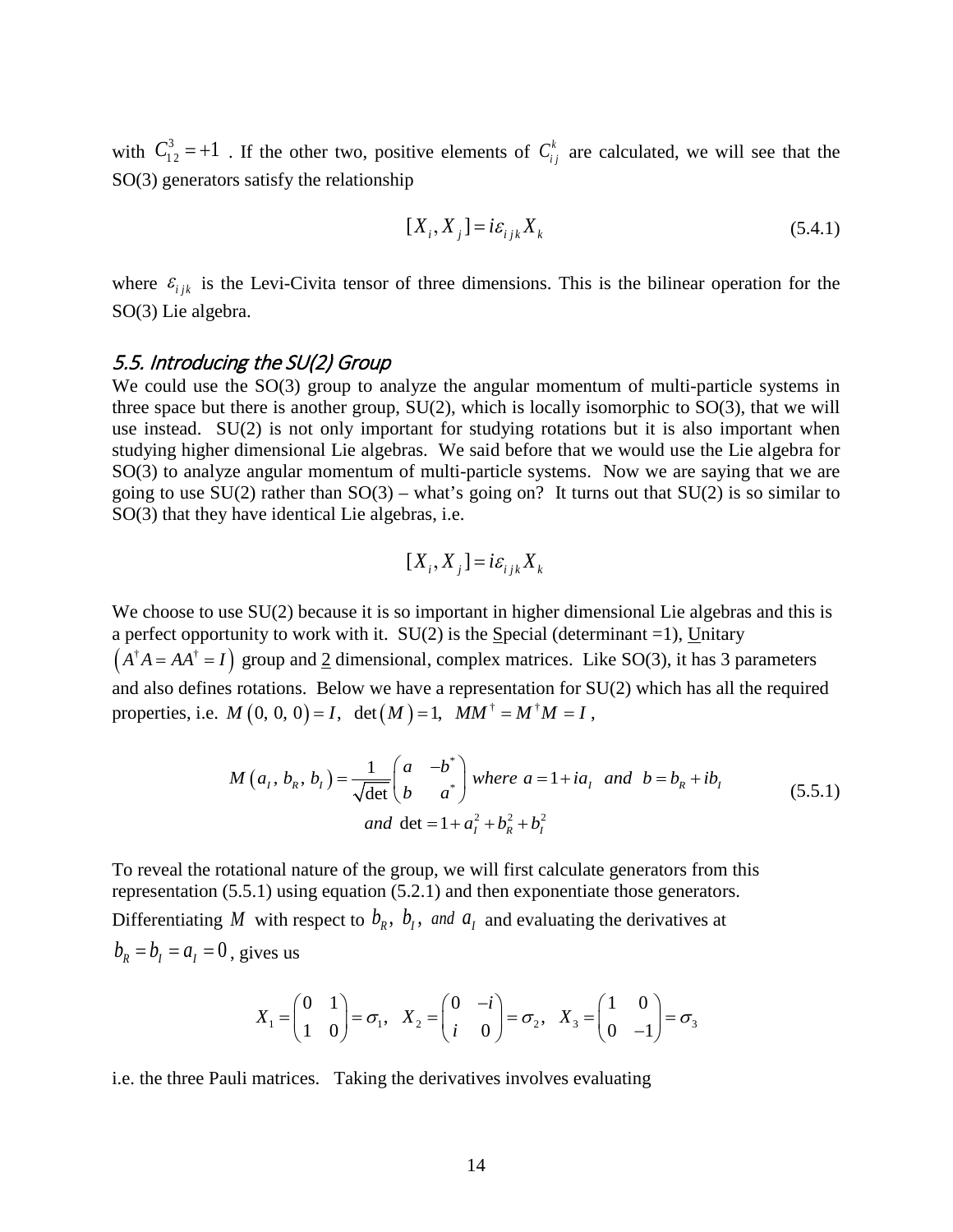$$
\frac{d}{da_I} \left[ \frac{1}{\sqrt{\det}} \begin{pmatrix} a & -b^* \\ b & a^* \end{pmatrix} \right] = \frac{d}{da_I} \left[ \frac{1}{\sqrt{\det}} \right] \begin{pmatrix} a & -b^* \\ b & a^* \end{pmatrix} + \frac{1}{\sqrt{\det}} \frac{d}{da_I} \left[ \begin{pmatrix} a & -b^* \\ b & a^* \end{pmatrix} \right]
$$

and the first term is always zero.

Following convention, we take as our generators half of the 
$$
\sigma_i
$$
's, i.e.  $X_i = \frac{1}{2}\sigma_i$ .  
\n
$$
X_1 = \frac{1}{2} \begin{pmatrix} 0 & 1 \\ 1 & 0 \end{pmatrix} = \frac{\sigma_1}{2}, \quad X_2 = \frac{1}{2} \begin{pmatrix} 0 & -i \\ i & 0 \end{pmatrix} = \frac{\sigma_2}{2}, \quad X_3 = \frac{1}{2} \begin{pmatrix} 1 & 0 \\ 0 & -1 \end{pmatrix} = \frac{\sigma_3}{2}
$$
(5.5.2)

where *X* ' could be used but it doesn't seem necessary. This convention is used for this 2d representation because  $SU(2)$  is so often used for  $1/2$  spin situations so it is convenient to have half integer eigenvalues. The Lie algebra properties are not affected by this factor although the structure constants need to be multiplied by the square root of the same factor.

That the  $SU(2)$  generators follow the same Lie algebra as  $SO(3)$  i.e.

$$
[X_i, X_j] = i\varepsilon_{ijk} X_k
$$
\n(5.5.3)

can be verified exactly as we did for SO(3) in section 5.4.

To perform the exponentiation we use the same scheme used in section 4.2 on  $X_1$ . We again expand the exponential in a full Taylor expansion.

$$
e^{i\theta_1 X_1} = e^{i\theta_1 \frac{\sigma_1}{2}} = I + (i\theta_1 \frac{\sigma_1}{2}) + (i\theta_1 \frac{\sigma_1}{2})^2 / 2! + (i\theta_1 \frac{\sigma_1}{2})^3 / 3! + (i\theta_1 \frac{\sigma_1}{2})^4 / 4! + ...
$$
  
=  $I + (i\frac{\theta_1}{2}\sigma_1) + (i\frac{\theta_1}{2}\sigma_1)^2 / 2! + (i\frac{\theta_1}{2}\sigma_1)^3 / 3! + (i\frac{\theta_1}{2}\sigma_1)^4 / 4! + ...$ 

This is exactly the same as the result in equation (4.2.1) except that  $\theta$  is replaced with  $\frac{v_1}{v_2}$ 2  $\frac{\theta_1}{\theta_1}$  and X is replaced by  $\sigma_1$ . Noticing that, just like X in equation (4.2.1), even powers of  $\sigma_1$  are I and odd powers of  $\sigma_1$  are  $\sigma_1$ , we can immediately write the solution from equation (4.2.2) as

$$
M_1 = \begin{pmatrix} 1 & 0 \\ 0 & 1 \end{pmatrix} \cos(\frac{\theta_1}{2}) + i \begin{pmatrix} 0 & 1 \\ 1 & 0 \end{pmatrix} \sin(\frac{\theta_1}{2}) = \begin{pmatrix} \cos(\frac{\theta_1}{2}) & -i\sin(\frac{\theta_1}{2}) \\ i\sin(\frac{\theta_1}{2}) & \cos(\frac{\theta_1}{2}) \end{pmatrix}
$$

The results for  $X_2$  and  $X_3$  are obtained in a similar way giving

$$
M_2 = \begin{pmatrix} 1 & 0 \\ 0 & 1 \end{pmatrix} \cos(\frac{\theta_2}{2}) + i \begin{pmatrix} 0 & -i \\ i & 0 \end{pmatrix} \sin(\frac{\theta_2}{2}) = \begin{pmatrix} \cos(\frac{\theta_2}{2}) & \sin(\frac{\theta_2}{2}) \\ -\sin(\frac{\theta_2}{2}) & \cos(\frac{\theta_2}{2}) \end{pmatrix}
$$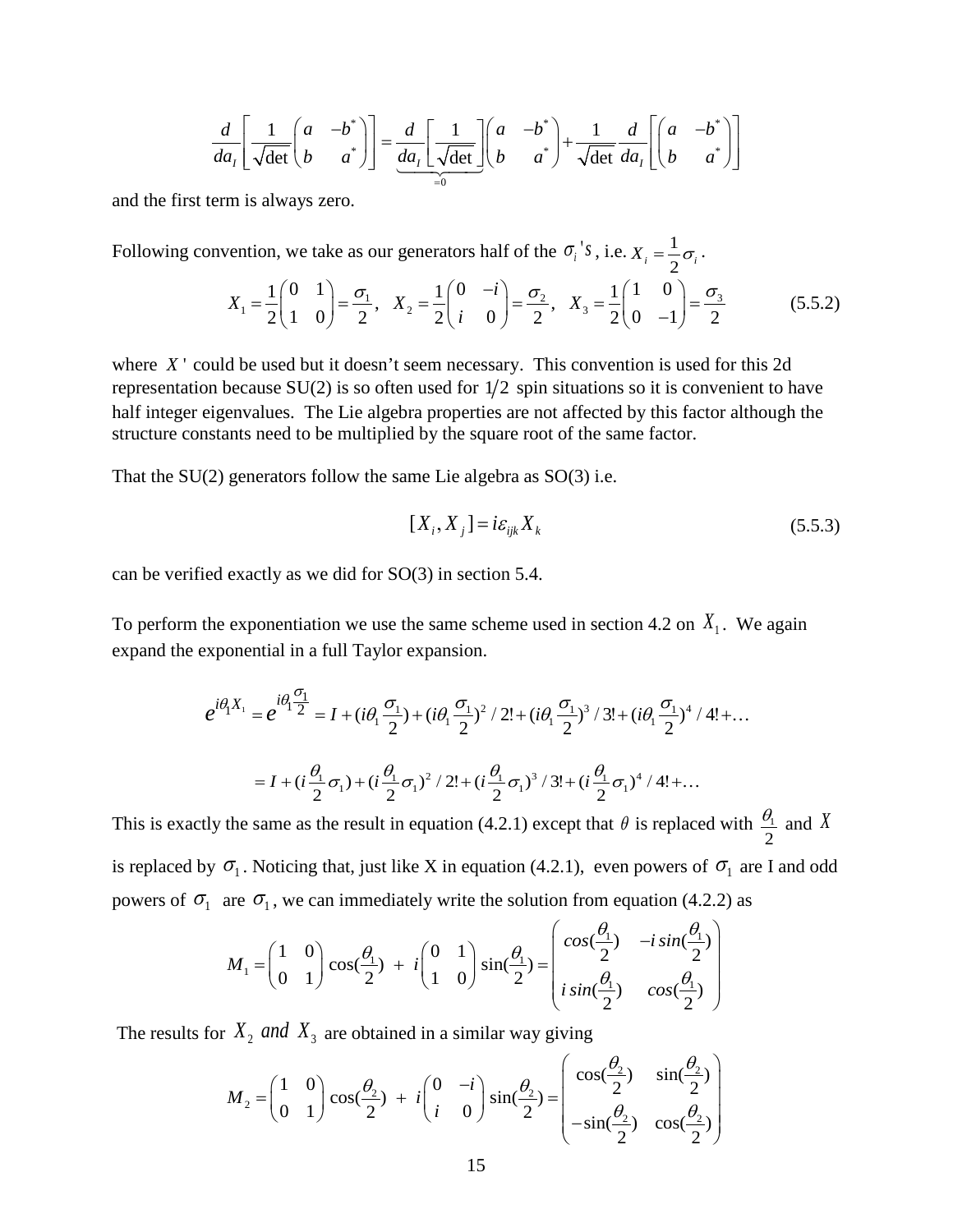$$
M_3 = \begin{pmatrix} 1 & 0 \\ 0 & 1 \end{pmatrix} \cos(\frac{\theta_3}{2}) + i \begin{pmatrix} 1 & 0 \\ 0 & -1 \end{pmatrix} \sin(\frac{\theta_3}{2}) = \begin{pmatrix} \cos(\frac{\theta_3}{2}) + i \sin(\frac{\theta_3}{2}) & 0 \\ 0 & \cos(\frac{\theta_3}{2}) - i \sin(\frac{\theta_3}{2}) \end{pmatrix} = \begin{pmatrix} \frac{\theta_3}{2} & 0 \\ e^{-\frac{\theta_3}{2}} & 0 \\ 0 & e^{-\frac{\theta_3}{2}} \end{pmatrix}
$$

Before leaving SU(2), we give the 3 dimensional generators because we will need them later.

$$
X_1 = \frac{1}{\sqrt{2}} \begin{pmatrix} 0 & 1 & 0 \\ 1 & 0 & 1 \\ 0 & 1 & 0 \end{pmatrix}, \quad X_2 = \frac{1}{\sqrt{2}} \begin{pmatrix} 0 & -i & 0 \\ i & 0 & -i \\ 0 & i & 0 \end{pmatrix}, \quad X_3 = \begin{pmatrix} 1 & 0 & 0 \\ 0 & 0 & 0 \\ 0 & 0 & -1 \end{pmatrix}.
$$
 (5.5.4)

#### <span id="page-15-0"></span>5.6. Summary of Main Points

The basic tools of calculating generators and exponentiation was extended from one parameter to many parameters which introduced the general Lie algebra describing the required relationships between the generators. These relationships must be satisfied if the representation obtained from exponentiating the generators is to reflect the group structure.

The specific Lie algebra for SO(3) was derived because that algebra will be used to analyze the angular momentum of multi-particle systems in the next chapter.

The SU(2) group was introduced and, having the same Lie algebra as SO(3), will be used for our angular momentum work since it plays an important role in the theory of Lie algebras also.

# <span id="page-15-1"></span>6. Angular Momentum of Multi-Particle Systems

We will discuss the origins of raising and lowering operators and fill in the details with the SU(2) group. These operators are critical when working with multi-particle systems.

How tensor products are used to develop representations for multi particle systems is discussed using a spin 1 particle and a spin 1/2 particle. It is shown that the representation is reducible and we derive two irreducible representations to reflect the two particle states. The details of those states are then developed using the highest weight method.

Lastly, the identical set of two particle states are used to model nucleons, pions and delta particles by associating specific particles with states rather than angular momentum values.

#### <span id="page-15-2"></span>6.1. Raising and Lowering Operators

Raising and lowering operators are important in quantum mechanics and in the theory of Lie algebras. In fact, these operators arise in quantum mechanics because of Lie groups and other commutator-based relationships. In this section, we will discuss how these raising and lowering operators arise. They appear whenever operators have a commutation relationship of the following form,

$$
[N, X] = cX \tag{6.1.1}
$$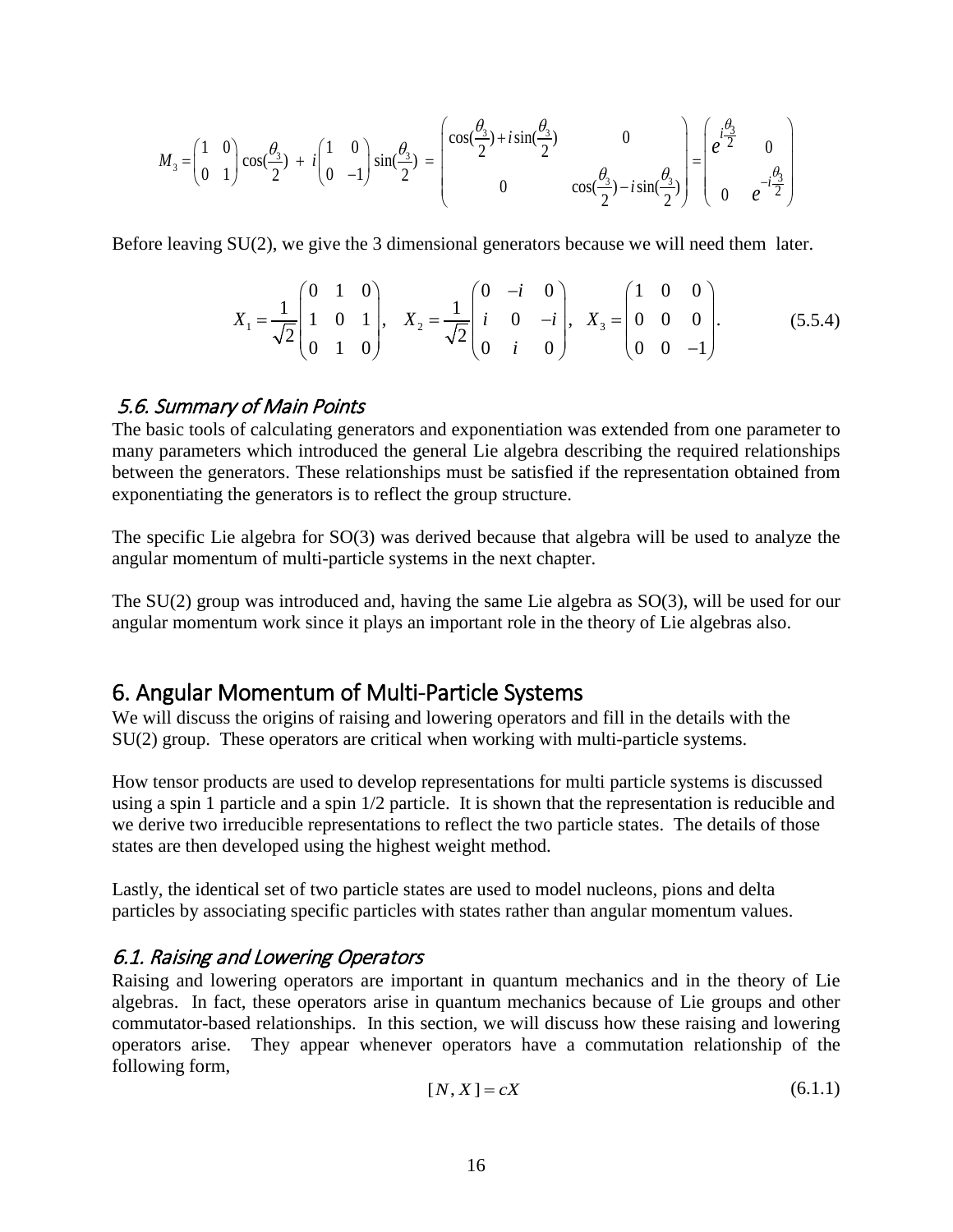If N has an eigenvector  $|n\rangle$  which satisfies  $N|n\rangle = n|n\rangle$ , then we can apply NX to  $|n\rangle$  and use (6.1.1) to obtain.

$$
NX | n \rangle = \{ XN + [N, X] \} | n \rangle
$$
  
=  $XN | n \rangle + [N, X] | n \rangle$   
=  $Xn | n \rangle + cX | n \rangle$   
=  $(n + c)X | n \rangle$ 

Hence,

$$
N|n\rangle = n|n\rangle \tag{6.1.2}
$$

$$
X|n\rangle \propto |n+c\rangle \tag{6.1.3}
$$

$$
N|n+c\rangle = (n+c)|n+c\rangle \tag{6.1.4}
$$

So that the action of *X on*  $|n\rangle$  is to create a new eigenvector of N,  $|n+c\rangle$ , with eigenvalue  $n + c$ . If c is positive, then X is a raising operator and if negative, it is a lowering operator.

#### <span id="page-16-0"></span>6.2. Raising and Lowering Operators for SU(2)

We are going to create raising and lowering operators,  $X^{\pm}$ , for the SU(2) group from the generators above,  $X_i = \frac{1}{2}$  $X_i = \frac{1}{2}\sigma_i$ , as follows

$$
X^{\pm} = (X_1 \pm iX_2) / \sqrt{2}^6 \tag{6.2.1}
$$

which satisfy

$$
[X_3, X^{\pm}] = \pm X^{\pm}
$$
 (6.2.2)

and

 $\overline{a}$ 

$$
[X^+, X^-] = X_3 \tag{6.2.3}
$$

We demonstrate that  $[X_3, X^+] = X^+$  below

$$
[X_3, X^+] = \frac{1}{\sqrt{2}} ([X_3, X_1] + i [X_3, X_2]) = \frac{1}{\sqrt{2}} (iX_2 + i(-1)iX_1) = \frac{1}{\sqrt{2}} (X_1 + iX_2) = X^+
$$

where the Lie algebra condition, (equation  $(5.5.3)$ ), is used to simplify the commutators. The other equation of (6.2.2) and equation (6.2.3) can be demonstrated in a similar fashion.

Note that  $[X_3, X^{\pm}] = \pm X^{\pm}$  is of the same form as equation (6.1.1) so that  $X^{\pm}$  is a raising operator that adds 1 to any eigenvalue of  $X_3$  while  $X^-$  is a lowering operator that subtracts 1 from any eigenvalue of  $X_3$ . You may recognize that in quantum mechanics these same relationships exist

<span id="page-16-1"></span><sup>&</sup>lt;sup>6</sup> Some texts do not include the  $1/\sqrt{2}$ . With or without, equation (6.2.2) will be satisfied. We include it so that equation (6.2.3) will also be satisfied.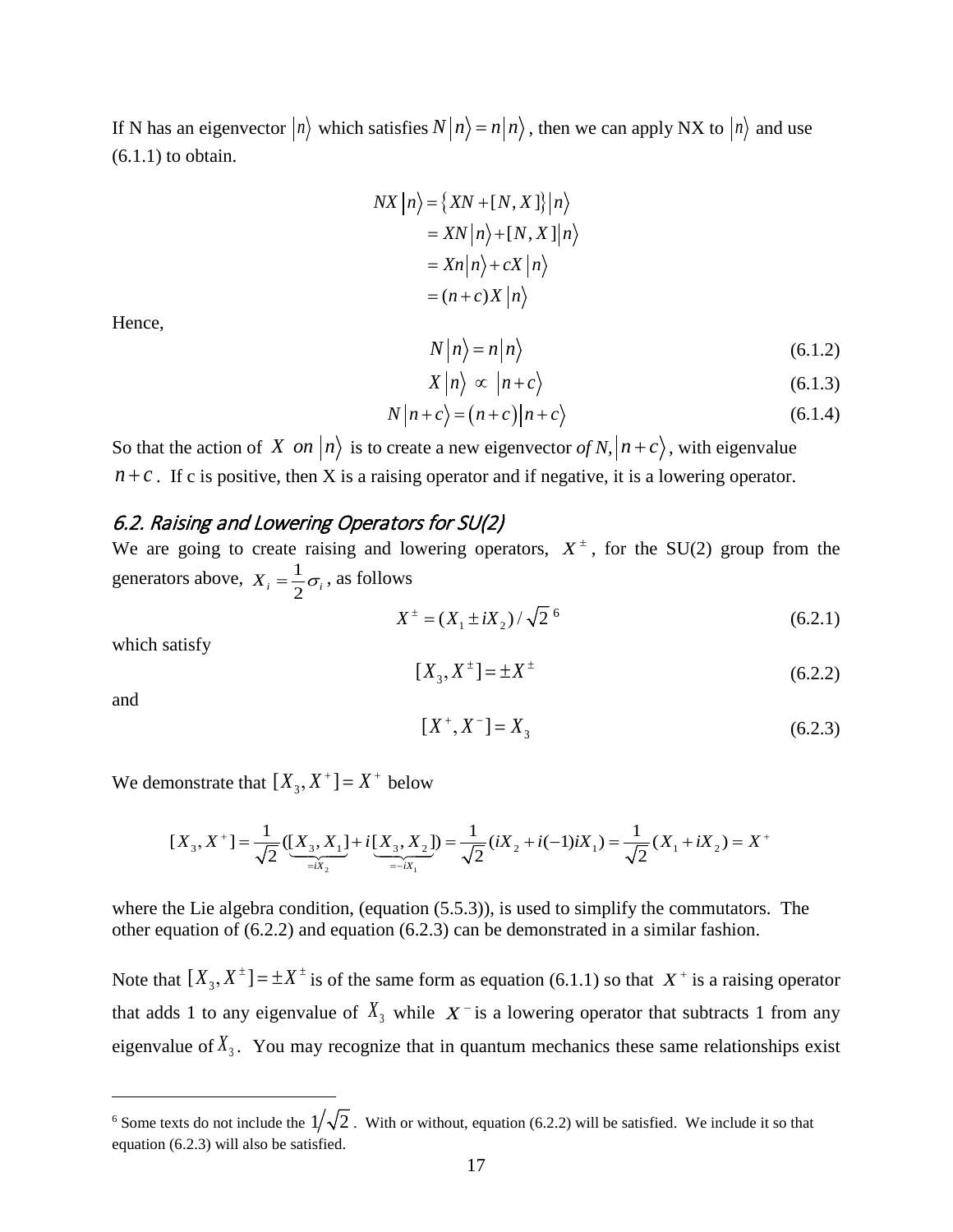between  $J_1$ ,  $J_2$ ,  $J_3$  and  $J^{\pm}$ . These relationships are the same because angular momentum in quantum mechanics follows the SO(3) group which, as we saw above, shares the same Lie algebra with SU(2). Since we are going to be using these operators to explore the angular momentum of multi-particle states, we will switch to the *J* notation. It is desirable to remember, though, that these 'angular momentum' relationships and all that develops from them are actually Lie algebra relationships.

The notation that we will be using for angular momentum states is  $|j, m\rangle$  where j is the total angular momentum and m is the component of angular momentum in the z (or 3) direction. We take

$$
\langle j_i, m_i || j_j, m_k \rangle = \delta_{ij} \delta_{lk}. \tag{6.2.4}
$$

Note that *j* and *m* appear in very different ways in the Lie algebra formulation. The *m in*  $|j, m\rangle$  corresponds to the *n in*  $|n\rangle$  in equation (6.1.2), i.e. the eigenvalue of the operator  $J_3$ , *m*, corresponds to the eigenvalue of the operator *N*, *n*. Similarly, the  $\pm 1$  in equation (6.2.2) corresponds to the *c* in equation (6.1.1), i.e. the increment in the eigenvalue of  $J_3$ ,  $\pm 1$ , induced by its raising and lowering operators corresponds to the increment in the eigenvalue of *N*, *c*, induced by the its raising and lowering operators.

The *j* in  $|j, m\rangle$ , however, has no analogy in the development of the generalized raising and lowering operators of section 6.1 because that development occurs without anything that would limit the amount of raising and lowering that can happen. Whereas, *j* limits the amount of raising and lowering that can occur because *m* has to be between  $-j$  *and*  $+j$ . The nature of that limiting lies in the dimensionality,  $d_{\text{ren}}$ , of the specific representation being used. This is because the raising and lowering operators create independent eigenvectors and, within that representation, the number of independent eigenvectors is limited to  $d_{\text{ren}}$ . Therefore, *j* is determined by the dimensionality of the representation being used. So, for example, in the 2d defining representation of SU(2) using the Pauli matrices, the value of *j* must be 1/2 because that permits two values of  $m$ ,  $1/2$  and  $-1/2$  given that the increment of change in the eigenvalue is  $\pm 1$ . In a 3d representation of SU(2), the value of *j* must be 1 because that permits three values of *m* , 1, 0 and -1 and so on. Notice that the increment of change in *m* is the same for all representations whereas the actual values that *m* takes is different in different representations.

In summary, the key eigenvector/eigenvalue relationships are:

$$
J^2|j,m\rangle = j(j+1)|j,m\rangle^7
$$
 (6.2.5)

$$
J_3|j,m\rangle = m|j,m\rangle \tag{6.2.6}
$$

The raising and lowering operators are

<span id="page-17-0"></span><sup>&</sup>lt;sup>7</sup> We haven't discussed the  $J^2$  operator yet but for completeness we include it here. We will see it in **Section 6.5**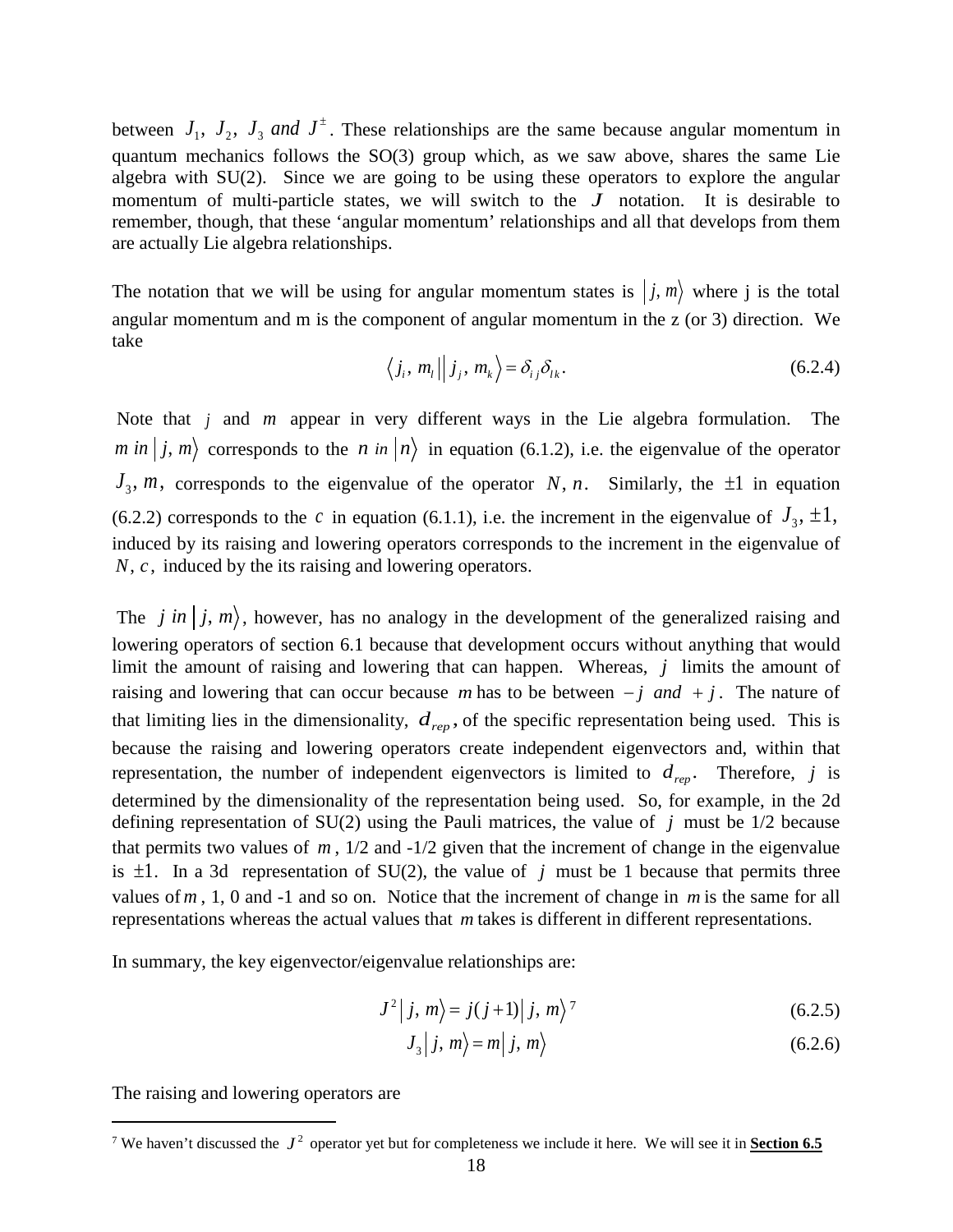$$
J^{\pm} = (J_1 \pm iJ_2) / \sqrt{2}
$$
 (6.2.7)

Two key normalization relationships involving  $J^{\pm}$  that we will need are:

$$
J^{+} | j, m \rangle = \sqrt{(j+m+1)(j-m)/2} | j, m+1 \rangle
$$
 (6.2.8)

$$
J^{-} | j, m \rangle = \sqrt{(j+m)(j-m+1)/2} | j, m-1 \rangle
$$
 (6.2.9)

The factors  $\sqrt{(j + m + 1)(j - m)/2}$  and  $\sqrt{(j + m)(j - m + 1)/2}$  are the constants of proportionality in equation (6.1.3). Equations (6.2.8) and (6.2.9) will be used to extract the irreducible representations from the tensor product which represents the multi-particle state. We derive equation (6.2.8) below and equation (6.2.9) is left as an exercise.

We begin with the equivalent of equation (6.1.3) with proportionality constant, k

$$
J^+|j, m\rangle = k|j, m+1\rangle
$$
\n
$$
\langle j, m|J^- = \langle j, m+1|k^*
$$
\n(6.2.10)

and its adjoint

$$
f_{\rm{max}}
$$

Now we multiply both LHSs and both RHSs to get

$$
\langle j, m | J^{\top} J^+ | j, m \rangle = \langle j, m+1 | k^* k | j, m+1 \rangle
$$
  

$$
\langle j, m | J^{\top} J^+ | j, m \rangle = k^* k
$$

Using equations (6.2.7) and some straightforward work and the Lie algebra condition (5.5.3) ,  $[J_1, J_2] = iJ_3$ , we get

$$
\langle j, m | \frac{1}{2} (J^2 - J_3^2 - J_3) | j, m \rangle = k^* k
$$
  

$$
\frac{1}{2} (j(j+1) - m^2 - m) = k^* k
$$
  

$$
\frac{1}{2} (j + m + 1) (j - m) = k^* k
$$
  

$$
|k| = \sqrt{(j + m + 1) (j - m)/2}
$$

If you are following this derivation you may find that, rather than trying to derive  $(j+m+1)(j-m)$  from  $(j(j+1)-m^2-m)$ , it is easier to just show that they are equal. Inserting  $|k|$  into equation (6.2.10), we get

$$
J^+|j, m\rangle = \sqrt{(j+m+1)(j-m)/2}|j, m+1\rangle
$$

thus, verifying equation (6.2.8)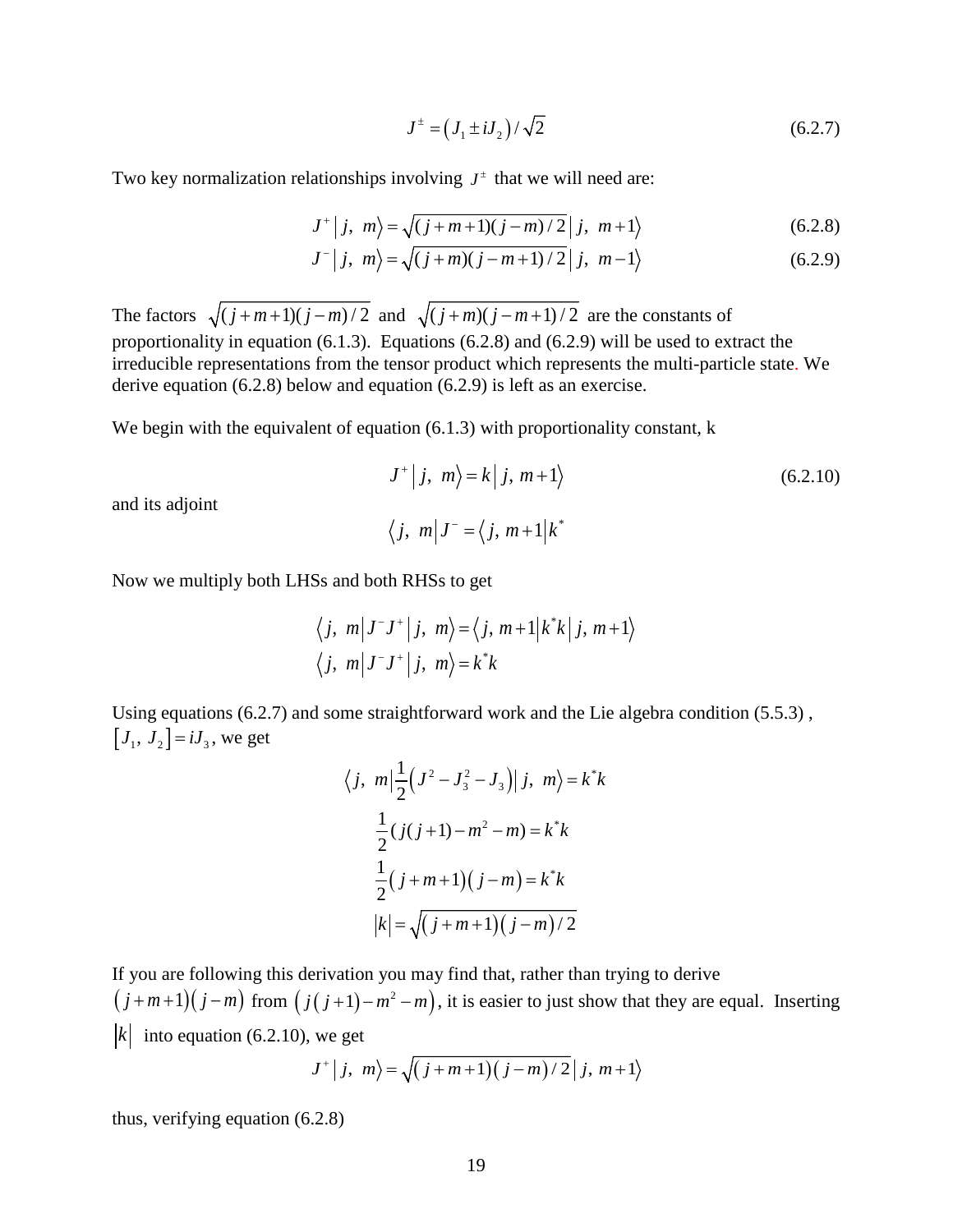#### <span id="page-19-0"></span>6.3. An Alternative Method of Calculating Generators

This section, although interesting and useful, does not really fit in the sequence of the other sections in this chapter. It is put here because the introduction of states,  $|j, m\rangle$ , in section 6.2 is a prerequisite to understanding this alternative method. The section is included because it helps to illustrate the relationship between the states of the algebra and the operators of the algebra (i.e. the generators). What is done here is to derive the generators from chosen basis states and chosen basis vectors. The natural choice of the basis states for SU(2) for the 2d representation is  $|1/2, 1/2\rangle$  *and*  $|1/2, -1/2\rangle$  with the basis vectors being

$$
\begin{pmatrix} 1 \\ 0 \end{pmatrix} and \begin{pmatrix} 0 \\ 1 \end{pmatrix}
$$
 respectively.

We know that

$$
J_3\begin{pmatrix}1\\0\end{pmatrix} = 1/2\begin{pmatrix}1\\0\end{pmatrix} \text{ and } J_3\begin{pmatrix}0\\1\end{pmatrix} = -1/2\begin{pmatrix}0\\1\end{pmatrix}
$$

because of equation (6.2.6) so

$$
J_3 = \begin{pmatrix} 1/2 & 0 \\ 0 & -1/2 \end{pmatrix}
$$

identical to equation (5.5.2). To find  $J_1$  and  $J_2$ , we must first find  $J^+$  and  $J^-$ . We know that

$$
J^+\begin{pmatrix}1\\0\end{pmatrix} = 0 \ \ and \ \ J^+\begin{pmatrix}0\\1\end{pmatrix} = \frac{1}{\sqrt{2}}\begin{pmatrix}1\\0\end{pmatrix}
$$

from equation (6.2.8). As a result,

$$
J^+ = \begin{pmatrix} 0 & \frac{1}{\sqrt{2}} \\ 0 & 0 \end{pmatrix}.
$$

Similarly,

$$
J^{-}\begin{pmatrix} 1 \\ 0 \end{pmatrix} = \frac{1}{\sqrt{2}} \begin{pmatrix} 0 \\ 1 \end{pmatrix} \text{ and } J^{-}\begin{pmatrix} 0 \\ 1 \end{pmatrix} = 0
$$

so

$$
J^- = \begin{pmatrix} 0 & 0 \\ \frac{1}{\sqrt{2}} & 0 \end{pmatrix}
$$

Using  $J_1 = \sqrt{\frac{1}{2}(J^+ + J^-)}$  and  $J_2 = -i\sqrt{\frac{1}{2}(J^+ - J^-)}$  we calculate  $J_1$  and  $J_2$  as

$$
J_1 = \begin{pmatrix} 0 & 1/2 \\ 1/2 & 0 \end{pmatrix}
$$
 and  $J_2 = \begin{pmatrix} 0 & -i/2 \\ i/2 & 0 \end{pmatrix}$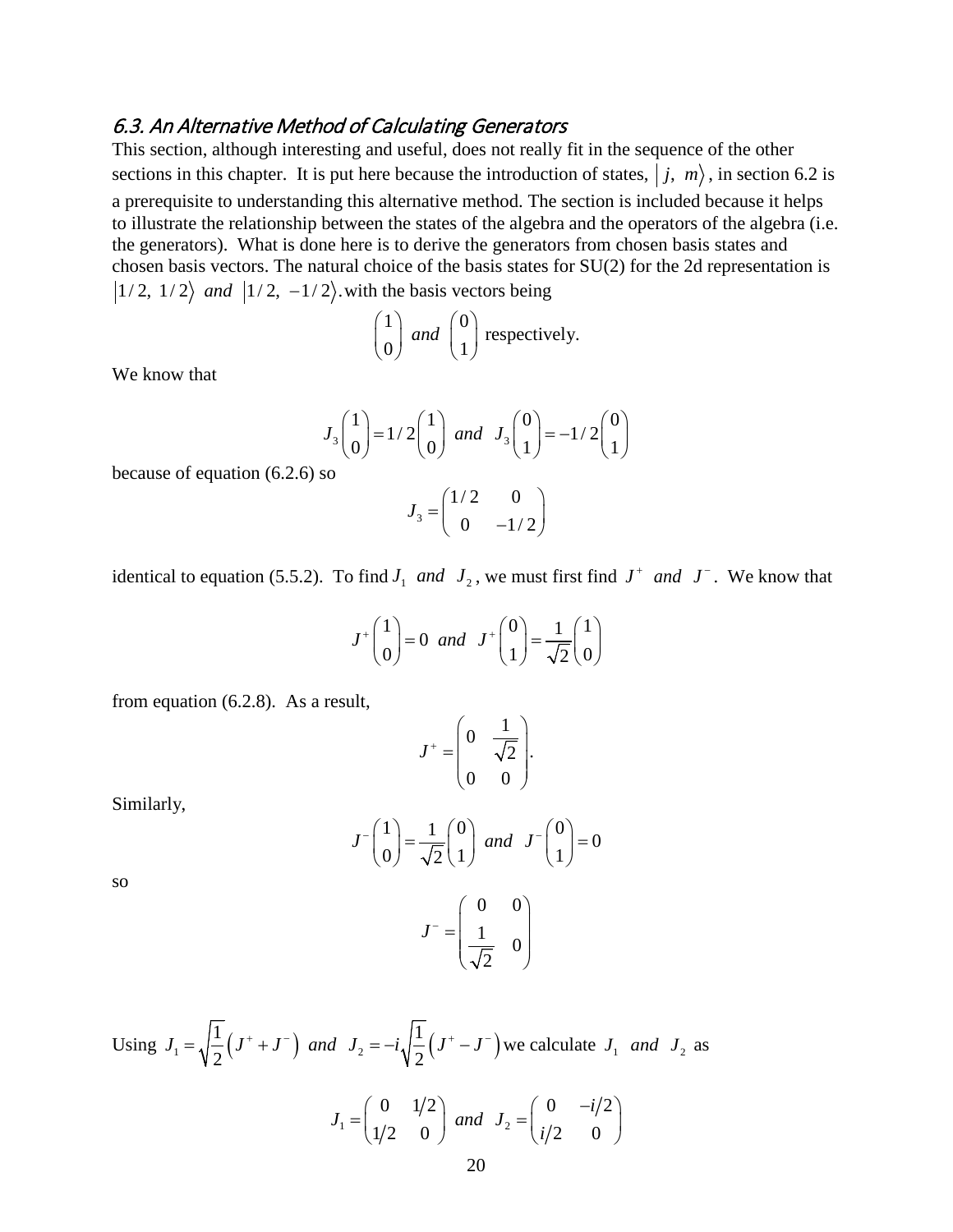identical to equation (5.5.2). A different choice of the basis states or the basis vectors would give a different representation of the generators.

### <span id="page-20-0"></span>6.4. Tensor Products and Direct Sums

We'll now develop the machinery for combining two (or more) representations in order to model two particles with angular momentum. When the two representations are combined we usually obtain a reducible representation. To gain useful information from it, we need to decompose it into its irreducible components.

For our purposes, a tensor is just a square matrix of a certain dimension. A tensor product allows us to multiply two matrices (which can have different dimensions) together. The purpose of the product is to delineate all possibilities of how the two can be combined. An example of a tensor product of a 3x3 matrix and a 2x2 matrix follows.

|  |                                                                                                                                                                                                                                                                                                                                                                                                       | $\left(1\begin{pmatrix}1 & 2\\ 0 & 3\end{pmatrix} & 0\begin{pmatrix}1 & 2\\ 0 & 3\end{pmatrix} & 0\begin{pmatrix}1 & 2\\ 0 & 3\end{pmatrix}\right) \quad \left(\begin{pmatrix}1 & 2 & 0 & 0 & 0\\ 0 & 3 & 0 & 0 & 0\\ 0 & 0 & 0 & 0 & 0\end{pmatrix}\right)$                                    |  |  |  |  |  |  |
|--|-------------------------------------------------------------------------------------------------------------------------------------------------------------------------------------------------------------------------------------------------------------------------------------------------------------------------------------------------------------------------------------------------------|-------------------------------------------------------------------------------------------------------------------------------------------------------------------------------------------------------------------------------------------------------------------------------------------------|--|--|--|--|--|--|
|  | $\begin{pmatrix} 1 & 0 & 0 \\ 0 & 2 & 0 \\ 0 & 0 & 3 \end{pmatrix} \otimes \begin{pmatrix} 1 & 2 \\ 0 & 3 \end{pmatrix} = \begin{pmatrix} 0 & 0 & 0 \\ 0 & 1 & 2 \\ 0 & 3 & 2 \end{pmatrix} \cdot 2 \begin{pmatrix} 1 & 2 \\ 0 & 3 \end{pmatrix} \cdot 0 \begin{pmatrix} 1 & 2 \\ 0 & 3 \end{pmatrix} = \begin{pmatrix} 0 & 0 & 0 & 0 & 0 \\ 0 & 0 & 2 & 4 & 0 & 0 \\ 0 & 0 & 6 & 0 & 0 \\ 0 & 0 & 6$ |                                                                                                                                                                                                                                                                                                 |  |  |  |  |  |  |
|  |                                                                                                                                                                                                                                                                                                                                                                                                       | $\left[\begin{array}{cc} 0 & 1 & 2 \\ 0 & 3 & 0 \end{array}\right] \quad 0 \left(\begin{array}{cc} 1 & 2 \\ 0 & 3 \end{array}\right) \quad 3 \left(\begin{array}{cc} 1 & 2 \\ 0 & 3 \end{array}\right) \quad \left(\begin{array}{cc} 0 & 0 & 0 & 3 & 6 \\ 0 & 0 & 0 & 0 & 9 \end{array}\right)$ |  |  |  |  |  |  |

It is clear from the example that the dimension of the tensor product,  $d_{1\otimes 2}$ , is the product of the dimensions of the two original matrices, i.e.  $d_{1\otimes 2} = d_1 x d_2$ .

States from space 1 and space 2 also need to be combined so that  $|1\rangle$  *and*  $|2\rangle$  combine into  $|1\rangle|2\rangle$  *or*  $|1\rangle\otimes|2\rangle$  *or*  $|1\;2\rangle$ . Most of the time we will use  $|1\rangle|2\rangle$  to show that the kets are separate (even though adjacent) and are operated on by operators that are either in space 1 or space 2.

When we are performing tensor products with Lie groups/algebras we need to be careful because the matrices representing the group elements follow the pattern of the example above but the matrices representing the generators of the Lie algebra do not. The reason for this is that the matrices representing the group elements interact with one another through multiplication whereas the matrices representing the generators interact with one another through addition since they reflect the group elements only after exponentiation.

If we are taking the tensor product between a 3 dimensional space and a 2 dimensional space then the result will be a 6 dimensional space. The associated generators that will be added are also 3 dimensional and 2 dimensional and the final result will also be 6 dimensional. To add these two generators correctly, we need to recognize that the first generator only operates on the first ket of the tensor product while the second generator only operates on the second ket. We can obtain this result by forming the tensor product of the first generator (3d) with a 2d identity matrix forming a 6d matrix. Thus the first generator operates on the first ket while the second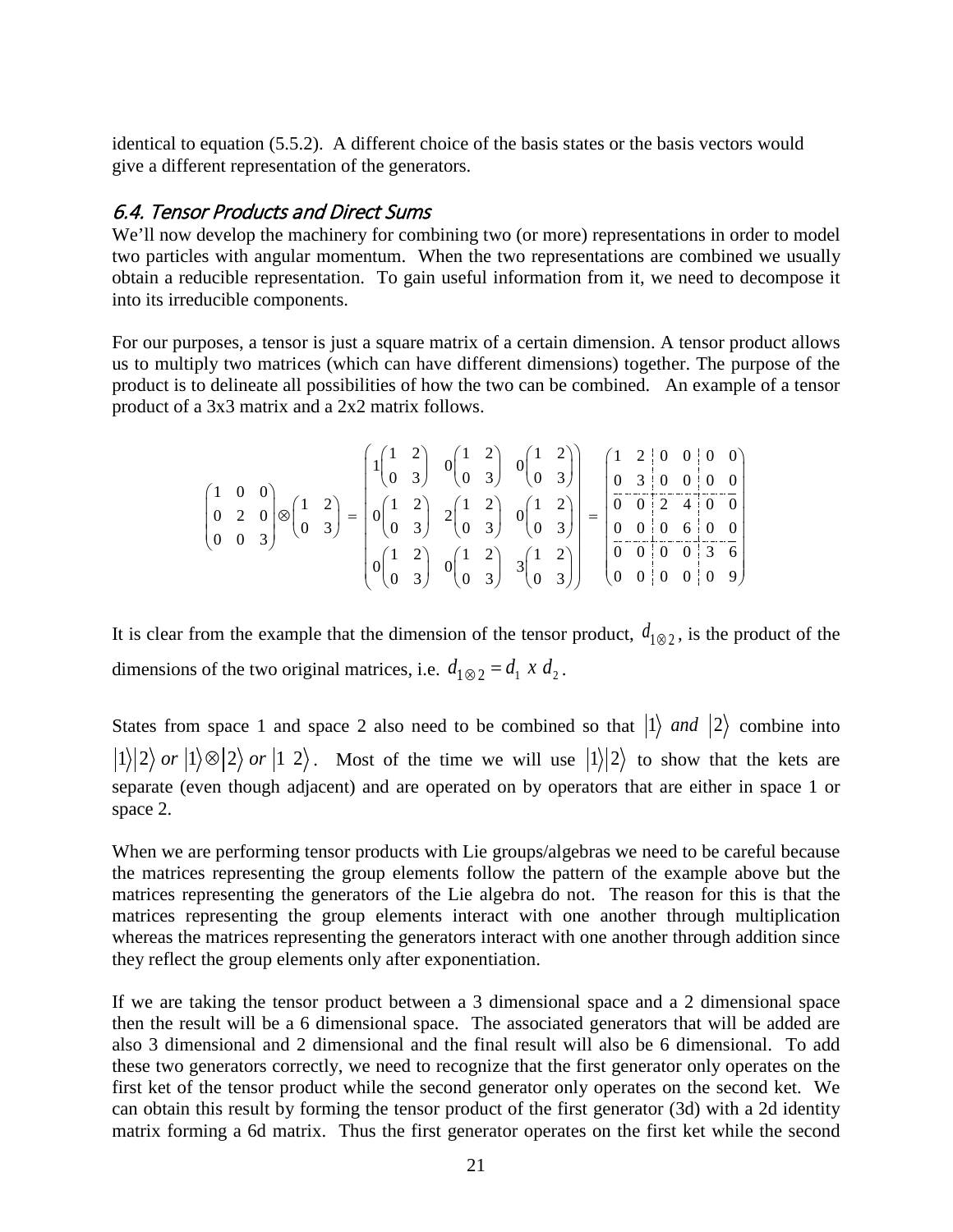ket remains unchanged because of the identity matrix. Then, we form the tensor product of a 3d identity matrix with the second generator (2d) also forming a 6d matrix. These two 6d matrices are then added to form the generator of the tensor product of the two original spaces. An example of this construction is shown in equation (6.4.1)

The first step in creating the  $J_3$  for the 2 particle states is to combine  $J_3^1$ , a 3 x 3 matrix (equation (5.5.4)), and  $J_3^{1/2}$ , a 2 x 2 matrix (equation (5.5.2)), and form the generator of their tensor product.

$$
J_3^1 \otimes I_{2x2} + I_{3x3} \otimes J_3^{1/2} \tag{6.4.1}
$$

$$
= \begin{pmatrix} 1 & 0 & 0 \\ 0 & 0 & 0 \\ 0 & 0 & -1 \end{pmatrix} \otimes \begin{pmatrix} 1 & 0 \\ 0 & 1 \end{pmatrix} + \begin{pmatrix} 1 & 0 & 0 \\ 0 & 1 & 0 \\ 0 & 0 & 1 \end{pmatrix} \otimes \begin{pmatrix} 1/2 & 0 \\ 0 & -1/2 \end{pmatrix}
$$
  

$$
= \begin{pmatrix} 1 \begin{pmatrix} 1 & 0 \\ 0 & 1 \end{pmatrix} & 0 \begin{pmatrix} 1 & 0 \\ 0 & 1 \end{pmatrix} & 0 \begin{pmatrix} 1 & 0 \\ 0 & 1 \end{pmatrix} \\ 0 \begin{pmatrix} 1 & 0 \\ 0 & 1 \end{pmatrix} & 0 \begin{pmatrix} 1 & 0 \\ 0 & 1 \end{pmatrix} & 0 \begin{pmatrix} 1/2 & 0 \\ 0 & 1/2 \end{pmatrix} \end{pmatrix} + \begin{pmatrix} 1 \begin{pmatrix} 1/2 & 0 \\ 0 & -1/2 \end{pmatrix} & 0 \begin{pmatrix} 1/2 & 0 \\ 0 & -1/2 \end{pmatrix} & 0 \begin{pmatrix} 1/2 & 0 \\ 0 & -1/2 \end{pmatrix} \\ 0 \begin{pmatrix} 1 & 0 \\ 0 & 1 \end{pmatrix} & 0 \begin{pmatrix} 1 & 0 \\ 0 & 1 \end{pmatrix} & -1 \begin{pmatrix} 1 & 0 \\ 0 & 1 \end{pmatrix} \end{pmatrix} + \begin{pmatrix} 1/2 & 0 \\ 0 \begin{pmatrix} 1/2 & 0 \\ 0 & -1/2 \end{pmatrix} & 1 \begin{pmatrix} 1/2 & 0 \\ 0 & -1/2 \end{pmatrix} & 0 \begin{pmatrix} 1/2 & 0 \\ 0 & -1/2 \end{pmatrix} & 1 \begin{pmatrix} 1/2 & 0 \\ 0 & -1/2 \end{pmatrix} \end{pmatrix}
$$

$$
= \begin{pmatrix} 3/2 & & & & & \\ & 1/2 & & & & \\ & & & 1/2 & & \\ & & & & -1/2 & \\ & & & & & -3/2 \end{pmatrix} \rightarrow \begin{pmatrix} 3/2 & & & & & \\ & 1/2 & & & & \\ & & -1/2 & & & \\ & & & & -3/2 & \\ & & & & & 1/2 & \\ & & & & & -1/2 \end{pmatrix}
$$
 (6.4.2)

By rearranging the eigenvalues along the diagonal and partitioning the result we see that we need 2 irreducible representations,  $J_3^{3/2}$  *and*  $J_3^{1/2}$ , to describe the angular momentum states of the 2 particle system. The direct sum expresses the relationship of the two irreducible representations to the original representations,  $J_3^1$  and  $J_3^{1/2}$ 

$$
J_3^{1 \otimes 1/2} = J_3^{3/2} \oplus J_3^{1/2}.
$$

#### <span id="page-21-0"></span>6.5. Extract the Irreducible Representations

We will use the **highest weight method** to extract the irreducible representations from the tensor product. This involves identifying the **highest weight state (HWS)** of a representation and using the lowering operator to recursively find all the other states. The HWS will have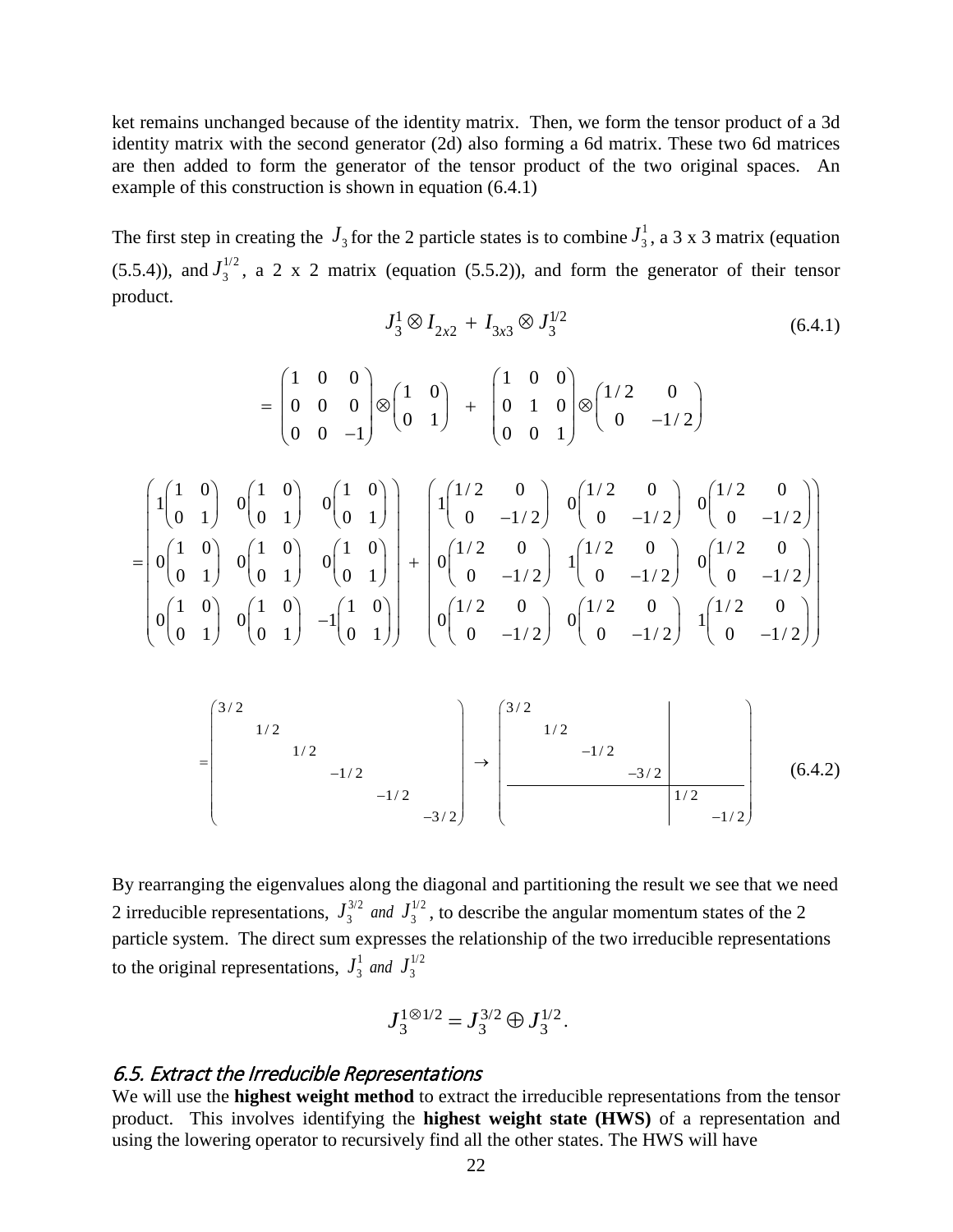- 1. The largest j value possible and
- 2. The value of m will equal that largest j.

The state that has this property, for our example, is  $\left|\frac{3}{2},\frac{3}{2}\right\rangle$  which is  $\left|1,1\right\rangle\left|\frac{1}{2},\frac{1}{2}\right\rangle$ .

The term highest weight state will make more sense later when we discuss Lie algebras in more detail but for now we can just say that weights of a Lie algebra's representation are eigenvalues of some of the generators. In the case of SU(2), these eigenvalues are the various *m* values that occur. When the tensor product of representations is being considered, it is the combined state with the largest possible *j* value and  $m = j$  that we need to identify.

We start with the HWS

.

$$
\left|\frac{3}{2},\frac{3}{2}\right\rangle = |1, 1\rangle \left|\frac{1}{2},\frac{1}{2}\right\rangle \tag{6.5.1}
$$

for the highest weight state. (We use **bolding** to highlight the states that we will be identifying.) So now we apply *J*<sup>−</sup> to this state and obtain

$$
J^{-}\left|\frac{3}{2},\frac{3}{2}\right\rangle = J^{-}\left[\left|1,1\right\rangle\left|\frac{1}{2},\frac{1}{2}\right\rangle\right]
$$
  

$$
J^{-}\left|\frac{3}{2},\frac{3}{2}\right\rangle = \underbrace{\left[J^{-}\left|1,1\right\rangle\right]}_{\downarrow} \underbrace{\left|\frac{1}{2},\frac{1}{2}\right\rangle}_{\downarrow} + \underbrace{\left|1,1\right\rangle}_{\downarrow} \underbrace{J^{-}\left|\frac{1}{2},\frac{1}{2}\right\rangle}_{\downarrow}
$$
  

$$
\underbrace{J^{-}\left|A\right\rangle \otimes I_{B} \left|B\right\rangle}_{\downarrow} + \underbrace{J^{-}\left|A\right\rangle \otimes J_{B}^{-}\left|B\right\rangle}_{\downarrow}
$$
  
(6.5.2)

Expression (6.5.3) is a graphic display of equation (6.4.1) lined up with equation (6.5.2) above to show how the upper equation was arrived at. In expression  $(6.5.3)$  the 'A' designates the first particle space (3d) and the ' $B$ ' designates the second particle space (2d).

Note that, in equation (6.5.2), although the  $J^-$ 's are all lowering operators, they are not all the same because they operate on spaces of different dimensionality. The *J*<sup>−</sup> on the LHS operates on states in the tensor product space and thus is operating on 6d kets. The first *J*<sup>−</sup> on the RHS operates on states of the first particle and thus operates on 3d kets. The second *J*<sup>−</sup> on the RHS operates on the states of the second particle and thus operates on 2d kets. The reason that we can show all of them as being just *J*<sup>−</sup> is because the Lie algebra has relationships independent of representation, i.e. the relationships are true in all representations. Equation (6.2.9)

$$
J^{-} | j, m \rangle = \sqrt{(j+m)(j-m+1)/2} | j, m-1 \rangle
$$
 (6.5.4)

is one of those relationships that is true regardless of the dimensionality of the representation.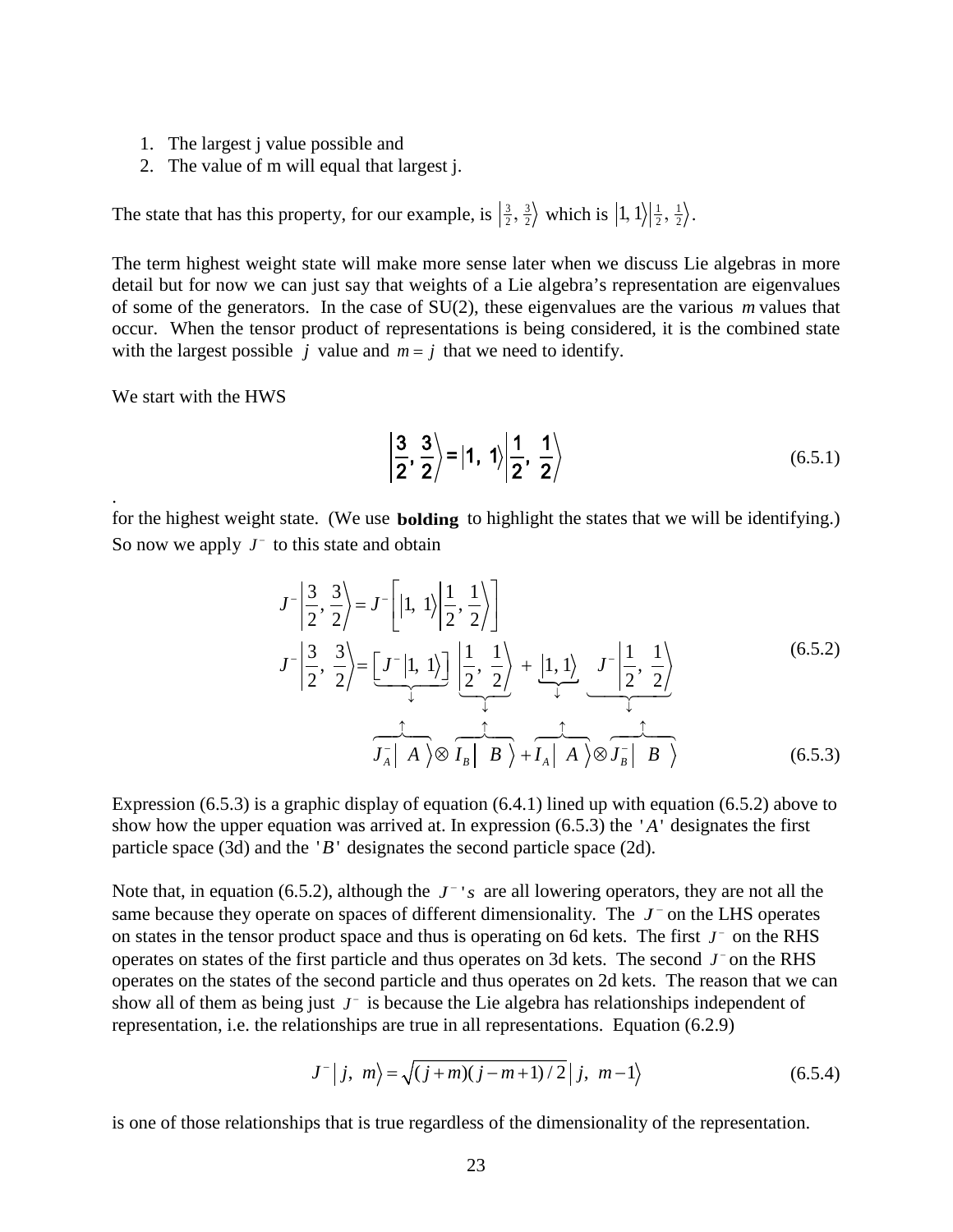Thus, it does not add anything to label each  $J^-$  with the dimensionality that it operates in to take advantage of equation (6.5.4). This is the second relationship that we have encountered that is independent of representation – the first was equation (5.3.3).

We use  $(6.5.4)$  to simplify  $(6.5.2)$ . The LHS of  $(6.5.2)$  gives

$$
J^{-}\left|\frac{3}{2},\frac{3}{2}\right\rangle = \sqrt{\left(\frac{3}{2} + \frac{3}{2}\right)\left(\frac{3}{2} - \frac{3}{2} + 1\right)/2}\left|\frac{3}{2},\frac{3}{2} - 1\right\rangle = \sqrt{\frac{3}{2}}\left|\frac{3}{2},\frac{1}{2}\right\rangle
$$

The RHS of  $(6.5.2)$  is

Using (6.5.4)

$$
[J^{-}|1, 1\rangle]\left|\frac{1}{2}, \frac{1}{2}\right\rangle + |1, 1\rangle J^{-}\left|\frac{1}{2}, \frac{1}{2}\right\rangle
$$
  
=  $\sqrt{(2)(1)/2}|1, 0\rangle\left|\frac{1}{2}, \frac{1}{2}\right\rangle + |1, 1\rangle\sqrt{(1)(1)/2}\left|\frac{1}{2}, -\frac{1}{2}\right\rangle$   
=  $|1, 0\rangle\left|\frac{1}{2}, \frac{1}{2}\right\rangle + \sqrt{1/2}|1, 1\rangle\left|\frac{1}{2}, -\frac{1}{2}\right\rangle$ 

Therefore, setting  $LHS = RHS$ ,

$$
\sqrt{3/2}\left|\frac{3}{2}, \frac{1}{2}\right\rangle = |1, 0\rangle \left|\frac{1}{2}, \frac{1}{2}\right\rangle + \sqrt{1/2}|1, 1\rangle \left|\frac{1}{2}, -\frac{1}{2}\right\rangle
$$

and finally we get

$$
\left|\frac{3}{2},\frac{1}{2}\right\rangle = \sqrt{2/3}\left|1,0\right\rangle \left|\frac{1}{2},\frac{1}{2}\right\rangle + \sqrt{1/3}\left|1,1\right\rangle \left|\frac{1}{2},-\frac{1}{2}\right\rangle \tag{6.5.5}
$$

As hoped, the normalization of  $\left|\frac{3}{2}, \frac{1}{2}\right|$  $\frac{3}{2}$ ,  $\frac{1}{2}$  is 1 since  $(\sqrt{2}/3^2 + \sqrt{1}/3^2)^{1/2} = 1$ .

Applying  $J^-$  to the  $\left|\frac{3}{2}, \frac{1}{2}\right|$  $\left(\frac{1}{2}, \frac{1}{2}\right)$  state, equation (6.5.5), yields the next lower state

$$
J^{-}\left|\frac{3}{2}, \frac{1}{2}\right\rangle = \sqrt{2/3} \left[J^{-}\left|1, 0\right\rangle\right] \left|\frac{1}{2}, \frac{1}{2}\right\rangle + \sqrt{2/3} \left|1, 0\right\rangle J^{-}\left|\frac{1}{2}, \frac{1}{2}\right\rangle
$$
  
+ $\sqrt{1/3} \left[J^{-}\left|1, 1\right\rangle\right] \left|\frac{1}{2}, -\frac{1}{2}\right\rangle + \sqrt{1/3} \left|1, 1\right\rangle J^{-}\left|\frac{1}{2}, -\frac{1}{2}\right\rangle$   
 $\sqrt{2} \left|\frac{3}{2}, -\frac{1}{2}\right\rangle = \sqrt{2/3} \left|1, -1\right\rangle \left|\frac{1}{2}, \frac{1}{2}\right\rangle + \sqrt{2/3} \left|1, 0\right\rangle \sqrt{1/2} \left|\frac{1}{2}, -\frac{1}{2}\right\rangle$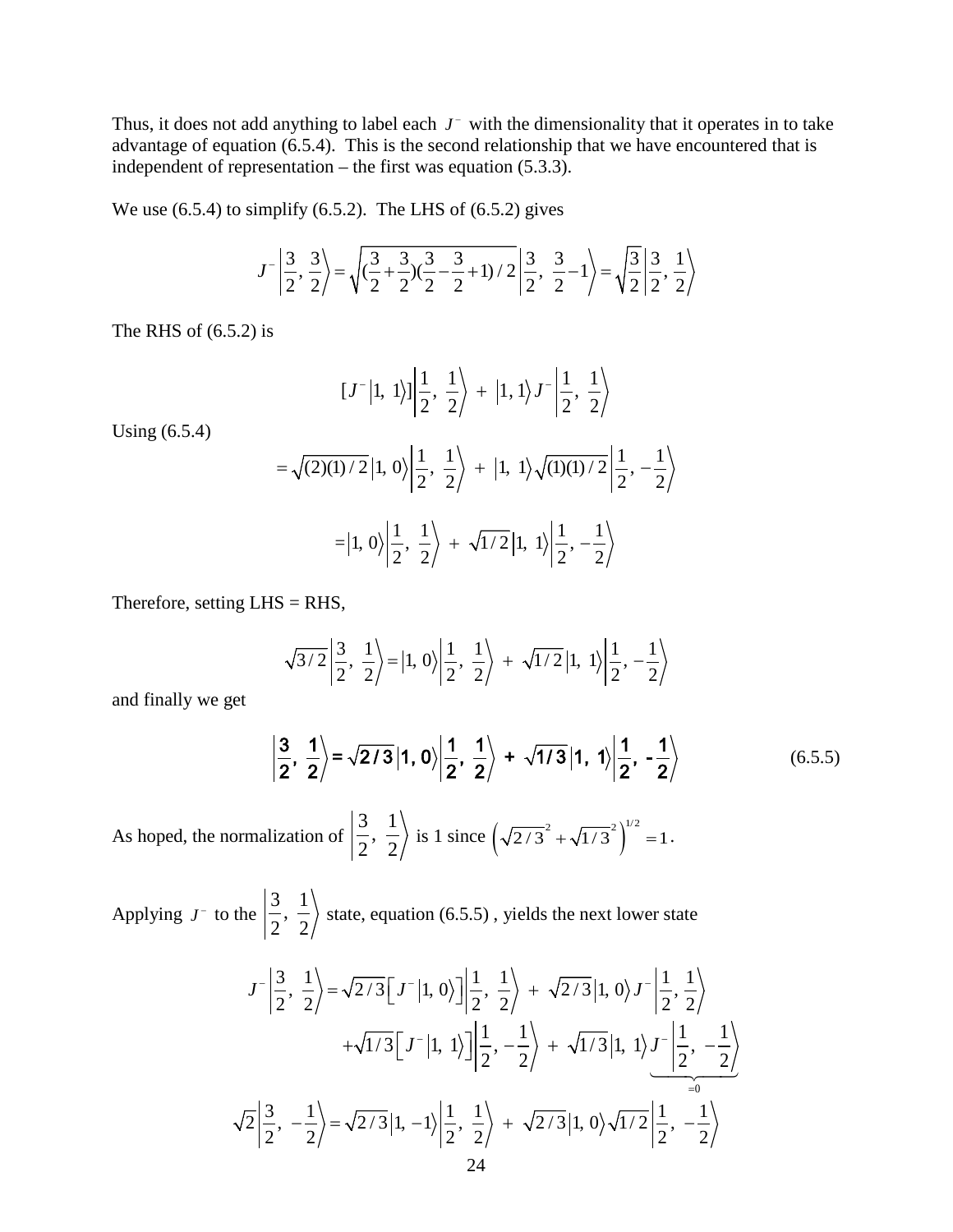$$
+\sqrt{1/3}|1, 0\rangle \left| \frac{1}{2}, -\frac{1}{2} \right\rangle + 0
$$

The fourth term of the RHS is 0 because  $J^{-} \left| \frac{1}{2}, -\frac{1}{2} \right\rangle = 0$ 2 2  $J^{-}\left|\frac{1}{2}, -\frac{1}{2}\right\rangle = 0$  since  $\left|\frac{1}{2}, -\frac{1}{2}\right\rangle$  is the lowest weight

state of  $j = \frac{1}{2}$  and cannot be lowered further. Finally, we get  $\langle \frac{3}{2}, \frac{1}{2} \rangle = \sqrt{1/3} |1, -1 \rangle \left| \frac{1}{2}, \frac{1}{2} \right\rangle + \sqrt{2/3} |1, 0 \rangle \left| \frac{1}{2}, \frac{1}{2} \right\rangle.$  (6.5.6)

We apply 
$$
J^-
$$
 to the  $\left|\frac{3}{2}, -\frac{1}{2}\right\rangle$  state to complete the process of finding all the states in the  $j = \frac{3}{2}$ 

representation.

$$
J^{-}\left|\frac{3}{2}, -\frac{1}{2}\right\rangle = \sqrt{1/3} \left[J^{-}\left|1, -1\right\rangle\right] \left|\frac{1}{2}, \frac{1}{2}\right\rangle + \sqrt{1/3} \left|1, -1\right\rangle J^{-}\left|\frac{1}{2}, \frac{1}{2}\right\rangle
$$
  
+ $\sqrt{2/3} \left[J^{-}\left|1, 0\right\rangle\right] \left|\frac{1}{2}, -\frac{1}{2}\right\rangle + \sqrt{2/3} \left|1, 0\right\rangle J^{-}\left|\frac{1}{2}, -\frac{1}{2}\right\rangle$   
 $\sqrt{3/2} \left|\frac{3}{2}, -\frac{3}{2}\right\rangle = 0 + \sqrt{1/3} \left|1, -1\right\rangle \sqrt{1/2} \left|\frac{1}{2}, -\frac{1}{2}\right\rangle$   
+ $\sqrt{2/3} \left|1, -1\right\rangle \left|1/2, -1/2\right\rangle + 0$ 

This time there are two 0's because  $|1, -1\rangle$  is the lowest state of the  $j = \frac{3}{2}$  representation and  $\left(\frac{1}{2}, -\frac{1}{2}\right)$  is the lowest state of the  $j = \frac{1}{2}$  representation. Finally, as we might expect,

$$
\left|\frac{3}{2},-\frac{3}{2}\right\rangle = \left|1,-1\right\rangle \left|\frac{1}{2},-\frac{1}{2}\right\rangle \tag{6.5.7}
$$

These four states, equations (6.5.1), (6.5.5), (6.5.6) and (6.5.7), are the four states corresponding to the  $j = \frac{3}{2}$  representation. Note that these same four states could have been identified by starting with the lowest weight state,  $\left| \frac{3}{2}, -\frac{3}{2} \right\rangle = |1, -1\rangle \left| \frac{1}{2}, -\frac{1}{2} \right\rangle$ , and applying  $J^+$  recursively.

As we saw in matrix (6.4.2), there are a total of 6 states when we combine the spin 1 particle with the spin  $1/2$  particle. We still have two states to identify which we expect will belong to the  $j = \frac{1}{2}$  representation. We know that the states are orthogonal to each other so we need to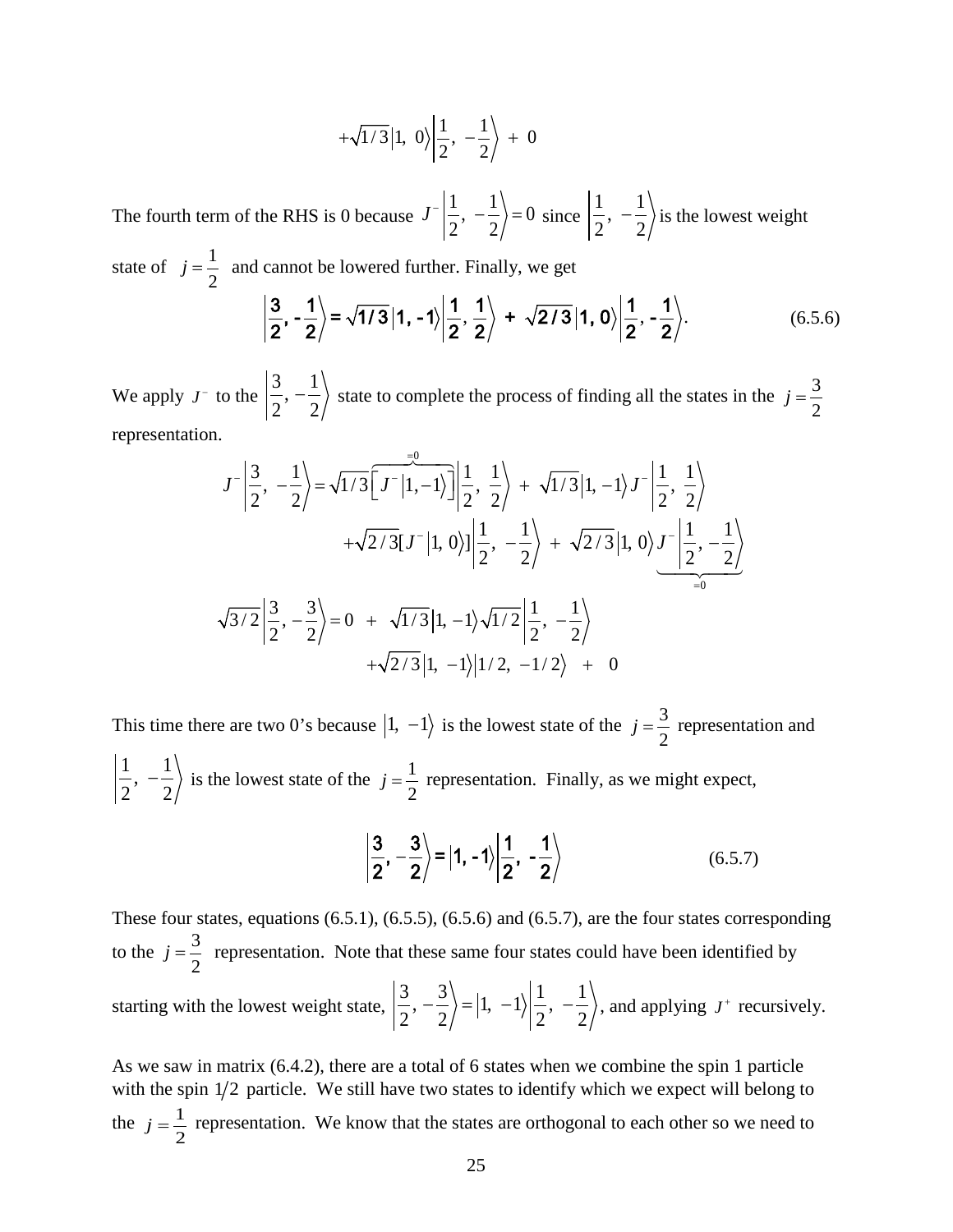find two states that are orthogonal to the four we have already defined. Orthogonality to  $\begin{bmatrix} 3 & 3 \\ 2 & 2 \end{bmatrix}$  $2^{\degree}$  2

and  $\left|\frac{3}{2}, -\frac{3}{2}\right\rangle$  is assured because no other states can include the highest or lowest states in their composition.

We will assume a state orthogonal to equation (6.5.5) will have the form

$$
\left|\frac{1}{2},\frac{1}{2}\right\rangle = A|1,0\rangle \left|\frac{1}{2},\frac{1}{2}\right\rangle + B|1,1\rangle \left|\frac{1}{2},-\frac{1}{2}\right\rangle
$$
 (6.5.8)

We will find A and B by requiring orthogonality and normality: Orthogonality by multiplying equation (6.5.5) and the adjoint of equation (6.5.8).

$$
\frac{1}{\left\langle \frac{1}{2}, \frac{1}{2} \right| \left| \frac{3}{2}, \frac{1}{2} \right\rangle} = \left\langle \frac{1}{2}, \frac{1}{2} \right| \left\langle 1, 0 \right| A^{\dagger} \sqrt{2/3} |1, 0 \rangle \left| \frac{1}{2}, \frac{1}{2} \right\rangle
$$

$$
+ \left\langle \frac{1}{2}, -\frac{1}{2} \right| \left\langle 1, 1 \right| B^{\dagger} \sqrt{1/3} |1, 1 \rangle \left| \frac{1}{2}, -\frac{1}{2} \right\rangle
$$

giving

$$
0 = A^{\dagger} \sqrt{2/3} + B^{\dagger} \sqrt{1/3}.
$$

And normality by multiplying equation (6.5.8) with its adjoint.

$$
\overline{\left\langle \frac{1}{2}, \frac{1}{2} \right| \left| \frac{1}{2}, \frac{1}{2} \right|} = A^{\dagger} A + B^{\dagger} B = 1.
$$

 $A = \sqrt{1/3}$  and  $B = -\sqrt{2/3}$  satisfy these conditions (although the choice of + - rather than - + is arbitrary) so we take

$$
\left|\frac{1}{2},\frac{1}{2}\right\rangle = \sqrt{1/3}\left|1,0\right\rangle \left|\frac{1}{2},\frac{1}{2}\right\rangle - \sqrt{2/3}\left|1,1\right\rangle \left|\frac{1}{2},-\frac{1}{2}\right\rangle \tag{6.5.9}
$$

We continue the use of **bolding** for highlighting the states of interest. Similarly, a state orthogonal to equation (6.5.6) is

$$
\left|\frac{1}{2},\left|\frac{1}{2}\right\rangle\right|=\sqrt{2/3}\left|1,\left|\frac{1}{2},\frac{1}{2}\right\rangle\right|=\sqrt{1/3}\left|1,\left|0\right\rangle\left|\frac{1}{2},\left|\frac{1}{2}\right\rangle\right|\tag{6.5.10}
$$

We now show that the choice between  $+$  or  $-$  in equation (6.5.10) is not arbitrary but rather determined by the choice made for the previous state, equation (6.5.9). We show this by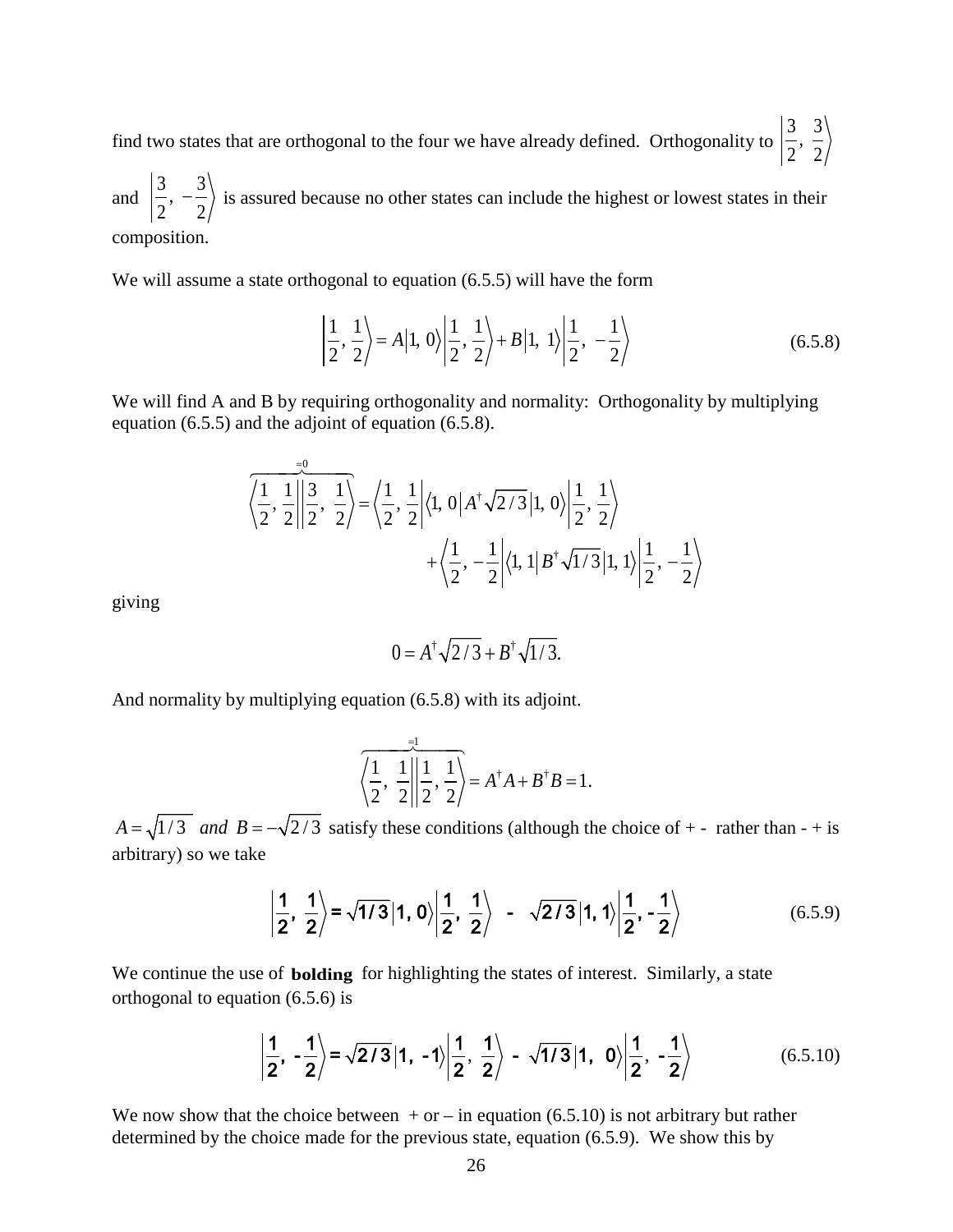applying the highest weight method to the 2d subspace associated with the  $j = \frac{1}{2}$  representation. The highest weight state is (6.5.9) since it is the state with  $m = j$ .

$$
\left|\frac{1}{2}, \frac{1}{2}\right\rangle = \sqrt{1/3} |1, 0\rangle \left|\frac{1}{2}, \frac{1}{2}\right\rangle - \sqrt{2/3} |1, 1\rangle \left|\frac{1}{2}, -\frac{1}{2}\right\rangle
$$

Applying  $J^-$  as we did above to the 4d subspace associated with the  $j = \frac{3}{2}$  representation, we obtain

$$
\left|\frac{1}{2},-\frac{1}{2}\right\rangle = \sqrt{2/3}\left|1,-1\right\rangle \left|\frac{1}{2},\frac{1}{2}\right\rangle - \sqrt{1/3}\left|1,0\right\rangle \left|\frac{1}{2},-\frac{1}{2}\right\rangle
$$

which is identical to the second state  $(6.5.10)$  that we identified using orthogonality and normality arguments. This tells us that although the first choice of  $+$  - or -  $+$  was arbitrary, the second choice is not since the final state needs to follow from the highest weight method as well as be orthonormal. In fact, as we saw earlier the highest weight method assures orthonormality.

In the next section we will develop the Casimir operator,  $J^2$ , and verify that the j value of the first of the two new states, equation (6.5.9) is  $\frac{1}{2}$ 2 . Showing that the second of the two new states, equation (6.5.10), also has  $j=1/2$  follows the same procedure.

#### <span id="page-26-0"></span>6.6. J 2 Verifies the j Values

When we assigned *j* values to the states during the use of the highest weight method, we are using deductions to make those assignments. It would be gratifying if we could 'measure' the j value of a state and verify that our deductions are correct. The Casimir operator,  $J^2$ , provides such a measure. A Casimir operator is one which commutes with all the generators. For the SU(2) group there is only one Casimir operator

$$
J^{2}|j, m \rangle = (J_{1}^{2} + J_{2}^{2} + J_{3}^{2})|j, m \rangle = j(j+1)|j, m \rangle.
$$

We need to derive a form of  $J^2$  that we can apply to our state (6.5.9)

$$
\left|\frac{1}{2}, \frac{1}{2}\right\rangle = \sqrt{1/3} |1, 0\rangle \left|\frac{1}{2}, \frac{1}{2}\right\rangle - \sqrt{2/3} |1, 1\rangle \left|\frac{1}{2}, -\frac{1}{2}\right\rangle \tag{6.6.1}
$$

The issue is that we do not know how  $J_1$  *and*  $J_2$  act on our states so they need to be replaced by  $J^+$  *and*  $J^-$ . In the derivation below, we revise our usual notation slightly to make the equations easier to read – we have moved the *j* values down from the superscripts of  $J$  to the subscripts so that the *j* values do not confuse squaring or the  $\pm$  of the raising and lowering operators.

$$
J_{3/2}^2 = (J_1 + J_{1/2})^2 = J_1^2 + J_{1/2}^2 + 2J_1J_{1/2}
$$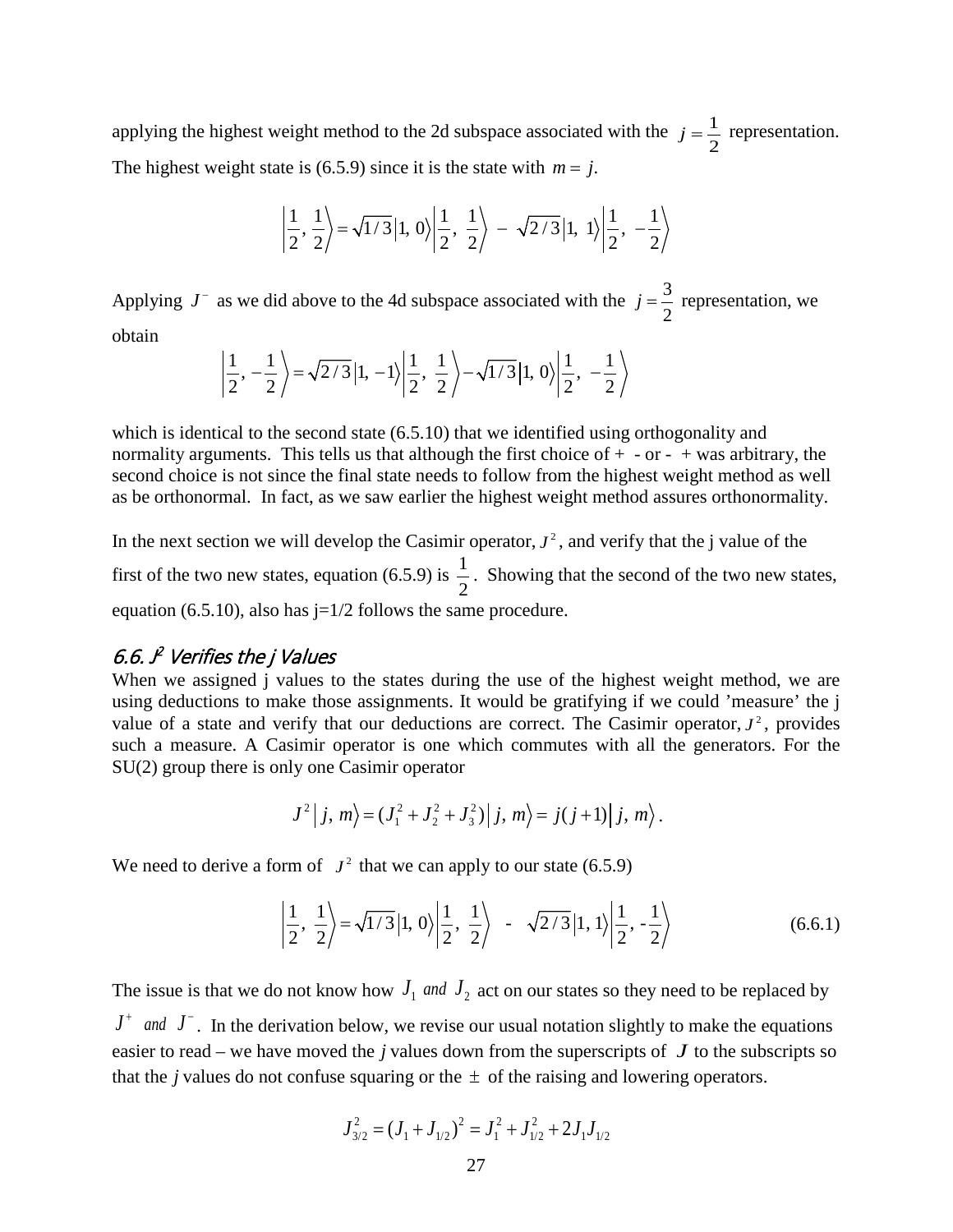$$
= J_1^2 + J_{1/2}^2 + 2(J_{1x}J_{1/2x} + J_{1y}J_{1/2y} + J_{1z}J_{1/2z})
$$
  
\n
$$
= J_1^2 + J_{1/2}^2 + 2J_{1z}J_{1/2z} + 2(J_{1x}J_{1/2x} + J_{1y}J_{1/2y})
$$
  
\n
$$
= J_1^2 + J_{1/2}^2 + 2J_{1z}J_{1/2z} + 2(J_1^+J_{1/2}^- + J_1^-J_{1/2}^+)
$$
 (6.6.2)

Showing that

$$
J_{1x}J_{1/2x} + J_{1y}J_{1/2y} = J_1^+J_{1/2}^- + J_1^-J_{1/2}^+
$$
 (6.6.3)

in the last step, is straightforward so it is left as an exercise. In some texts, a factor of 2 appears in the RHS of (6.6.3) because slightly different definitions of  $J^+$  *and*  $J^-$  are used. I only mention this because it confused me until I understood why. The footnote to equation (6.2.1) addresses this issue.

We now apply the  $J^2$  operator derived above, equation (6.6.2), to state (6.6.1)

$$
\left| \frac{1}{2}, \frac{1}{2} \right\rangle = \sqrt{1/3} |1, 0\rangle \left| \frac{1}{2}, \frac{1}{2} \right\rangle - \sqrt{2/3} |1, 1\rangle \left| \frac{1}{2}, -\frac{1}{2} \right\rangle
$$
  

$$
J_{3/2}^2 \left| \frac{1}{2}, \frac{1}{2} \right\rangle = \left[ J_1^2 + J_{1/2}^2 + 2J_{1z}J_{1/2z} + 2(J_1^+J_{1/2}^- + J_1^-J_{1/2}^+) \sqrt{1/3} \right] |1, 0\rangle \left| \frac{1}{2}, \frac{1}{2} \right\rangle
$$

$$
- \left[ J_1^2 + J_{1/2}^2 + 2J_{1z}J_{1/2z} + 2(J_1^+J_{1/2}^- + J_1^-J_{1/2}^+) \right] \sqrt{2/3} |1, 1\rangle \left| \frac{1}{2}, -\frac{1}{2} \right\rangle
$$

$$
= \left[ (1)(1+1) + (1/2)(1/2+1) + 2(0)(1/2) + 2(J_1^+J_{1/2}^- + J_1^-J_{1/2}^+) \right] \sqrt{1/3} |1, 0\rangle \left| \frac{1}{2}, \frac{1}{2} \right\rangle
$$

$$
- \left[ (1)(1+1) + (1/2)(1/2+1) + 2(1)(-1/2) + 2(J_1^+J_{1/2}^- + J_1^-J_{1/2}^+) \right] \sqrt{2/3} |1, 1\rangle \left| \frac{1}{2}, -\frac{1}{2} \right\rangle
$$

$$
= \left[ 2 + 3/4 + 0 + 2(J_1^+J_{1/2}^- + J_1^-J_{1/2}^+) \right] \sqrt{1/3} |1, 0\rangle \left| \frac{1}{2}, \frac{1}{2} \right\rangle
$$

$$
- \left[ 2 + 3/4 + (-1) + 2(J_1^+J_{1/2}^- + J_1^-J_{1/2}^+) \right] \sqrt{2/3} |1, 1\rangle \left| \frac{1}{2}, -\frac{1}{2} \right\rangle
$$

$$
= \sqrt{1/3} (11/4) |1,
$$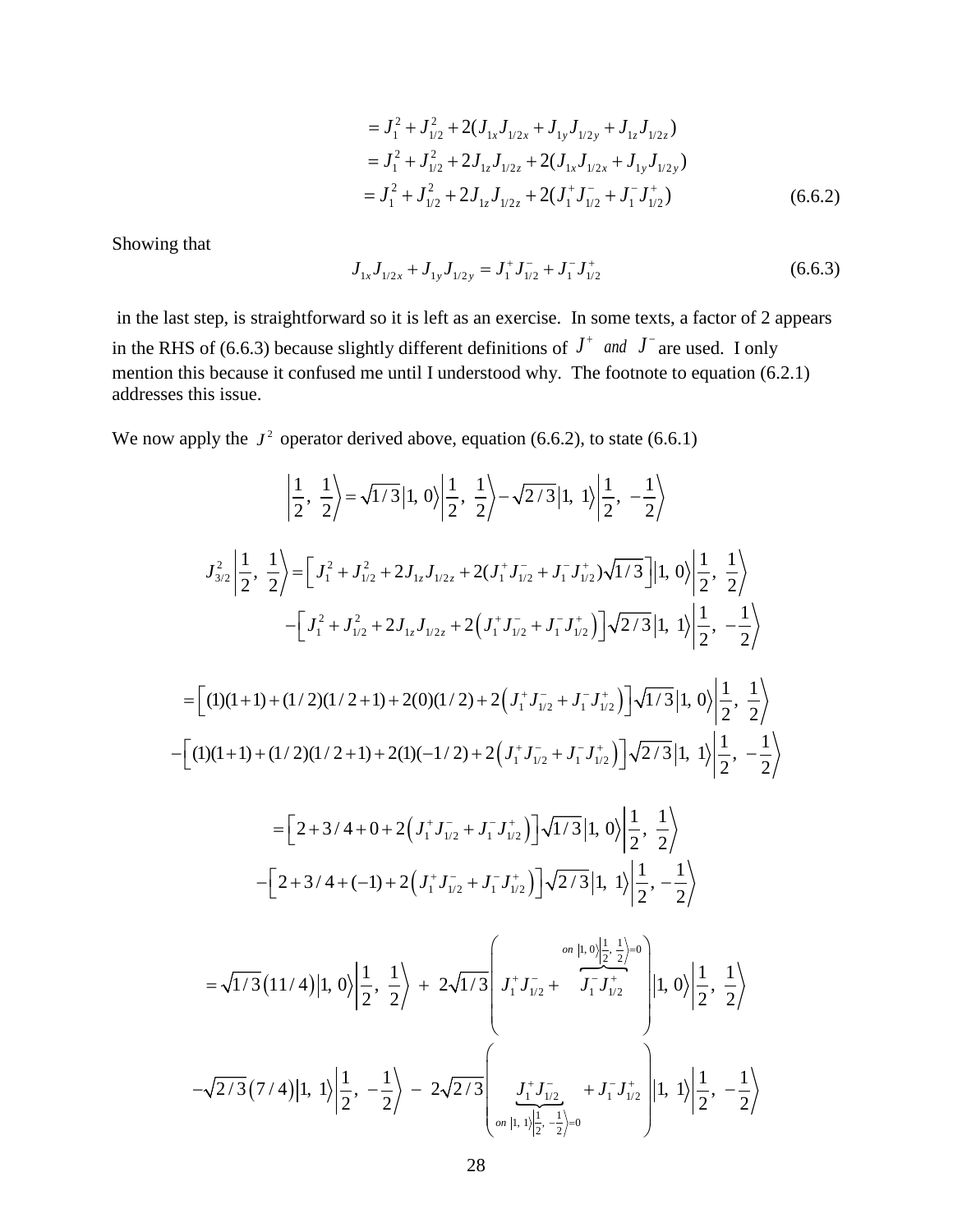In applying the raising and lowering operators we note that two of the four terms are zero because  $J_{1/2}^{+} \left| \frac{1}{2}, \frac{1}{2} \right|$  $J_{1/2}^+$  $\left| \frac{1}{2}, \frac{1}{2} \right\rangle$  is 0 and  $J_1^+$  |1, 1) is 0. The non-zero terms give

$$
= \sqrt{1/3} (11/4) |1, 0\rangle \left| \frac{1}{2}, \frac{1}{2} \right\rangle + 2\sqrt{1/3} J_{1}^{+} J_{1/2}^{-} |1, 0\rangle \left| \frac{1}{2}, \frac{1}{2} \right\rangle
$$
  

$$
-\sqrt{2/3} (7/4) |1, 1\rangle \left| \frac{1}{2}, -\frac{1}{2} \right\rangle - 2\sqrt{2/3} J_{1}^{-} J_{1/2}^{+} |1, 1\rangle \left| \frac{1}{2}, -\frac{1}{2} \right\rangle
$$
  

$$
= \sqrt{1/3} (11/4) |1, 0\rangle \left| \frac{1}{2}, \frac{1}{2} \right\rangle + 2\sqrt{1/3} (1) |1, 1\rangle \sqrt{1/2} \left| \frac{1}{2}, -\frac{1}{2} \right\rangle
$$
  

$$
-\sqrt{2/3} (7/4) |1, 1\rangle \left| \frac{1}{2}, -\frac{1}{2} \right\rangle - 2\sqrt{2/3} (1) |1, 0\rangle \sqrt{1/2} \left| \frac{1}{2}, \frac{1}{2} \right\rangle
$$

Grouping the terms by state gives

$$
= \sqrt{1/3} (11/4) |1, 0\rangle \left| \frac{1}{2}, \frac{1}{2} \right\rangle - 2\sqrt{1/3} |1, 0\rangle \left| \frac{1}{2}, \frac{1}{2} \right\rangle
$$
  

$$
- \sqrt{2/3} (7/4) |1, 1\rangle \left| \frac{1}{2}, -\frac{1}{2} \right\rangle + \sqrt{2/3} |1, 1\rangle \left| \frac{1}{2}, -\frac{1}{2} \right\rangle
$$
  

$$
= \left\{ \sqrt{1/3} (11/4) - 2\sqrt{1/3} |1, 0\rangle \left| \frac{1}{2}, \frac{1}{2} \right\rangle
$$
  

$$
\left\{ -\sqrt{2/3} (7/4) + \sqrt{2/3} |1, 1\rangle \left| \frac{1}{2}, -\frac{1}{2} \right\rangle
$$
  

$$
= \sqrt{1/3} \left\{ (11/4) - 2 |1, 0\rangle \left| \frac{1}{2}, \frac{1}{2} \right\rangle
$$
  

$$
- \sqrt{2/3} \left\{ (7/4) -1 |1, 1\rangle \left| \frac{1}{2}, -\frac{1}{2} \right\rangle
$$
  

$$
= (3/4) \left\{ \sqrt{1/3} |1, 0\rangle \left| \frac{1}{2}, \frac{1}{2} \right\rangle - \sqrt{2/3} |1, 1\rangle \left| \frac{1}{2}, -\frac{1}{2} \right\rangle \right\}
$$
  

$$
= (3/4) \left\{ \frac{1}{2}, \frac{1}{2} \right\} = \frac{(1/2)(1/2+1)}{2/2} \left| \frac{1}{2}, \frac{1}{2} \right\rangle
$$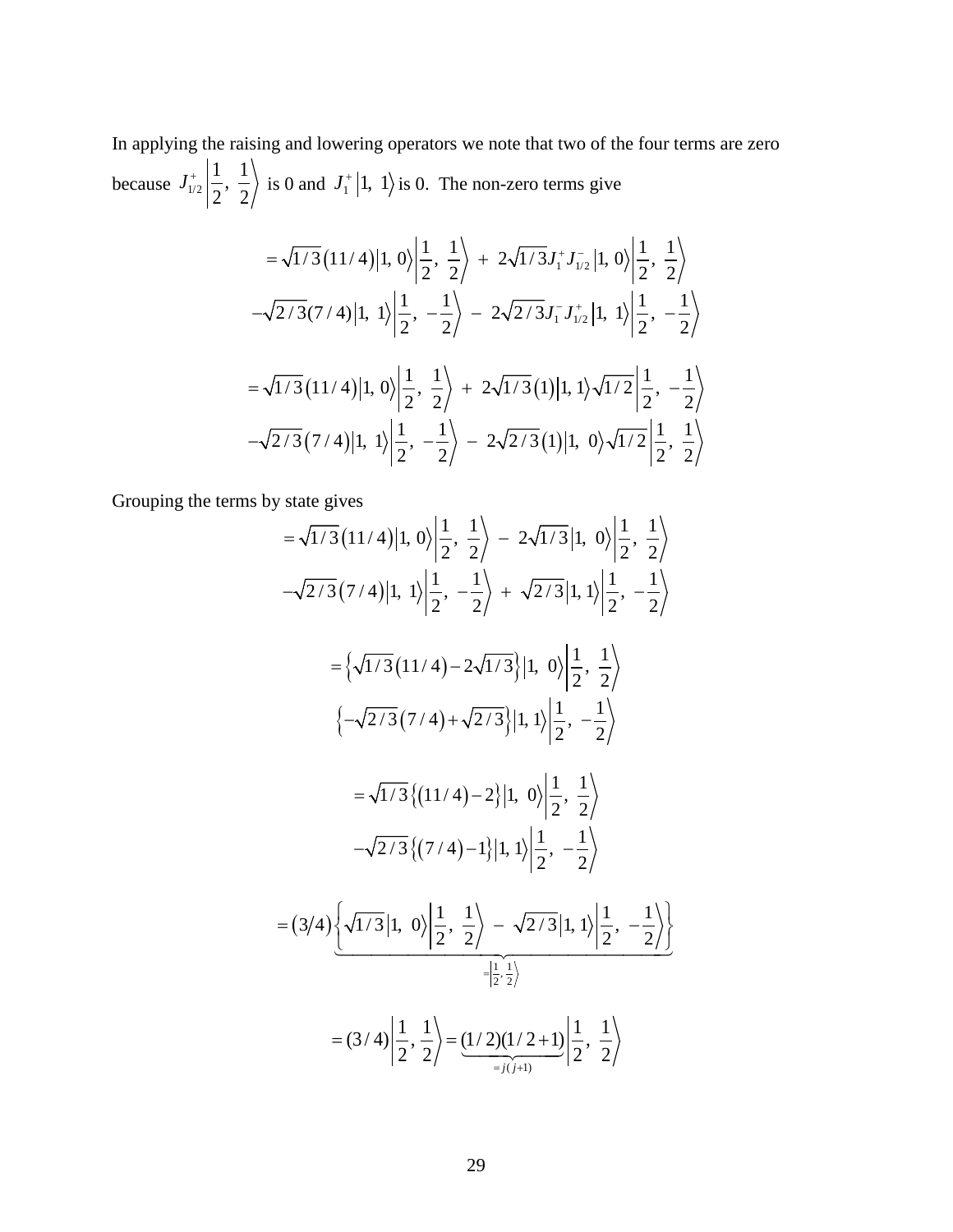As expected, the j value for  $\left|\frac{1}{2}, \frac{1}{2}\right|$  $2^{\degree}$  2  $\frac{1}{1}$ 2 .

# <span id="page-29-0"></span>6.7. Isospin and the Decay of the ∆<sup>+</sup> Particle

Angular momentum and spin are both rotational phenomenon in space-time. The study of elementary particles has led to the understanding that there are other kinds of rotational phenomenon that occur in internal spaces which share the same symmetries as those of ordinary rotation. Isospin is such an internal space. It arises because of charge independence of the strong force i.e. that nucleons and pions appear to interact without regard to the electric charges of the interacting particles (at least approximately).

This is expressed as the nucleons, i.e. the proton and the neutron, form a doublet and they are viewed as being essentially the same particle having two isospin states,  $I_3$ 1 1 2 2  $I_3 = +\frac{1}{2}$  *and*  $-\frac{1}{2}$  which can be transformed into one another through a kind of rotation. The nucleons manifest the 2 dimensional representation of SU(2) with 1 2  $I = \frac{1}{2}$ . Similarly, the pions, i.e.  $\pi^{+}$ ,  $\pi^{0}$  and  $\pi^{-}$ , form a triplet and are viewed as being essentially the same particle having three isospin states,  $I_3 = +1$ , 0 *and*  $-1$ . They manifest the 3 dimensional representation of SU(2) with  $I = 1$ 

If we scatter pions off nucleons we are creating a multi-particle state where now we are interested in the combinations of isospin. It is amazing that exactly the same mathematical structure that we created to study the angular momentum of a multi-particle system can be used to study the scattering of pions off nucleons! We know from our analysis of spin that we have two irreducible representations of the 2 particle states – one is the 4 dimensional representation

of SU(2) with  $I=\frac{3}{2}$ 2  $I = \frac{3}{2}$ . And the other is the 2 dimensional representation of SU(2) with  $I = \frac{1}{2}$ 2  $I=\frac{1}{2}$ .

Experimentally, they have found four resonances in the scattering of pions off nucleons which correspond to a multiplet of 4 particles called  $\Delta^{+2}$ ,  $\Delta^{+1}$ ,  $\Delta^{0}$  *and*  $\Delta^{-1}$  which manifest the 4 dimensional representation of SU(2) with  $I = \frac{3}{2}$ 2  $I = \frac{3}{2}$ . Isospin, like angular momentum and spin, is conserved so we can delineate how the 4 resonances decay into the pions and the nucleons in **Table 6.7.1** below.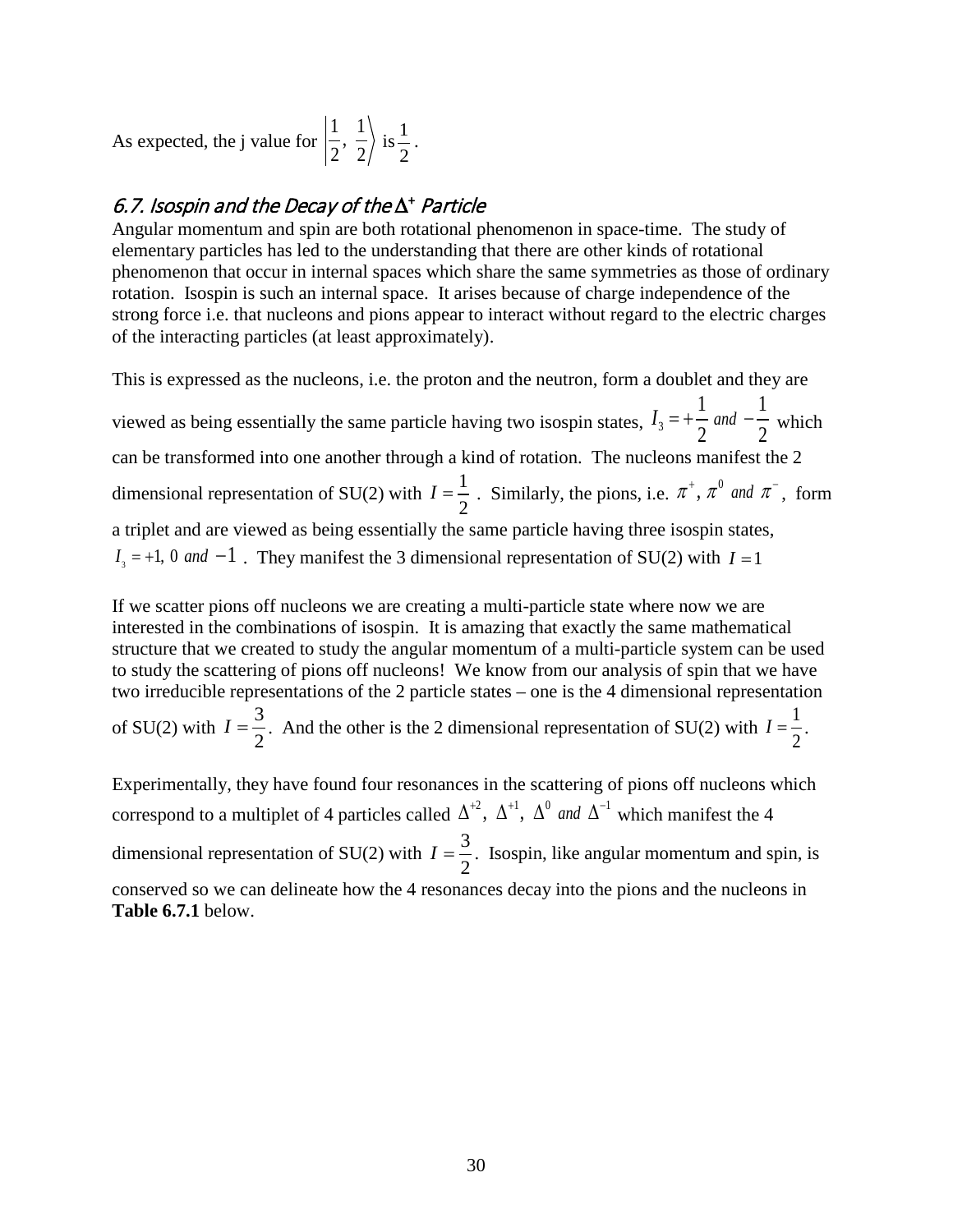| Delta         | $I_3$          | Delta<br>State                                                                                                                                                            | Pion    | Pion<br><b>State</b>                                                                       | Nucleon                     | Nucleon<br><b>State</b>                                                                         | Combined<br>State                                                                                                                                   |  |
|---------------|----------------|---------------------------------------------------------------------------------------------------------------------------------------------------------------------------|---------|--------------------------------------------------------------------------------------------|-----------------------------|-------------------------------------------------------------------------------------------------|-----------------------------------------------------------------------------------------------------------------------------------------------------|--|
| $\Delta^{++}$ | $rac{3}{2}$    | $\overline{3}$<br>$rac{3}{2}$<br>$\overline{2}$                                                                                                                           | $\pi^+$ | $ 1, 1\rangle$                                                                             | $\mathbf{p}$                | $\frac{1}{2}$<br>$\overline{2}$                                                                 | $\frac{1}{2}$<br>$ 1, 1\rangle$                                                                                                                     |  |
| $\Delta^+$    | $\frac{1}{2}$  | $\left \frac{3}{2}, \frac{1}{2}\right\rangle$                                                                                                                             |         | $\begin{array}{ccc} \pi^+ &   &  1, \; 1\rangle \ \pi^0 &   &  1, \; 0\rangle \end{array}$ | $\mathbf n$<br>$\mathbf{p}$ | $\mathbf{1}$<br>$-\frac{1}{2}$<br>$\overline{2}$<br>$\left \frac{1}{2},\right $<br>$rac{1}{2}$  | $-\frac{1}{2}$<br>$\frac{1}{2}$<br>1,<br>$rac{1}{2}, \frac{1}{2}$<br>$\left 1, \right.$ 0)                                                          |  |
| $\Delta^0$    | $\frac{1}{2}$  | $\left \frac{3}{2}, -\frac{1}{2}\right\rangle$ $\left \begin{array}{cc} \pi^0 \\ \pi^- \end{array}\right $ $\left \begin{array}{cc} 1, & 0 \\ 1, & -1 \end{array}\right $ |         |                                                                                            | $\mathbf n$<br>$\, {\bf p}$ | $\left \frac{1}{2},\ -\frac{1}{2}\right\rangle$<br>$\left \frac{1}{2},\right $<br>$\frac{1}{2}$ | $\left \frac{1}{2},\ -\frac{1}{2}\right $<br>$\vert 1, 0 \rangle \vert$<br>$\frac{1}{2}$<br>$\frac{1}{2}$<br>$\vert 1, \vert$<br>$\vert -1 \rangle$ |  |
| $\Delta^-$    | $-\frac{3}{2}$ | $\left \left \frac{3}{2},\frac{3}{2}\right\rangle\right $ $\pi$ <sup>-</sup> $\left \left 1,\right 1\right\rangle$                                                        |         |                                                                                            | $\mathbf n$                 | $\left \frac{1}{2},\ -\frac{1}{2}\right\rangle$                                                 | $-1\rangle$<br>1,<br>$\frac{1}{2}$<br>$-\frac{1}{2}$                                                                                                |  |

Table 6.7.1 – Decay Modes of  $\Delta$  particles

At this point the group theoretic approach has described the nucleon doublet, the pion triplet and the  $\Delta$  quartet. In addition, states have been assigned to all the decay paths. With this information we can compare, for example, the two decay paths for the  $\Delta^+$  resonance to determine their relative probabilities. This is possible because of our work in the previous section leading to equation (6.5.5).

.

$$
\frac{3}{2}, \frac{1}{2} \rangle = \sqrt{2/3} |1, 0\rangle \left| \frac{1}{2}, \frac{1}{2} \right\rangle + \sqrt{1/3} |1, 1\rangle \left| \frac{1}{2}, -\frac{1}{2} \right\rangle
$$
 (6.7.1)

We calculate the amplitude of decay to  $\pi^+$  *and n* by multiplying equation (6.7.1), the total state for  $\Delta^+$ , with the adjoint of  $\ket{1, 1}$   $\ket{1/2, -1/2}$ , the combined state for the  $\pi^+n$  decay mode.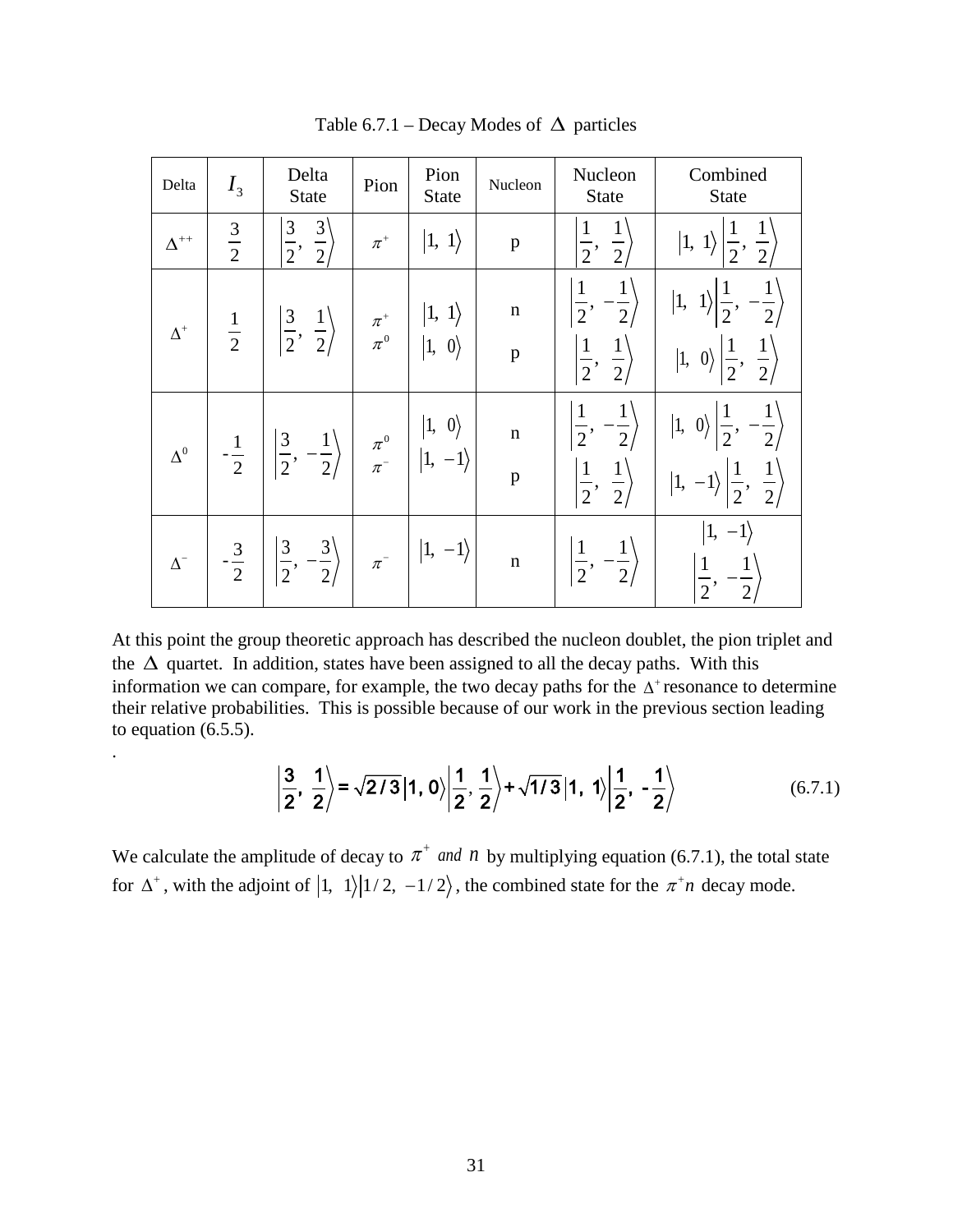$$
\langle \pi^* n || \Delta^* \rangle = \left\langle \frac{1}{2}, -\frac{1}{2} \middle| \langle 1, 1 || \frac{3}{2}, \frac{1}{2} \rangle \right\rangle
$$
  
=  $\left\langle \frac{1}{2}, -\frac{1}{2} \middle| \langle 1, 1 || \left\langle \frac{\sqrt{2/3} |1, 0 \rangle \middle| \frac{1}{2}, \frac{1}{2} \right\rangle + \sqrt{1/3} |1, 1 \rangle \middle| \frac{1}{2}, -\frac{1}{2} \right\rangle$   
=  $\sqrt{2/3} \left\langle \frac{1}{2}, -\frac{1}{2} \middle| \langle 1, 1 || 1, 0 \rangle \middle| \frac{1}{2}, \frac{1}{2} \right\rangle + \sqrt{1/3} \left\langle \frac{1}{2}, -\frac{1}{2} \middle| \langle 1, 1 || 1, 1 \rangle \middle| \frac{1}{2}, -\frac{1}{2} \right\rangle$   
=  $\sqrt{1/3}$  (6.7.2)

Similarly, for the decay to  $\pi^0$  and p

$$
\langle \pi^0 p \mid |\Delta^+ \rangle = \langle \frac{1}{2}, \frac{1}{2} \mid \langle 1, 0 \mid |\frac{3}{2}, \frac{1}{2} \rangle = \sqrt{2/3}
$$

Therefore the relative amplitudes are

$$
\frac{\langle \pi^0 p || \Delta^+ \rangle}{\langle \pi^+ n || \Delta^+ \rangle} = \sqrt{2}
$$

Since decay probability is proportional to the amplitude squared, we learn that the decay probability for the  $\pi^0 p$  path is twice that of the  $\pi^+ n$  path. And this result, verified by experiment, is obtained from group theoretic principles.

#### <span id="page-31-0"></span>6.8. Summary of Main Points

Raising and lowering operators were introduced and shown to play a key role in highest weight method for breaking a reducible representation down into irreducible representations. They were shown to arise when a commutation relationship of the form  $[N, X] = cX$  exists.

Multi-particle states are modeled with tensor products of representations resulting in a reducible representation. An example of spin 1 and spin 1/2 particles is used to demonstrate how this reducible representation can be broken down into two irreducible representations.

The highest weight method was used to identify the various multi-particle states that exist within each irreducible representation.

The  $J^2$  operator was used to confirm the j values for certain states.

The same exact framework for multi-particle states was used to describe the n, p doublet, the  $\pi^+$ ,  $\pi^0$ ,  $\pi^-$  triplet and the  $\Delta^{++}$ ,  $\Delta^+$ ,  $\Delta^0$ ,  $\Delta^-$  quartet. Relative decay rates were calculated for  $\Delta^+$ using group theoretic principles only.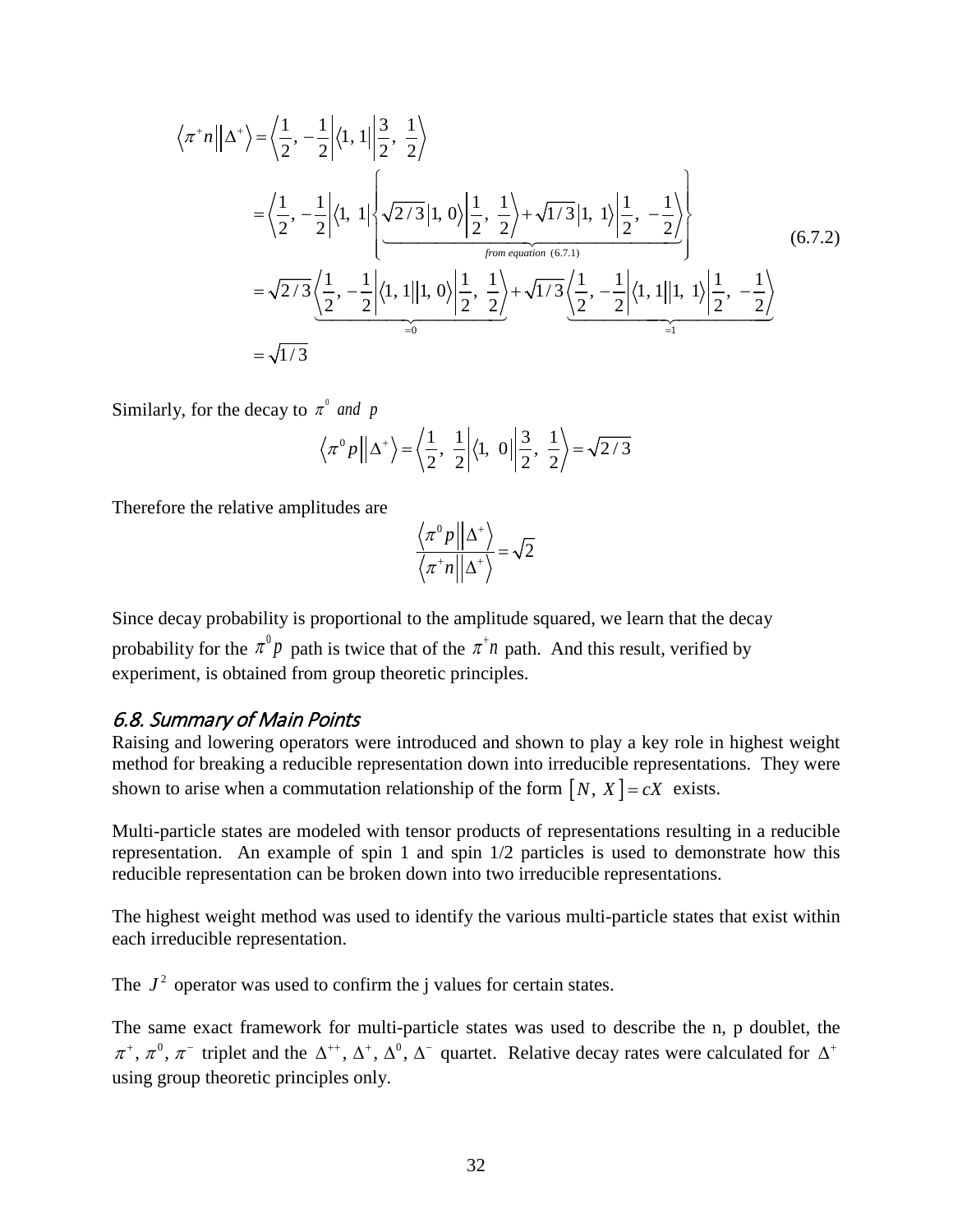# <span id="page-32-0"></span>7. Introduction to Roots and Weights

We have seen that the generators of the Lie algebra provide a compact description of the Lie algebra and consequently also of the Lie group. In addition, different representations of these generators have permitted us to analyze multi-particle states – first, we considered the angular momentum of multi-particle states and then, the existence of related groups of particles, multiplets, and we even extracted some relative decay rate information.

Now we will go deeper into the Lie algebra and extract an even more compact expression of the algebra – Simple roots. The simple roots have the same property as the generators in that the entire Lie algebra/group can be reconstructed from them. The advantage of using the simple roots is that there are far fewer of them. For the SU(10) group, for example, there are 99 generators and only 9 simple roots. Using simple roots to construct irreducible representations, for example, is easier than using generators.

We begin by describing the **adjoint representation** (of the generators) which define the roots of the algebra. Corresponding elements called weights exist in other representations and we will usually use the **defined representation** as sort of a surrogate for other, non-adjoint representations.

This chapter may, in fact, not be relevant for many readers. It depends on whether their course of study includes this deeper look into Lie algebras or not.

# <span id="page-32-1"></span>7.1. The Adjoint Representation

There is a particular representation of the generators, the adjoint representation, which plays a special role in the theory of roots. There does not seem to be any consistent nomenclature for the adjoint representation so we will use *A* .

Starting with the general expression of a Lie algebra from equation (5.3.3)

$$
[X_i, X_j] = iC_{ij}^k X_k,
$$

we define the adjoint representation as the set of matrices that are derived directly from the structure constants

$$
A_{jk}^i = -iC_{ij}^k
$$

If the dimension of the Lie algebra (i.e. the number of generators) is d, then i, j and k all vary from 1 to d. Therefore, the dimension of the matrices  $A^i$  is d and the number of matrices is also d. Since the  $C_i^k$  's are real, the *A's* are pure imaginary, anti-symmetric and therefore Hermitian with real eigenvalues.

What makes the adjoint representation special? All representations have one matrix for each generator but only the adjoint representation has the same index for the rows and the columns of those matrices as the index for the generators themselves. That means that the states of the adjoint representation, column vectors, correspond to the generators themselves and to the matrices which represent the generators. We will see shortly that this correspondence is important for the theory of Lie algebras.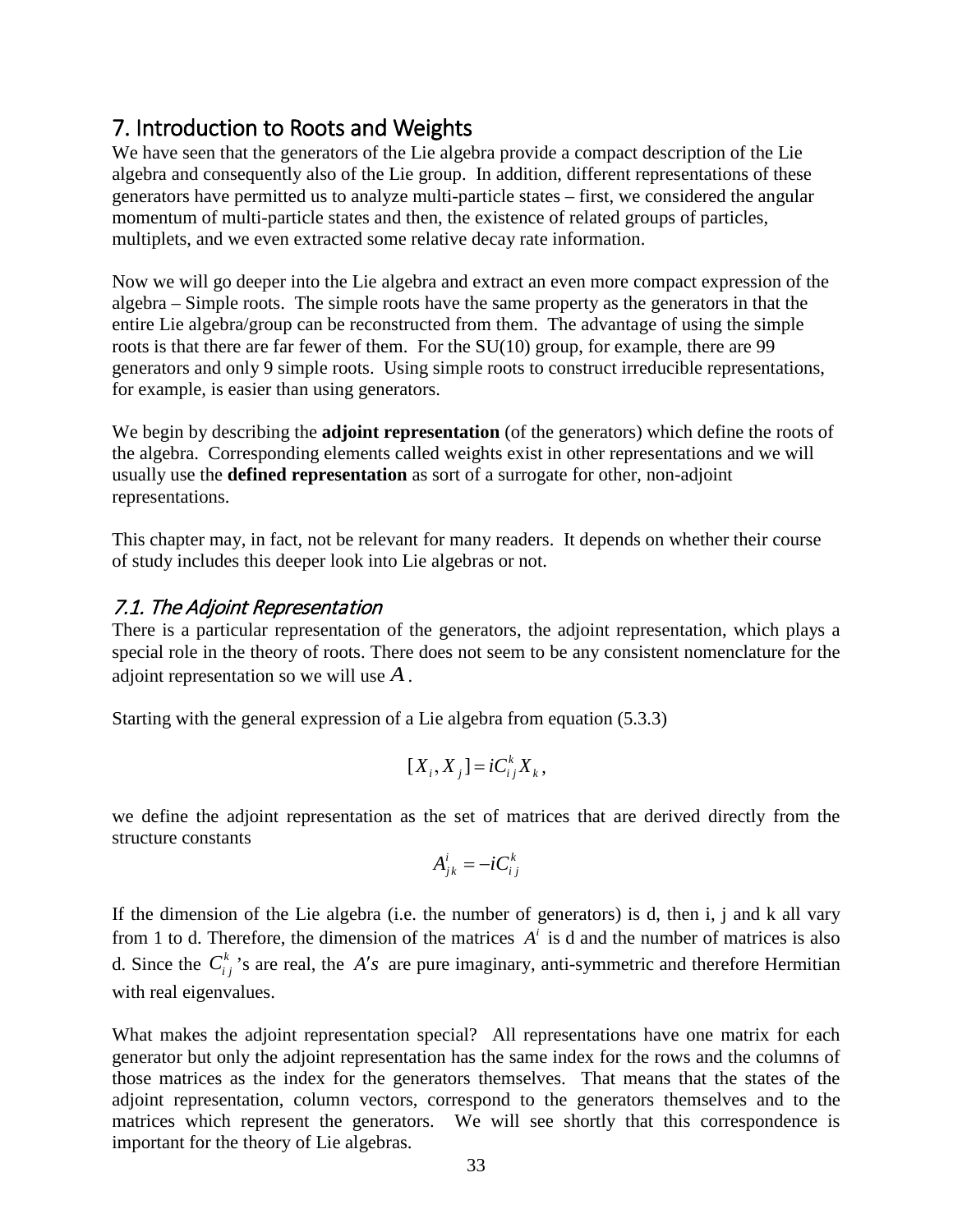#### <span id="page-33-0"></span>7.2. The Defining Representation

We will use the defining representation as a surrogate for all non-adjoint representations. The results that we obtain for the defining representation will be representative of the results that we would obtain using another non-adjoint representation. In order to define the defining representation, we will first need to define a **fundamental representation.** 

A fundamental representation is a representation whose highest weight is a fundamental weight. The number of fundamental representations is equal to the rank of the Li algebra which will be discussed shortly. Unfortunately, we haven't talked formally about weights yet so this definition doesn't help us much. Coming at it from a different angle, we note that each Lie algebra and its generators have a smallest dimensionality that can support a matrix representations of those generators. For the SU(N) and SO(N) groups, the ones in which we are the most interested, that smallest dimensionality is N. We can select as our basis for this N dimensional space, the simple basis vectors  $(1,0,0,...)$ ,  $(0,1,0,...)$ ,  $(0,0,1,...)$  *etc*. The matrices in this basis which represent the generators are collectively called the fundamental representation in N space. There are *N* − 2 more fundamental representations in higher dimensional spaces that we will not deal with*.* 

The defining representation is the fundamental representation in the smallest dimensionality. It is sometimes referred to as the fundamental representation but since there are more than one fundamental representations it is clear that this usage is referring to the smallest dimension fundamental representation.

#### <span id="page-33-1"></span>7.3. The Cartan Basis of a Lie Algebra

In the set of all the  $A's$ , there are specific  $A's$  which commute with one another and which, therefore, can be diagonalized simultaneously. Since, in physics, we want to diagonalize as much as possible, we want the largest set of commuting  $A's$ . These define the **Cartan sub-algebra**. These matrices we will designate as *H's* so

$$
H_i = A_i \quad with \quad i = 1 \quad to \quad r
$$

where r, referred to as the **rank** of the algebra, is the number of commuting matrices. (We assume the *A's* are numbered so that the commuting matrices are 1 to r.) The  $H_i$ 's satisfy

$$
H_i = H_i^{\dagger} \quad \text{and} \quad [H_i, H_j] = 0. \tag{7.3.1}
$$

Linear combinations of the remaining  $d - r$  *A's* are referred to as *E's* and they are selected so that

$$
[H_i, E_{\alpha_j}] = (\alpha_j)_i E_{\alpha_j} \text{ with } j = 1 \text{ to } d - r \tag{7.3.2}
$$

Where  $j$  indicates that the Einstein summing convention is not to be used. This selection of the *E's* is possible because the *H's* are all taken as diagonal. Notice that each of the  $\alpha_i$  subscripts for the *E*'s are actually vectors. Thus,  $E_{\alpha_j}$  is a single operator but when commuted with each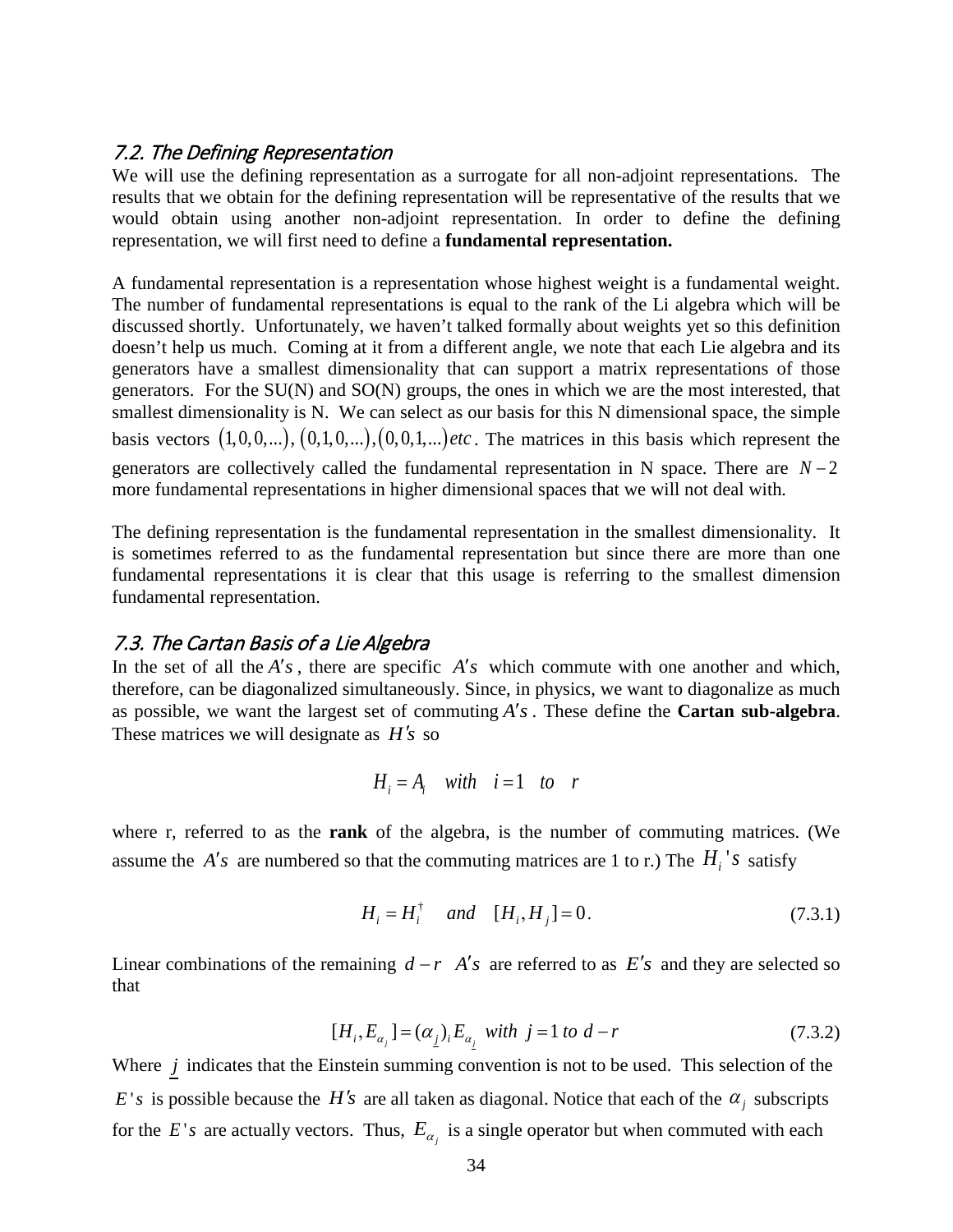of the  $H_i$ 's generates a different eigenvalue,  $(\alpha_i)_i$ . Most texts do not use the *j* in their notation. We do, to make it explicit that there are multiple  $\alpha'$  *s*. The problem (for me) with leaving out the *j* is that the general  $E, E_a$ , in the regular notation has exactly the same 'name' as the first element in the series of  $E's - E_{\alpha}$ ,  $E_{\beta}$ ,  $E_{\gamma}$ ,... For the *H*'s this does not occur since the general *H* is  $H_i$  and the series of *H's is*  $H_1, H_2, H_3, \dots$  as is usually done. Thus, by adding the *j* we get the same specificity with the  $E's$  that we already have with the  $H's$ . The series of *E's* then becomes  $E_{\alpha_1}$ ,  $E_{\alpha_2}$ , *etc*. Strictly speaking, we could drop the  $\alpha$  but that seems like an unnecessary break from tradition! The need to add the underlining of *j* is considered to be an acceptable disadvantage.

Note that equation (7.3.2) has the same structure as equation (6.1.1) which tells us that the  $E_{\alpha_j}$ 's are raising and lowering operators. This will be discussed in the next section.

The  $(\alpha_i)_i$ 's in equation (7.3.2) are known as the **root**s. The roots define a 2 dimensional array where there are *r* columns corresponding to the  $H_i$ 's and  $d-r$  rows corresponding to the  $E_{\alpha_j}$ 's. Each row defines what is called a root vector of 1 *x r* dimension, and there are  $d-r$ root vectors. Thus, each  $\alpha_j$  is a root vector.<sup>[8](#page-34-0)</sup>

Root values always occur in pairs. We can see how this pairing arises if we take the adjoint of equation (7.3.2). † † [ ] (( ) ) *j j HE E <sup>i</sup>* <sup>α</sup> <sup>α</sup> <sup>α</sup> *j i* , =

$$
[H_i, E_{\alpha_j}]^{\dagger} = ((\alpha_j)_i E_{\alpha_j})^{\dagger}
$$
  

$$
[E_{\alpha_j}^{\dagger}, H_i^{\dagger}] = (\alpha_j)_i^{\dagger} E_{\alpha_j}^{\dagger}
$$
  

$$
[H_i, E_{\alpha_j}^{\dagger}] = -(\alpha_j)_i E_{\alpha_j}^{\dagger}
$$

using  $H^{\dagger} = H$  (because the *H's* are Hermitian) and  $(\alpha_i)^{\dagger} = (\alpha_i)$  (because  $(\alpha_i)_i$  is real). The result is that for every operator  $E_{\alpha_j}$  in the non-Cartan sub-algebra, there is another operator  $E_{-\alpha_j} = E_{\alpha_j}^{\dagger}$  in that same space. This pairing implies that *d − r* is always even and *j* really only varies over  $(d - r)/2$  as long as both  $+\alpha$  *and*  $-\alpha$  are included. The associated eigenvalues are  $\alpha_i$  *and* −  $\alpha_i$ . We will now show that there are corresponding state vector equations that establish that there are associated eigenvectors or eigenstates.

In the adjoint representation, we have *d d xd* matrices where *d* is the dimension of the Lie algebra i.e. the number of generators. With no loss of generality, we can define a set of  $d \, 1 \, x \, d$ 

<span id="page-34-0"></span><sup>&</sup>lt;sup>8</sup> Some authors refer to the root vectors as the roots but it seems clearer to have the term root refer to a scalar and the term root vector refer to the vector of scalar roots.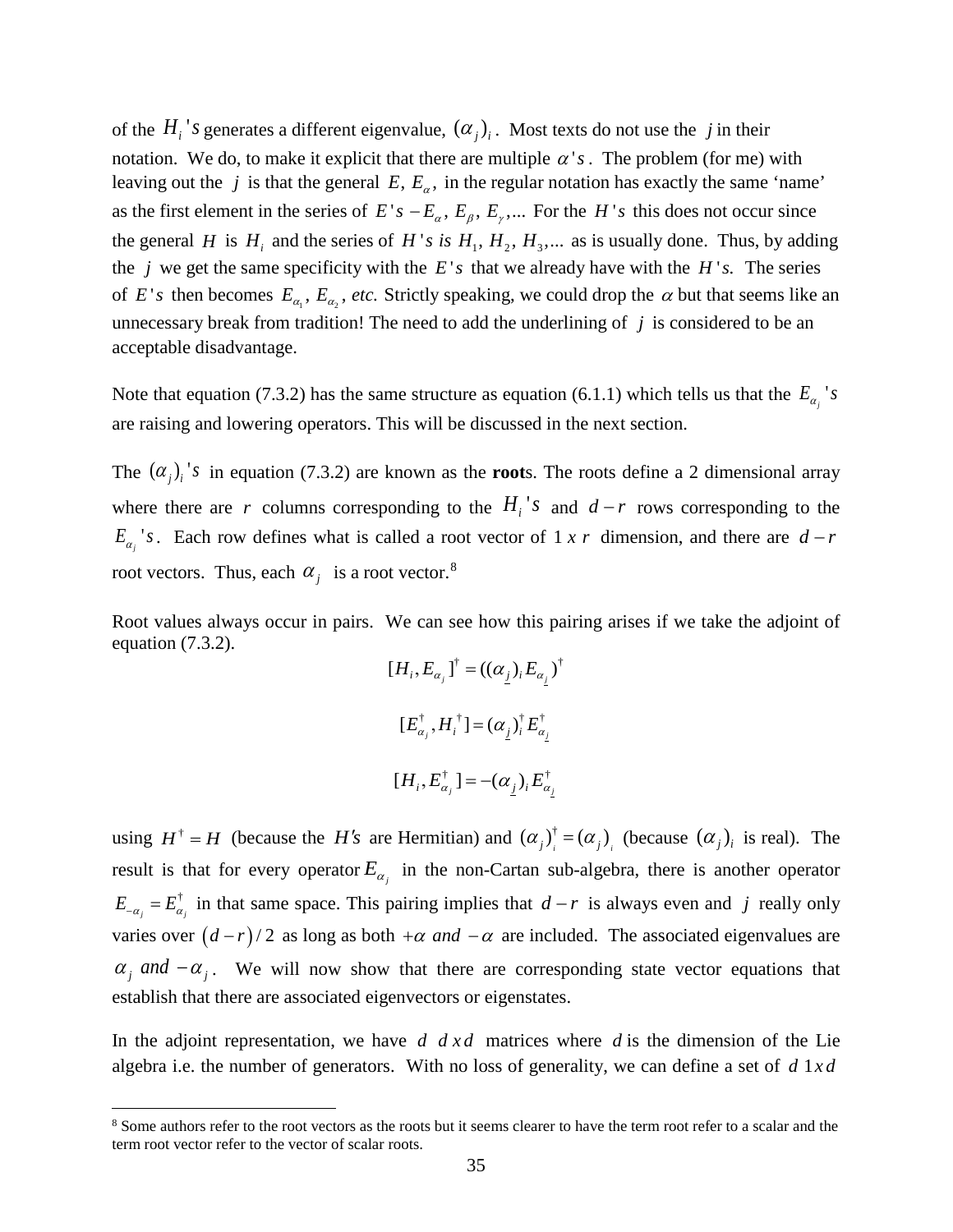basic vectors as  $(1,0,0...), (0,1,00...)$ ,  $(0,0,1,0,0...)$  and so on. We can associate the first r of these basic vectors with the r  $H_i$ <sup>'</sup>s and the last  $d - r$  of these basic vectors with the  $d - r E_{\alpha_i}$ 's . The  $H_i$ 's are all diagonal with the root values on the diagonal as shown below

$$
H_{i} = \begin{pmatrix} 0_{1} & & & & & \\ & \ddots & & & & \\ & & 0 & & & \\ & & & & \alpha_{1i} & & \\ & & & & & \ddots & \\ & & & & & & \alpha_{(d-r)i} \end{pmatrix}
$$
(7.3.3)

Given this construction of the basic vectors and the H operators we have

$$
H_i | H_j \rangle = 0 \text{ and } H_i | E_{\alpha_j} \rangle = (\alpha_j)_i | E_{\alpha_j} \rangle \tag{7.3.4}
$$

which correspond to

$$
[H_i, H_j] = 0
$$
 and  $[H_i, E_{\alpha_j}] = (\alpha_j)_i E_{\alpha_j}$ 

Also we require

$$
\left\langle E_{\alpha_i} \right| E_{\alpha_j} \left\rangle = \delta_{ij} \tag{7.3.5}
$$

This construction permits us to refer to the  $E_{\alpha_j}$ 's as operators or eigenstates whichever is most appropriate. Note that the Cartan subalgebra is an *r* dimensional subspace of the full Lie algebra. This subspace is spanned by *r* degenerate but independent eigenvectors with the same eigenvalue, 0. We state, without proof, that the root vectors,  $\alpha_i$ , are unique so that the eigenvectors,  $|E_{\alpha_j}\rangle$ , are non-degenerate. This is why the eigenstates can be labeled with a root vector.

All of the developments in this section, so far, have been with the adjoint representation. The correspondence between states and operators is unique to the adjoint representation. If we were working in another representation, *D* , we would still find 'eigenoperators' and eigenvalues for the  $H_i$  operators, (in other words, equation (7.3.2) would still be correct) but equation (7.3.4) would need to be replaced by

$$
H_i \Big| \mu_j \ D \Big> = \Big( \mu_j \Big)_i \Big| \mu_j \ D \Big> \tag{7.3.6}
$$

Where *D* represents any non-adjoint representation. These eigenvalues are called weights and they are designated as  $(\mu_i)_i$  and the vector  $\mu_i$  is called a weight vector.  $(\alpha_i)_i$ , the roots, have the same values as the weights,  $(\mu_j)$  in the adjoint representation. An alternative equation for (7.3.6) is

$$
H_i \left| F_{\mu_j} \right\rangle = \left( \mu_j \right)_i \left| F_{\mu_j} \right\rangle. \tag{7.3.7}
$$

with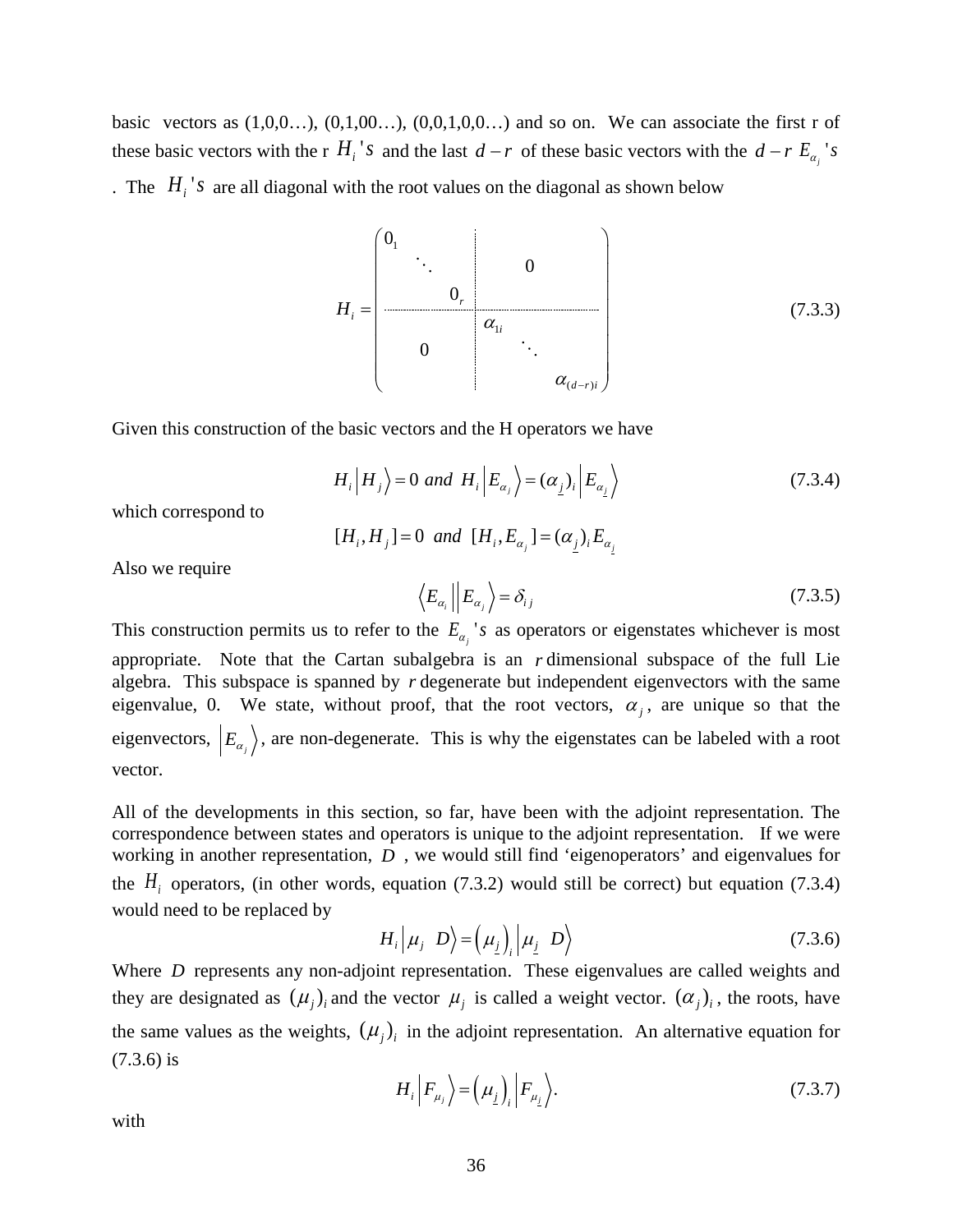$$
\left\langle F_{\mu_i} \right| F_{\mu_j} \right\rangle = \delta_{ij} \tag{7.3.8}
$$

The table below organizes the various notations used here for the operators and states

| <b>Representation</b> |               | Cartan             | <b>Non-Cartan</b> | <b>Non-Cartan</b>        |  |  |
|-----------------------|---------------|--------------------|-------------------|--------------------------|--|--|
| <b>Name</b>           | <b>Symbol</b> | <b>Operators</b>   | <b>Operators</b>  | <b>States</b>            |  |  |
| <b>Adjoint</b>        |               |                    | $-\alpha_i$       | $E_{\alpha_i}$           |  |  |
| Non-Adjoint           |               | $\boldsymbol{\Pi}$ | $-\alpha_i$       | $F_{\mu_i}$ or $\mu_j$ D |  |  |

Table 7.3.1 – Notations Used for Adjoint and Non-Adjoint Representations

Section 7.5 will discuss the underlying issues here further. The hope is that spending a little more time on these details will shed some light on subtleties that otherwise may cause confusion.

#### <span id="page-36-0"></span>7.4. Commutation Relationships between the  $E_{\alpha j}$

Up to now we have focused on the commutation relationships between the Cartan subalgebra operators,  $H_i$ , and the operators,  $E_{\alpha_i}$ , in the complement of the Cartan subalgebra. We will need the commutation relationships between the  $E_{\alpha}$  's also.

Consider the commutator of  $H_i$  *and*  $\left[ E_{\alpha_j}, E_{\alpha_k} \right]$ . Using the Jacobi Identity (see Section 8.1), we get

$$
\begin{aligned}\n\begin{bmatrix}\nH_i, \left[E_{\alpha_j}, E_{\alpha_k}\right]\n\end{bmatrix} & = -\begin{bmatrix}\nE_{\alpha_j}, \left[E_{\alpha_k}, H_i\right] \\
\hline\n\end{bmatrix} - \begin{bmatrix}\nE_{\alpha_k}, \left[H_i, E_{\alpha_j}\right] \\
\hline\n\end{bmatrix} \\
&= (\alpha_k)_i \begin{bmatrix}\nE_{\alpha_j}, E_{\alpha_k}\n\end{bmatrix} - (\alpha_k)_i \begin{bmatrix}\nE_{\alpha_k}, E_{\alpha_k}\n\end{bmatrix}\n\end{aligned}
$$

Switching indices in the second term on the RHS yields

$$
\hspace{1.5cm} = \hspace{1.5cm} \Big\{ \hspace{-.5cm} \big( \alpha_{_{\underline{j}}} \hspace{-.5cm} \big)_i \hspace{-.5cm} + \hspace{-.5cm} \big( \alpha_{_{\underline{k}}} \hspace{-.5cm} \big)_i \hspace{-.5cm} \Big\} \hspace{-.5cm} \Big[ \hspace{-.5cm} E_{_{\alpha_{_{\underline{j}}}}}, E_{_{\alpha_{_{\underline{k}}}}} \hspace{-.5cm} \big]
$$

Focusing on the case where  $(\alpha_j) + (\alpha_k) = 0$ , it is clear that  $\left[ E_{\alpha_j}, E_{\alpha_k} \right]$  commutes with all the  $H_i$ 's. This means that the commutator  $\left[ E_{\alpha_j}, E_{-\alpha_j} \right]$  is in the Cartan subalgebra and can be expressed as a linear combination of the  $H_i$ 's. Thus

$$
\left[E_{\alpha_j},\,E_{-\alpha_j}\,\right]=k_iH_i
$$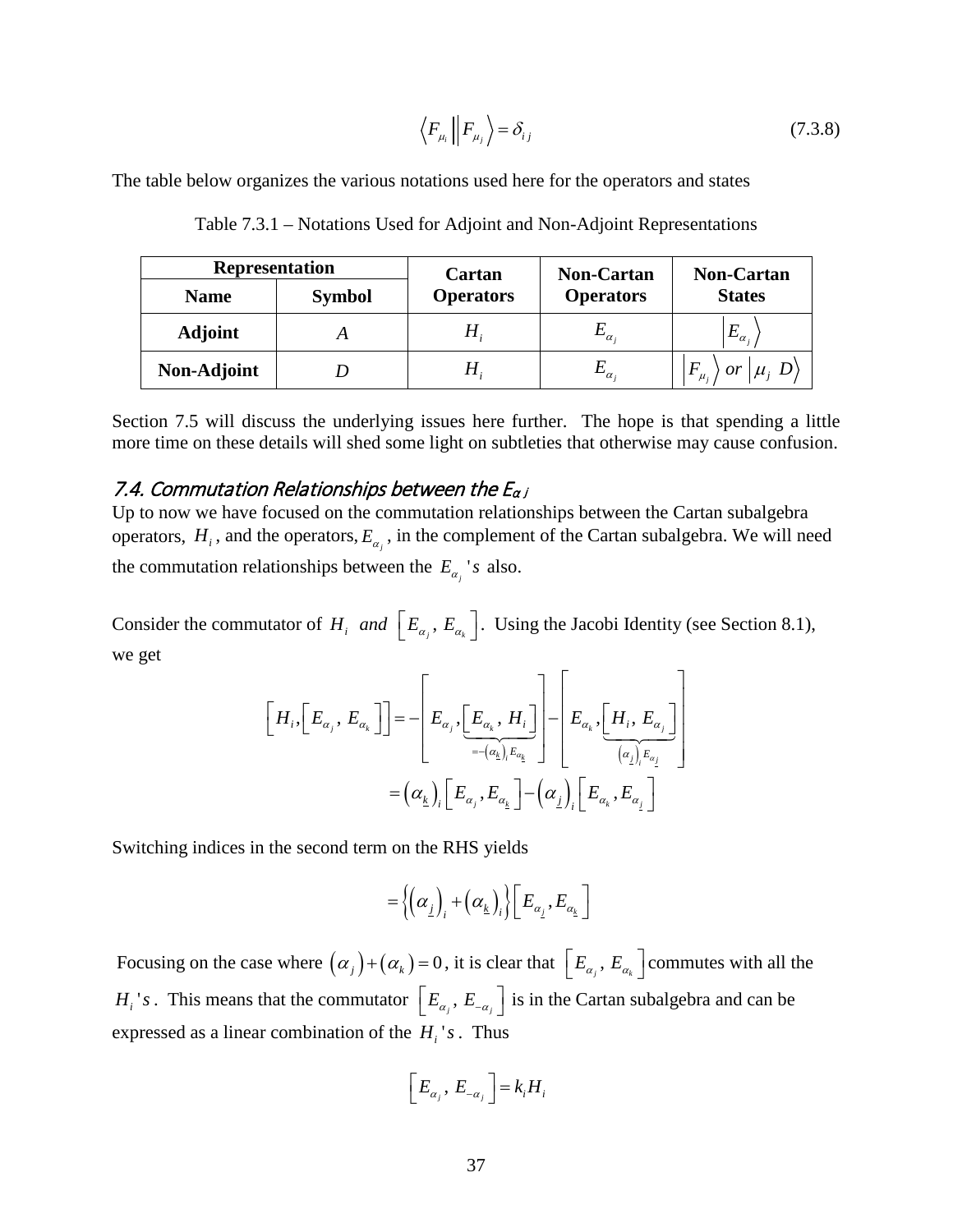We use without proof that  $k_i = (\alpha_j)_i$  i.e. the root vector, so that

$$
\left[E_{\alpha_j}, E_{-\alpha_j}\right] = \left(\alpha_j\right)_i H_i \tag{7.4.1}
$$

# <span id="page-37-0"></span>7.5. SU(2) as an Example of the Cartan Basis Analysis

At this point, it will useful to apply all the developments in sections 7.3 and 7.4 to the SU(2) group using first the adjoint representation and then the defined representation.

#### Adjoint Representation

First, we will work with the adjoint representation which is a 3d representation (because SU(2) has three generators) in equation (5.5.4) so

$$
H_1 = X_3 = \begin{pmatrix} 1 & 0 & 0 \\ 0 & 0 & 0 \\ 0 & 0 & -1 \end{pmatrix}
$$

The  $E_a$ 's are linear combinations of  $X_1$  and  $X_2$  also in equation (5.5.4)such that they are raising and lower operators for H. Suitable linear combinations are  $E_{\alpha_1} = (X_1 + iX_2) / \sqrt{2}$  and  $E_{-\alpha_1} = (X_1 - iX_2) / \sqrt{2}$  so that

$$
E_{\alpha_1} = \begin{pmatrix} 0 & 1 & 0 \\ 0 & 0 & 1 \\ 0 & 0 & 0 \end{pmatrix} \text{ and } E_{-\alpha_1} = \begin{pmatrix} 0 & 0 & 0 \\ 1 & 0 & 0 \\ 0 & 1 & 0 \end{pmatrix}
$$

We now change the basis so that  $H_1$  takes the form of (7.3.3). We do this so that we can verify the operator equations and the state equations consistently. We use the matrix

$$
S = \begin{pmatrix} 0 & 1 & 0 \\ 1 & 0 & 0 \\ 0 & 0 & 1 \end{pmatrix}
$$

to apply a similarity transformation,  $SMS^{-1}$ , to obtain

$$
H_1 = \begin{pmatrix} 0 & 0 & 0 \\ 0 & 1 & 0 \\ 0 & 0 & -1 \end{pmatrix}
$$
 (7.5.1)

$$
E_{\alpha_1} = \begin{pmatrix} 0 & 0 & 1 \\ 1 & 0 & 0 \\ 0 & 0 & 0 \end{pmatrix} and E_{-\alpha_1} = \begin{pmatrix} 0 & 1 & 0 \\ 0 & 0 & 0 \\ 1 & 0 & 0 \end{pmatrix}
$$
(7.5.2)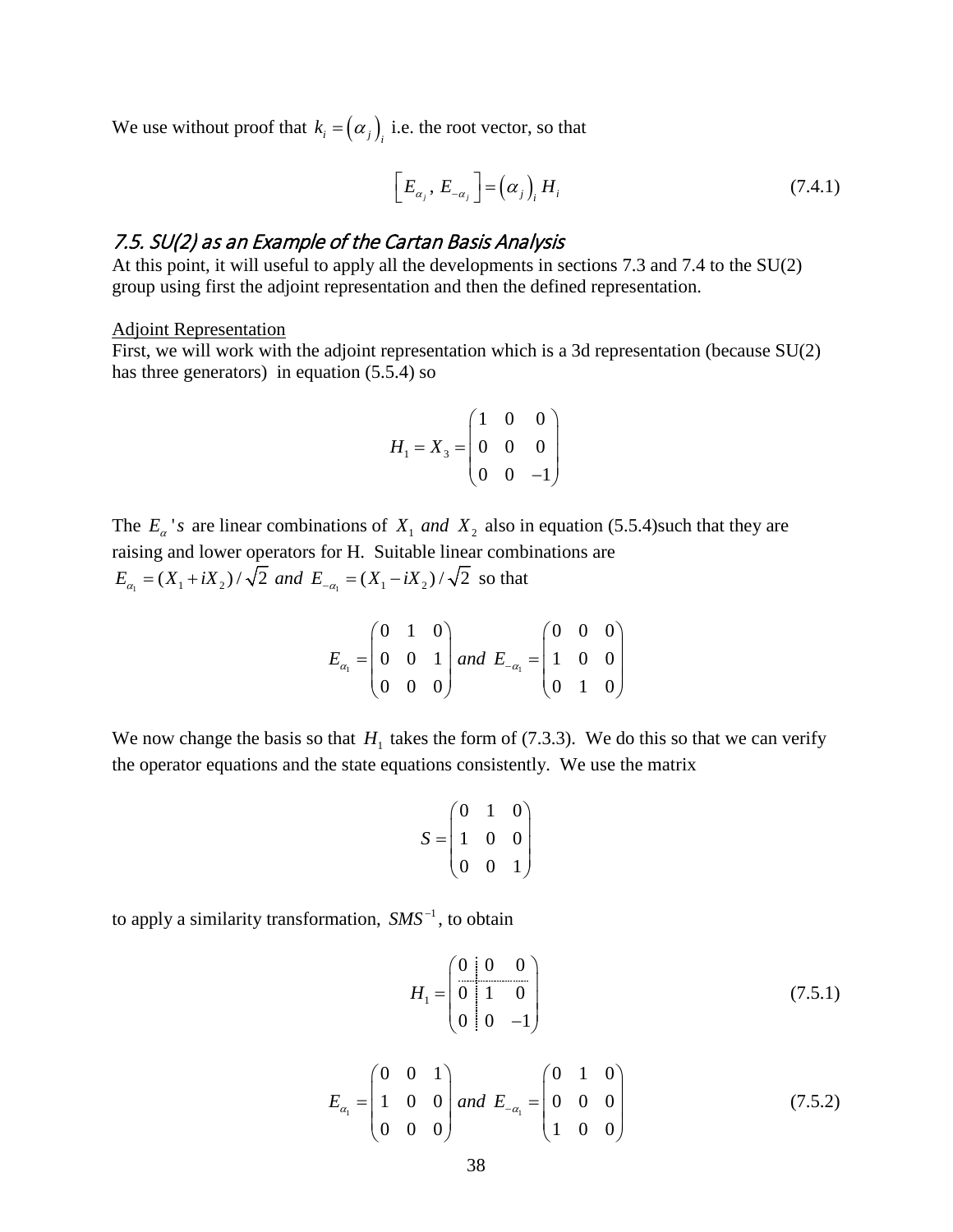We could put primes on  $H_1$ ,  $E_{\alpha_1}$  and  $E_{-\alpha_1}$  but it doesn't seem necessary. Another comment on notation, we use the somewhat cumbersome notation of  $H_1$ ,  $\alpha_1$  and  $(\alpha_1)$  instead of just *H* and  $\alpha$  so that when we consider SU(3) with a 2d Cartan subalgebra, we will use the identical notation and avoid confusion.

As an exercise, one can verify that equations (7.5.1) and (7.5.2) satisfy equation (7.3.2) with positive root,  $(\alpha_1)_1$ , equal to 1. That  $(E_{\alpha_1})^{\dagger} = E_{-\alpha_1}$  is clear by inspection of equation (7.5.2). And lastly, one can verify that equations (7.5.1) and (7.5.2) satisfy equation (7.4.1).

Having completed the operator view, we take a look at the state view, i.e. equation (7.3.4). Guided by the values on the diagonal of  $H<sub>1</sub>$ , equation (7.5.1), we make the following assignments of state vectors to basis vectors

$$
|H_1\rangle = \begin{pmatrix} 1 \\ 0 \\ 0 \end{pmatrix}, |E_{\alpha_1}\rangle = \begin{pmatrix} 0 \\ 1 \\ 0 \end{pmatrix} and |E_{-\alpha_1}\rangle = \begin{pmatrix} 0 \\ 0 \\ 1 \end{pmatrix}
$$

By inspection, equation (7.3.4) is seen to be satisfied, again with,  $(\alpha_1)_1$ , equal to 1.

To complete the use of SU(2) as an example of the Cartan basis analysis in the adjoint representation, we point out the that there are two root vectors, both 1d. The root vector for state  $E_{\alpha}$  has the scalar value +1 and the root vector for state  $E_{-\alpha}$  has the scalar value -1. Further on, we will plot root vectors in order to make geometrical observations. For SU(2), only a line is needed to make such a plot with two points at +1 and -1.

#### Defining Representation

Now we look at SU(2) from its 2d defining representation. From equation (5.5.2), the generators are

$$
X_1 = \begin{pmatrix} 0 & 1/2 \\ 1/2 & 0 \end{pmatrix}, X_2 = \begin{pmatrix} 0 & -i/2 \\ i/2 & 0 \end{pmatrix}, X_3 = \begin{pmatrix} 1/2 & 0 \\ 0 & -1/2 \end{pmatrix}
$$

so

$$
H_1 = X_3 = \begin{pmatrix} 1/2 & 0 \\ 0 & -1/2 \end{pmatrix}
$$

$$
E_{\alpha_1} = (X_1 + iX_2) / \sqrt{2} = \begin{pmatrix} 0 & 1/\sqrt{2} \\ 0 & 0 \end{pmatrix}
$$

and

and

$$
E_{-\alpha_j} = (X_1 - iX_2) / \sqrt{2} = \begin{pmatrix} 0 & 0 \\ 1/\sqrt{2} & 0 \end{pmatrix}
$$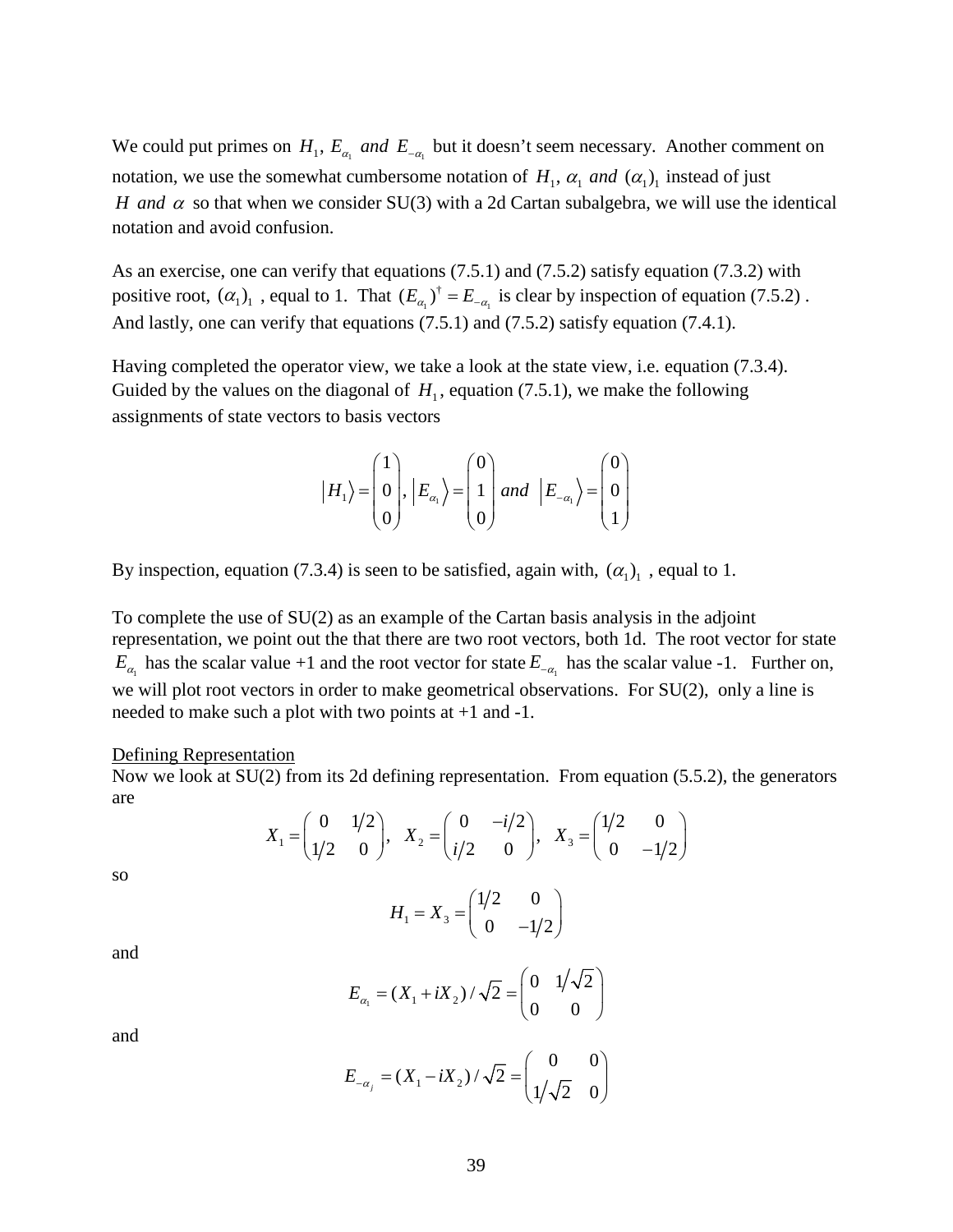These operators satisfy equations (7.3.2),  $E_{-\alpha_j} = E_{\alpha_j}^{\dagger}$  and (7.4.1) with  $(\alpha_1)$ <sub>1</sub> = 1. Relative to the operator view there seems to be little different in form between the adjoint representation and the defining representation The difference is that the defining representation cannot support a state view that is consistent with the operator view because its dimensionality does not match the dimensionality of the state space of the Lie algebra. For SU(2), the state space of the Lie algebra is 3d but the defining representation space is only 2d. Therefore, states and eigenvalues still exist but the consistent machinery of operators and corresponding state vectors does not. The state eigenvalues are called weights and they have associated eigenvectors but the eigenvectors do not correspond to any operators the way root eigenvectors do. The governing equation is (7.3.7)

$$
H_i\left|F_{\mu_j}\right\rangle = \left(\mu_j\right)_i\left|F_{\mu_j}\right\rangle.
$$

The state view gives  $(\mu_1)_1 = \frac{1}{2}$  and  $(\mu_2)_1 = -\frac{1}{2}$  from the state equations below

$$
H_1\begin{pmatrix}1\\0\end{pmatrix} = 1/2\begin{pmatrix}1\\0\end{pmatrix} \text{ and } H_1\begin{pmatrix}0\\1\end{pmatrix} = -1/2\begin{pmatrix}0\\1\end{pmatrix}
$$

where  $\left|F_{\mu_{1}}\right|$ 1  $\left|F_{\mu_1}\right\rangle = \left| \begin{array}{c} 0 \ 0 \end{array} \right|$  $= \begin{pmatrix} 1 \\ 0 \end{pmatrix}$  and  $|F_{\mu_2}\rangle = \begin{pmatrix} 0 \\ 1 \end{pmatrix}$ .  $= \begin{pmatrix} 0 \\ 1 \end{pmatrix}$ . Equivalently, the weights can be taken directly from the diagonal elements of  $H_1$ . Notice that the weights do not appear in pairs as the roots do.

At this point, we have SU(2) with the weight vector for state 1  $\begin{pmatrix} 1 \ 0 \end{pmatrix}$ being the scalar value  $+1/2$ and the weight vector for state 0  $\begin{pmatrix} 0 \ 1 \end{pmatrix}$ being the scalar value -1/2.

#### <span id="page-39-0"></span>7.6. Observations on Roots, Weights, Operators and States

Having discussed the Cartan basis and seen how it works in both the adjoint and defined representations of SU(2), we can make some observations.

We make a distinction between the operator view and the state view. Equation (7.3.2),

$$
[H_i, E_{\alpha_j}] = (\alpha_j)_i E_{\alpha_j}, \tag{7.6.1}
$$

is noted as an operator equation. And equation (7.3.7),

$$
H_i\left|F_{\mu_j}\right\rangle = \left(\mu_j\right)_i \left|F_{\mu_j}\right\rangle,\tag{7.6.2}
$$

is noted as a state equation,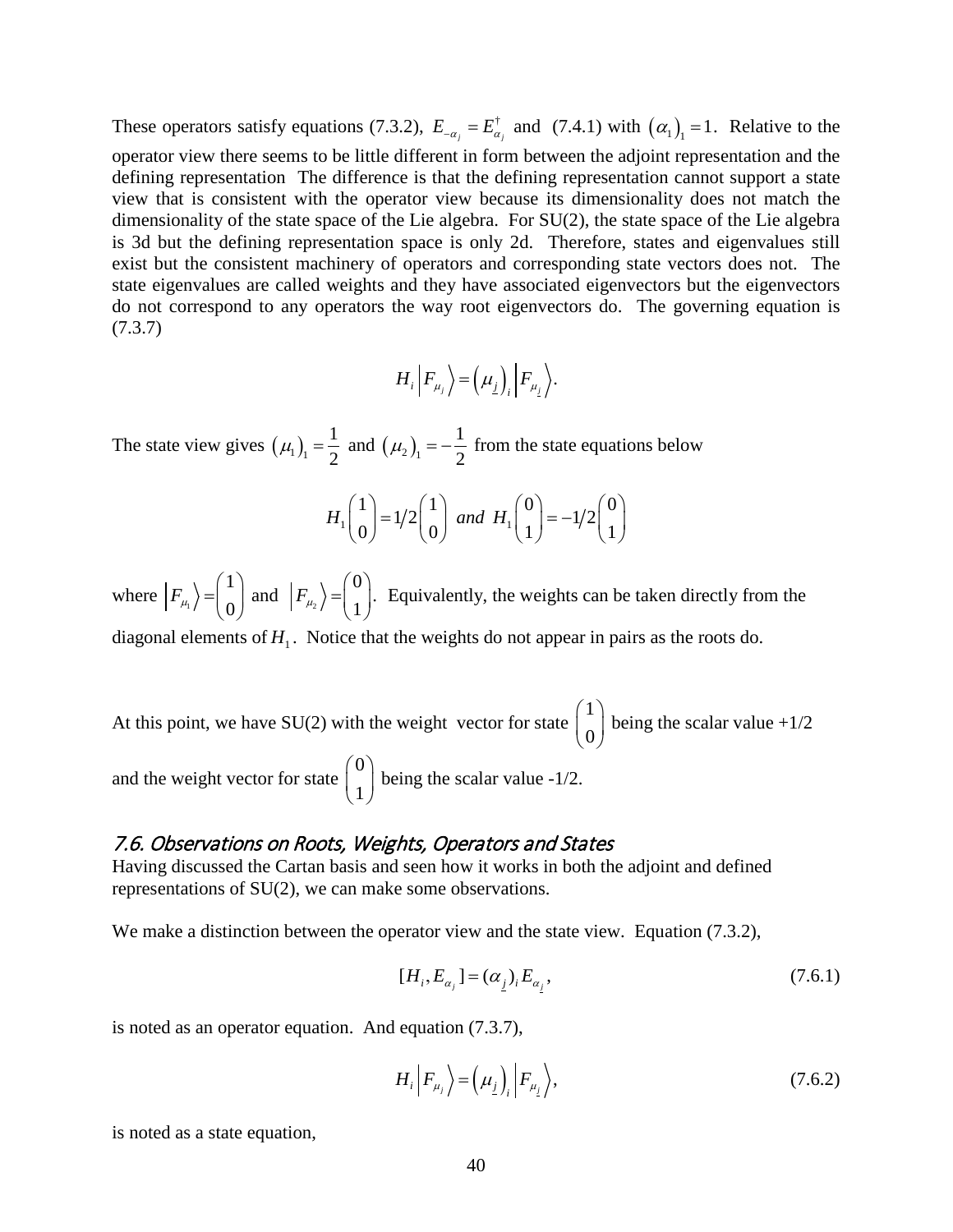An operator equation is determined by the Lie algebra because it applies to the generators directly, independently from any particular representation of those generators. As a result, the  $\alpha_j$ 's are also independent of any particular representation. This is reflected in the dimensionality of the  $\alpha_i$ 's namely, there are  $d-r$  root vectors and each one is a 1 x r vector and these values do not change with representation.

The state equation, on the other hand, is determined by the representation (as well as the Lie algebra) because the state vectors exist in the representation space. Thus, the  $\mu_i$ 's for different representations are different. This dependency on representation is reflected by the fact that the number of weight vectors is the dimension of the representation,  $d_{rep}$ , although the dimensionality of each weight vector is  $1 \times r$ , the same as the root vectors.

One result of the above is that any representation (other than the adjoint) yields both the roots and weights. The roots are obtained from the operator equation and the weights are obtained from the state equation. Equivalently to using the state equation, the weights can be obtained from the diagonals of the  $H$ 's. This will all be demonstrated in the next section using  $SU(3)$ .

It is often said that the roots are the weights of the adjoint representation. This is numerically true, however, it is misleading because it sounds as if roots and weights are the same kind of thing. But the nature of roots and weights are different. First, as we have shown, the roots are determined by the Lie algebra whereas the weights are determined by the representation (and the Lie algebra). Second, roots raise and lower weights but weights do not raise and lower roots. Third, weights, determined by the representations, actually have physical manifestations whereas the roots, determined by the Lie algebra, act only indirectly through the weights. It would be more accurate, then, to say that in the adjoint representation the roots are *equal* to the weights rather than the roots *are* the weights. Figure 7.6.1 below illustrates these points.



Figure 7.6.1 – The Context of Roots and Weights

41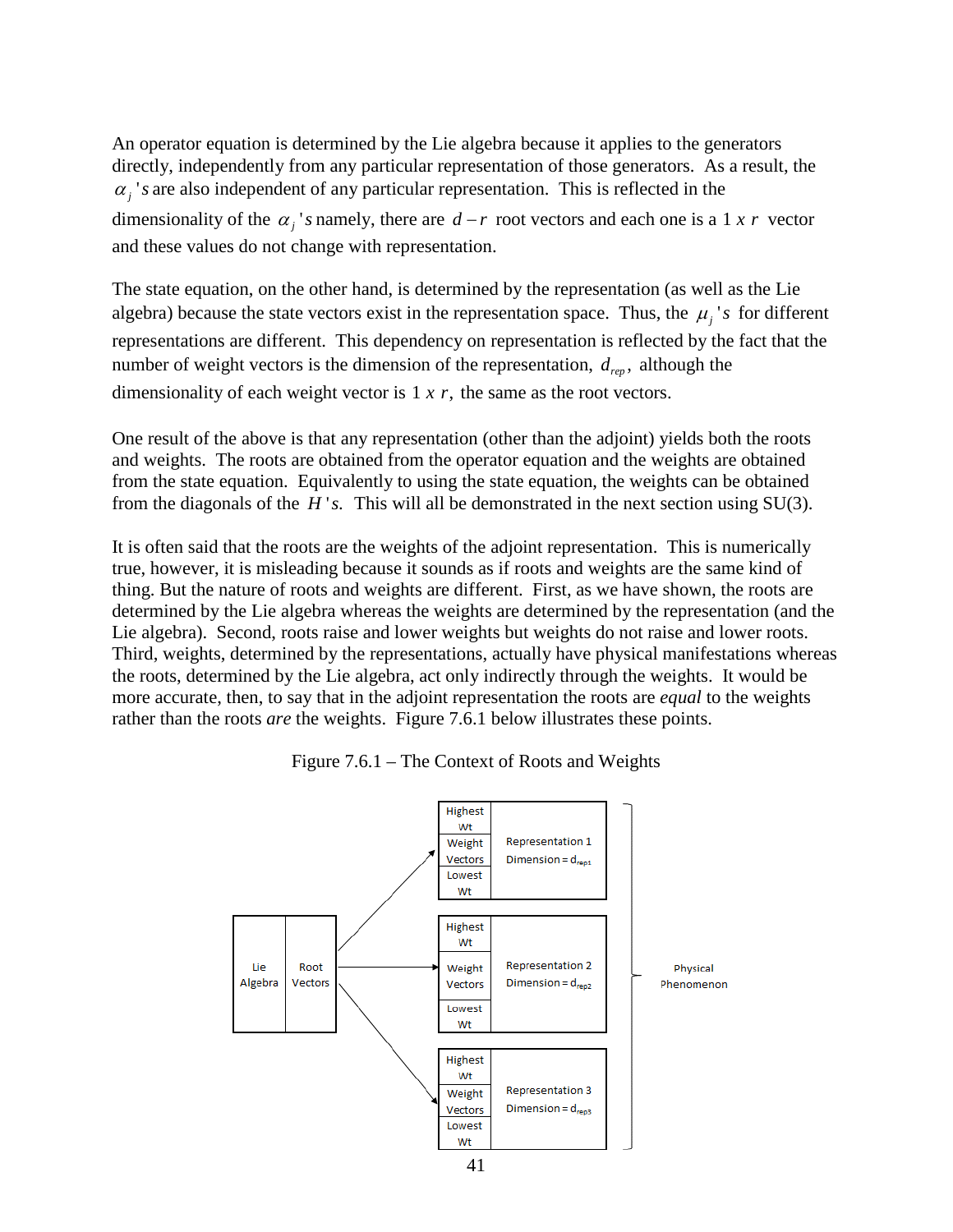For completeness, we point out that there are two other equations, one an operator equation, (7.4.1)

$$
\left[E_{\alpha_j}, E_{-\alpha_j}\right] = \left(\alpha_j\right)_i H_i,\tag{7.6.3}
$$

and the other a state equation, (7.3.8)

$$
\left\langle F_{\mu_i} \right| F_{\mu_j} \left\rangle = \delta_{ij},\tag{7.6.4}
$$

that do not enter into these considerations because they are only providing a normalization criteria for the operator  $E_{\alpha}$  and the state  $|F_{\mu}$ . In other words, if equation (7.6.1) is satisfied by an  $E_{\alpha}$ , it will also be satisfied by  $k E_{\alpha}$ . Equation (7.6.3) determines k. And similarly, if equation (7.6.2) is satisfied by an  $F_{\mu}$ , it will also be satisfied by  $lF_{\mu}$ . Equation (7.6.4) determines *l*.

### <span id="page-41-0"></span>7.7. SU(3) as an Example of the Cartan Basis Analysis

SU(3) will provide a richer example for the Cartan basis analysis because it's Cartan subalgebra is 2d so that the root and weight vectors are no longer scalars as they were with SU(2).

Defining Representation

We start with the eight generators of SU(3) as  $1/2$  of the Gell-Mann matrices:

$$
X_{1} = \begin{pmatrix} 0 & 1/2 & 0 \\ 1/2 & 0 & 0 \\ 0 & 0 & 0 \end{pmatrix} X_{2} = \begin{pmatrix} 0 & -i/2 & 0 \\ i/2 & 0 & 0 \\ 0 & 0 & 0 \end{pmatrix} X_{3} = \begin{pmatrix} 1/2 & 0 & 0 \\ 0 & -1/2 & 0 \\ 0 & 0 & 0 \end{pmatrix}
$$
  

$$
X_{4} = \begin{pmatrix} 0 & 0 & 1/2 \\ 0 & 0 & 0 \\ 1/2 & 0 & 0 \end{pmatrix} X_{5} = \begin{pmatrix} 0 & 0 & -i/2 \\ 0 & 0 & 0 \\ i/2 & 0 & 0 \end{pmatrix}
$$
  

$$
X_{6} = \begin{pmatrix} 0 & 0 & 0 \\ 0 & 0 & 1/2 \\ 0 & 1/2 & 0 \end{pmatrix} X_{7} = \begin{pmatrix} 0 & 0 & 0 \\ 0 & 0 & -i/2 \\ 0 & i/2 & 0 \end{pmatrix} X_{8} = \frac{1}{\sqrt{3}} \begin{pmatrix} 1/2 & 0 & 0 \\ 0 & 1/2 & 0 \\ 0 & 0 & -1 \end{pmatrix}
$$

Using  $X_3$  and  $X_8$  as our *H* operators since they are already diagonal assuring that they commute, we get:

$$
H_1 = \begin{pmatrix} 1/2 & 0 & 0 \\ 0 & -1/2 & 0 \\ 0 & 0 & 0 \end{pmatrix} \text{ and } H_2 = \frac{1}{\sqrt{3}} \begin{pmatrix} 1/2 & 0 & 0 \\ 0 & 1/2 & 0 \\ 0 & 0 & -1 \end{pmatrix}
$$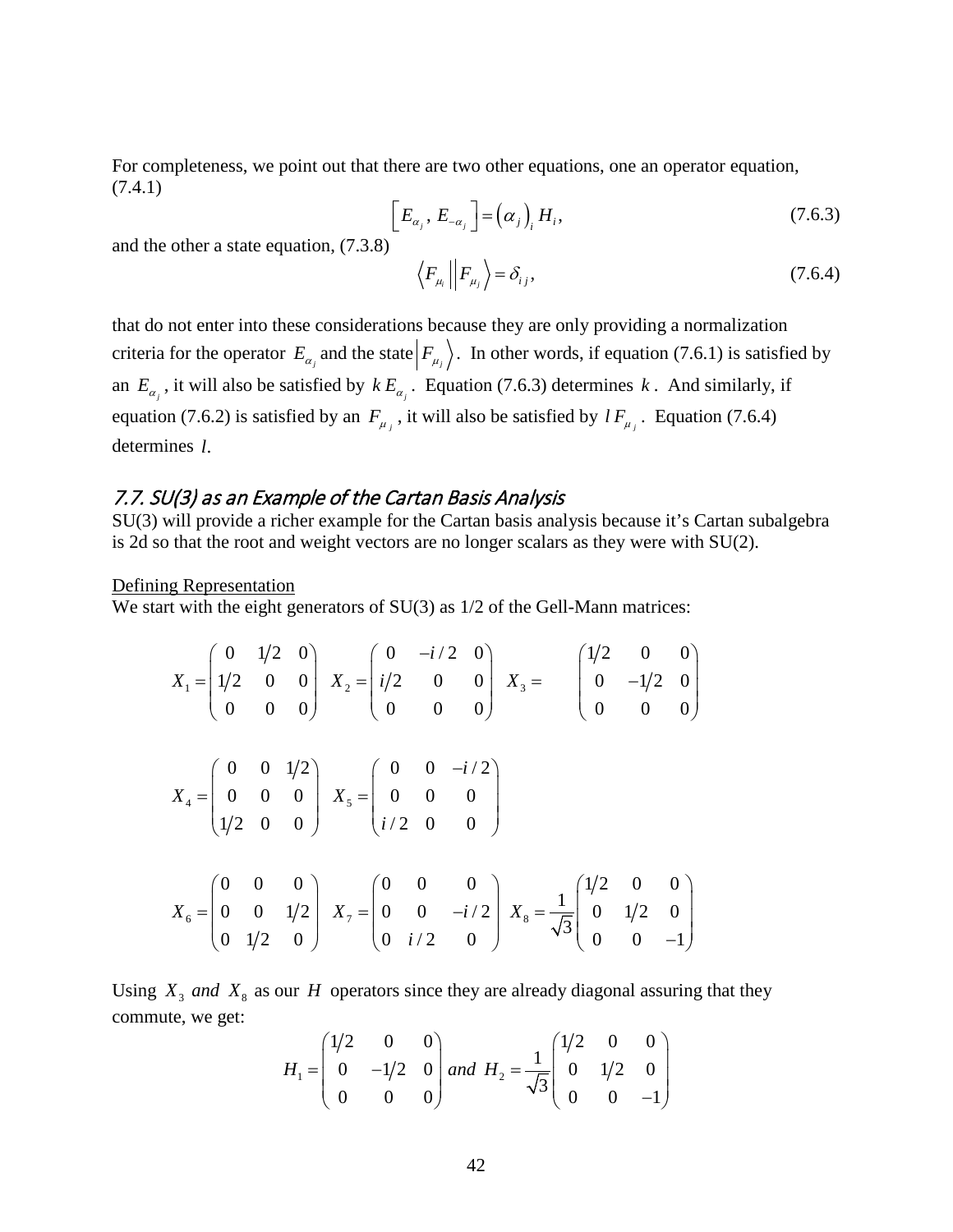We create paired raising and lowering operators with the other generators

$$
E_{\pm \alpha_1} = (X_1 \pm iX_2) / \sqrt{2}
$$
  
\n
$$
E_{\pm \alpha_2} = (X_4 \pm iX_5) / \sqrt{2}
$$
  
\n
$$
E_{\pm \alpha_3} = (X_6 \pm iX_7) / \sqrt{2}
$$

Yielding the raising operators

$$
E_{\alpha_1} = \begin{pmatrix} 0 & \frac{1}{2\sqrt{2}} & 0 \\ 0 & 0 & 0 \\ 0 & 0 & 0 \\ 0 & 0 & 0 \end{pmatrix} \quad E_{\alpha_2} = \begin{pmatrix} 0 & 0 & \frac{1}{2\sqrt{2}} \\ 0 & 0 & 0 \\ 0 & 0 & 0 \\ 0 & 0 & 0 \end{pmatrix} \quad E_{\alpha_3} = \begin{pmatrix} 0 & 0 & 0 \\ 0 & 0 & \frac{1}{2\sqrt{2}} \\ 0 & 0 & 0 \\ 0 & 0 & 0 \end{pmatrix}
$$

with the lowering operators,  $E_{-\alpha}$  *with*  $i = 1$  *to* 3, being the transposes since they are all real.

We extract the weights from the diagonal elements of  $H_1$  and  $H_2$  (or use equation (7.6.2)  $\langle H_i | F_{\mu_j} \rangle = (\mu_j)_{i} | F_{\mu_j} \rangle$ .) giving

$$
\mu_1 = \left(\frac{1}{2}, \frac{1}{2\sqrt{3}}\right) \quad \mu_2 = \left(-\frac{1}{2}, \frac{1}{2\sqrt{3}}\right) \quad \mu_3 = \left(0, -\frac{1}{\sqrt{3}}\right) \tag{7.7.1}
$$

and we use equation (7.3.2)

$$
[H_i, E_{\alpha_j}] = (\alpha_j)_i E_{\alpha_j} \tag{7.7.2}
$$

to calculate the roots obtaining

$$
\alpha_1 = (1, 0) \quad \alpha_2 = \left(\frac{1}{2}, \frac{\sqrt{3}}{2}\right) \quad \alpha_3 = \left(-\frac{1}{2}, \frac{\sqrt{3}}{2}\right)
$$
\n(7.7.3)

#### Adjoint Representation

We do not exert the effort to actually find the adjoint representation (as it is eight dimensional!) since we already have both the weights and the roots.

#### <span id="page-42-0"></span>7.8. How the Roots Act on the Weights

It is often said that the roots are the differences between weights. We prefer to look at this phenomenon as one weight is another weight +/- a root which corresponds to the raising and lowering operations. In figure 7.8.1, we show this for SU(3).

The figure shows the 2d root and weight vectors plotted with the eigenvalues for  $H_1$  on the horizontal axis and those for  $H_2$  on the vertical axis. The open circles show the six roots (three positive and the corresponding three negative). The black circles show the three weights. The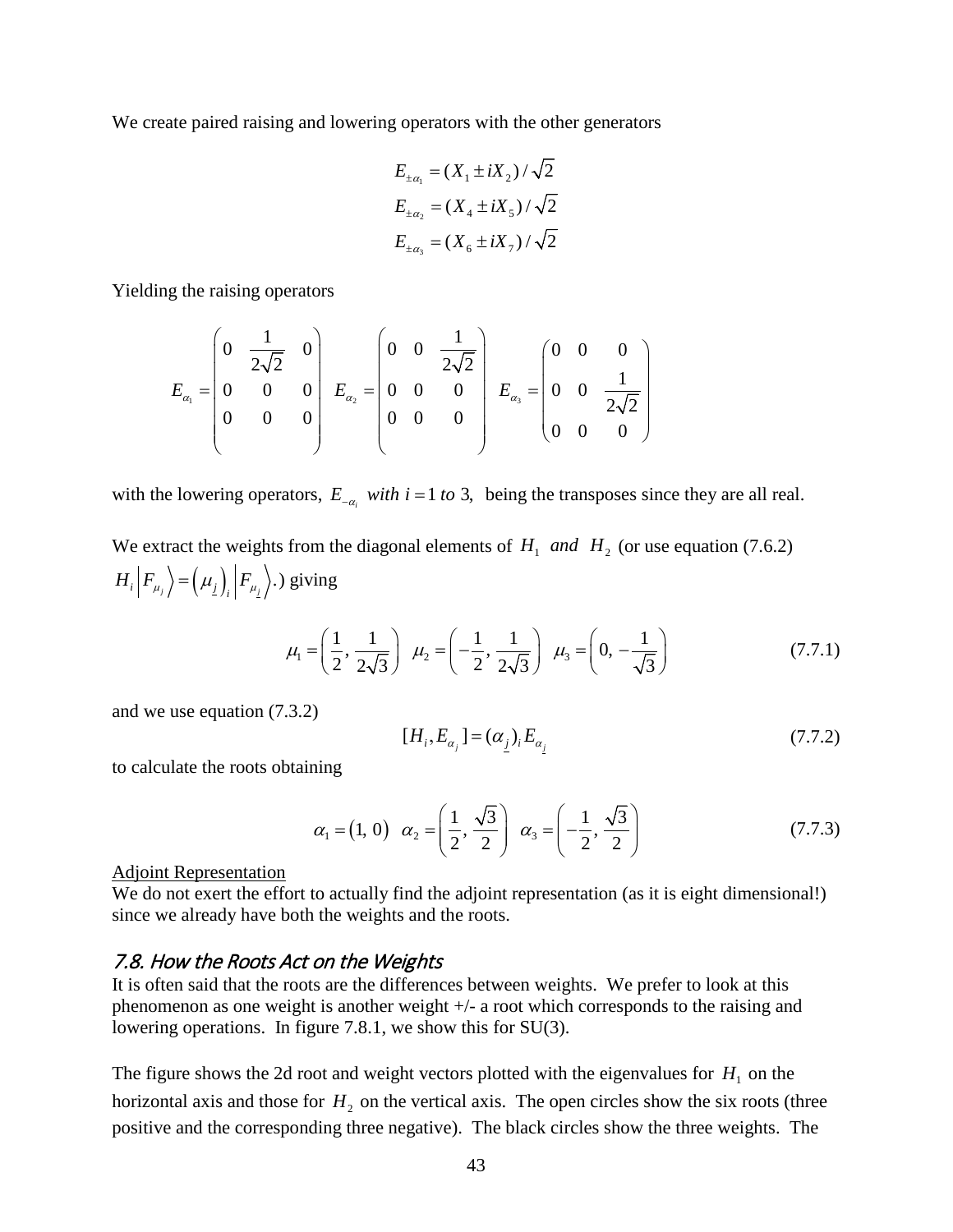red circles show the result of adding all six roots to the first weight,  $\mu_1$ , where the addition of the positive roots is shown as solid arrows and the addition of the negative roots is shown as dashed arrows.

The red area shows the region of all weights for which  $\mu_1$  is the highest weight and  $\mu_2$  is the lowest weight. In other words,

$$
\mu_1 - \mu_{red} \text{ is positive and}
$$
  

$$
\mu_{red} - \mu_2 \text{ is positive}
$$

The red area shows the limits of permissible weights when we consider  $H_1$  first and  $H_2$  second but that order is arbitrary. If we reverse the order, then  $\mu_1$ ,  $now \left( \frac{1}{2\sqrt{3}}, \frac{1}{2} \right)$ , is still the highest

weight but  $\mu_3$ , now  $\left(-\frac{1}{\sqrt{3}}, 0\right)$ , becomes the lowest weight. The blue area then shows the limits of permissible weights from this point of view. The intersection of the red and blue areas shows the actual limits of permissible weights.

Of the six roots, two lead from  $\mu_1$  to another weight, i.e.  $-\alpha_1$  *and*  $-\alpha_2$  lead to  $\mu_2$  *and*  $\mu_3$ respectively.  $-\alpha_3$  and all three positive roots lead to values which cannot be weights.

Figure 7.8.1 – Roots and Weights of  $SU(3)$  and  $\mu_1$  Raised and Lowered

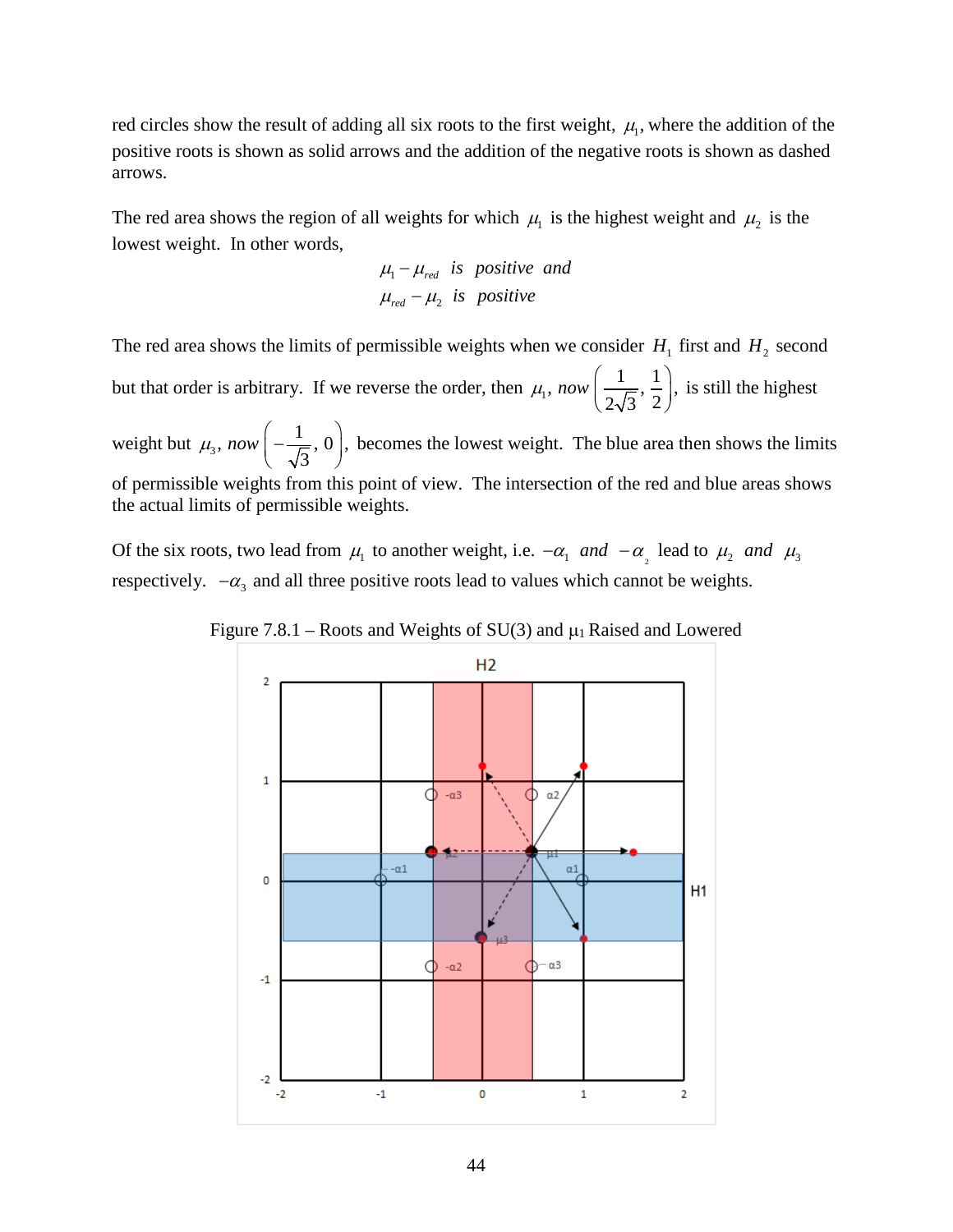The constraints on weights are relatively straightforward. There are also constraints on the roots, but these are deep in the Lie algebra and are discussed in the next section.

#### <span id="page-44-0"></span>7.9. Constraints on the Roots

The group condition combined with the continuous, smooth parameters of a Lie group impose strong constraints on the roots. We will not derive these results here but just show them.

The first is expressed by

$$
\frac{2\alpha_i \cdot \mu_j}{\alpha_i^2}
$$
 is an integer (7.8.1)

The table below, (7.8.4), shows the 9 integer values of this expression for SU(3) from the weights, (7.7.1),

$$
\mu_1 = \left(\frac{1}{2}, \frac{1}{2\sqrt{3}}\right) \mu_2 = \left(-\frac{1}{2}, \frac{1}{2\sqrt{3}}\right) \mu_3 = \left(0, -\frac{1}{\sqrt{3}}\right)
$$
(7.8.2)

and the roots, (7.7.3),

$$
\alpha_1 = (1, 0) \quad \alpha_2 = \left(\frac{1}{2}, \frac{\sqrt{3}}{2}\right) \quad \alpha_3 = \left(-\frac{1}{2}, \frac{\sqrt{3}}{2}\right)
$$
\n(7.8.3)

that we previously calculated.

$$
\frac{2\alpha_i \cdot \mu_j}{(\alpha_i)^2} \begin{pmatrix} \mu_1 & \mu_2 & \mu_3 \end{pmatrix}
$$
\n
$$
\begin{pmatrix} \mathbf{a}_1 \\ \mathbf{a}_2 \\ -\mathbf{a}_3 \end{pmatrix} \begin{pmatrix} 1 & -1 & 0 \\ 1 & 0 & -1 \\ 0 & -1 & 1 \end{pmatrix}
$$
\n(7.8.4)

Note that  $-\alpha_3$  was used so that only positive roots were used in the table. This table just demonstrates that SU(3) meets the constraint.

The second expression of how the roots are constrained explains why the expression in (7.8.1) must be an integer.

$$
\frac{2\alpha_i \cdot \mu_j}{\alpha_i^2} = -\left(p_{ji} - q_{ji}\right) \tag{7.8.5}
$$

where  $p_{ji}$  is a non-negative integer, the maximum times that state  $\mu_j$  can be raised by  $\alpha_i$  and  $q_{ii}$  is a non-negative integer, the maximum times that state  $\mu_i$  can be lowered by  $\alpha_i$ . Georgi calls this the master equation because it is so important.

Figure 7.8.1 can be used to determine the values of  $p_{ji}$  *and*  $q_{ji}$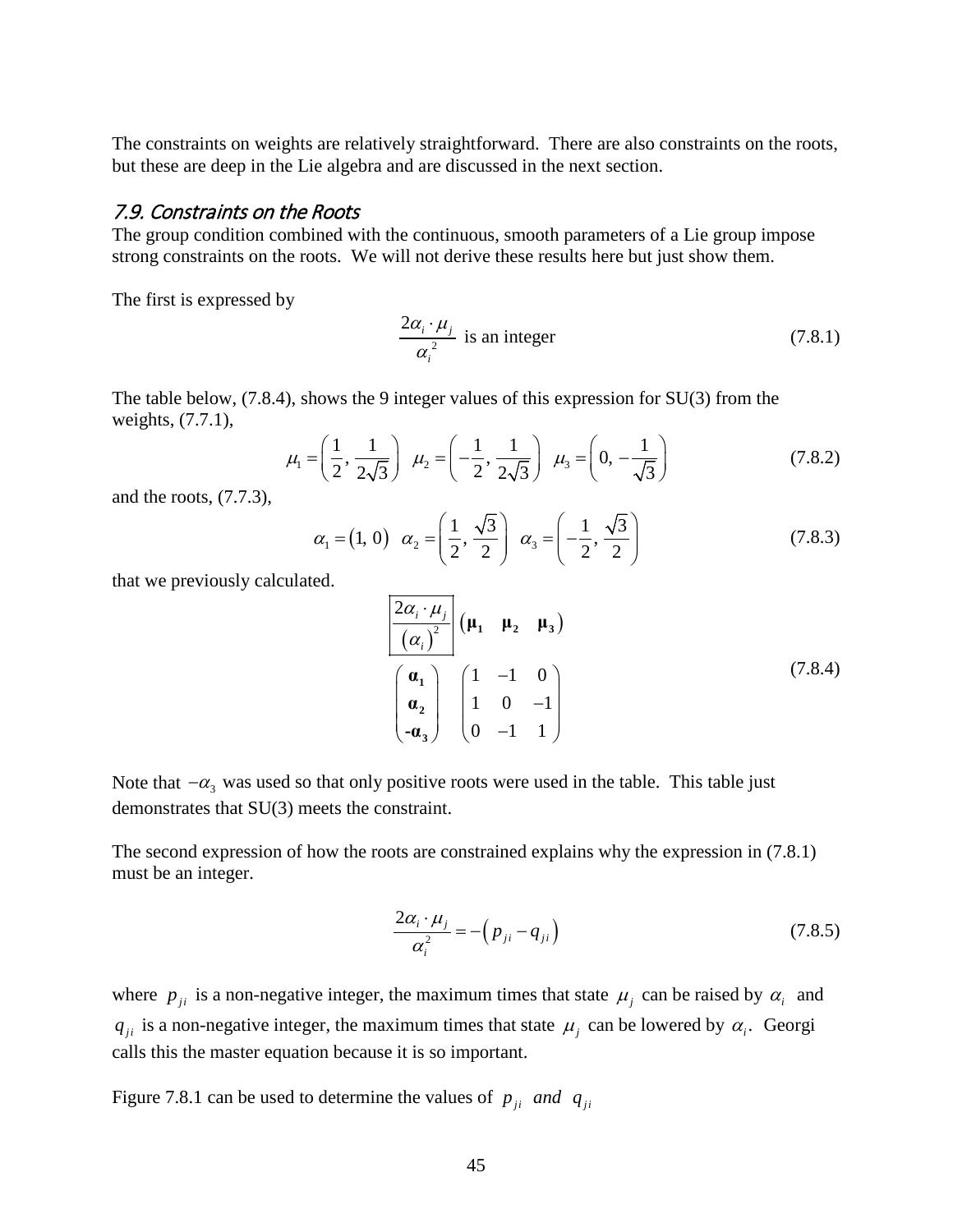$$
\begin{array}{c|c|c}\n\hline\np & (\mu_1 \mu_2 \mu_3) & \boxed{q} & (\mu_1 \mu_2 \mu_3) & \boxed{-(p-q)} & (\mu_1 \mu_2 \mu_3) \\
\left(\begin{array}{c}\n\mathbf{a}_1 \\
\mathbf{a}_2 \\
\mathbf{a}_3\n\end{array}\right)\n\begin{array}{c|c}\n0 & 1 & 0 \\
0 & 0 & 1 \\
0 & 1 & 0\n\end{array}\n\end{array}\n\quad\n\begin{array}{c|c}\n\mathbf{a}_1 \\
\mathbf{a}_2 \\
\mathbf{a}_3\n\end{array}\n\begin{array}{c|c}\n1 & 0 & 0 \\
1 & 0 & 0 \\
0 & 0 & 1\n\end{array}\n\end{array}\n\quad\n\begin{array}{c|c}\n\mathbf{a}_1 \\
\mathbf{a}_2 \\
\mathbf{a}_3\n\end{array}\n\begin{array}{c|c}\n1 & -1 & 0 \\
1 & 0 & -1 \\
0 & -1 & 1\n\end{array}
$$

And we note that the  $-(p-q)$  matrix is the same as (7.8.4), as expected.

The constraints so far have involved both roots and weights. What we would like is to formulate constraints that only involve roots because these constraints are determined by the Lie algebra and will be true for all representations. We can apply (7.8.5) to two roots, for example  $\alpha_1$  *and*  $\alpha_2$ , if we restrict ourselves to the adjoint representation. Then  $\alpha_i = \alpha_1$  *and*  $\mu_i = \alpha_2$ giving

$$
\frac{2\alpha_1 \cdot \alpha_2}{\alpha_1^2} = -\left(p_{21} - q_{21}\right)
$$

We can do this because in the adjoint representation the weights are numerically equal to the roots. Then, we let  $\alpha_i = \alpha_2$  and  $\mu_i = \alpha_1$  giving

$$
\frac{2\alpha_2\cdot\alpha_1}{\alpha_2^2}=-\left(p_{12}-q_{12}\right)
$$

Multiplying LHSs and RHSs and dividing both sides by four gives

$$
\frac{(\alpha_1 \cdot \alpha_2)^2}{\alpha_1^2 \alpha_2^2} = \left(\frac{\alpha_1 \cdot \alpha_2}{|\alpha_1||\alpha_2|}\right)^2 = \cos^2(\theta_{\alpha_1 \alpha_2}) = \frac{1}{4}(p_{21} - q_{21})(p_{12} - q_{12})
$$
\n(7.8.6)

Where  $\theta_{\alpha_1\alpha_2}$  is the angle between root vector  $\alpha_1$  and root vector  $\alpha_2$ . Since  $\left(p_{12} - q_{12}\right)\left(p_{21} - q_{21}\right)$ must be a non-negative integer (non-negative since  $\cos^2$  is non-negative), we only have 5 possible values 0, 1, 2, 3, 4 because  $\cos^2 \le 1$  These five values correspond to  $\theta$  values of 90<sup>0</sup>, 60<sup>0</sup> or  $120^{\circ}$ , 45<sup>0</sup> or  $135^{\circ}$ , 30<sup>0</sup> or  $150^{\circ}$ , and  $0^{\circ}$  or  $180^{\circ}$  respectively. Thus the angles between roots are very tightly constrained.

We can compare these results with figure 7.8.1. The roots form a hexagon so adjacent roots are  $60^{\circ}$  apart and roots separated by 1 root are  $120^{\circ}$  apart as allowed by equation (7.8.6). We note that  $0^0$  *and* 180<sup>°</sup> are not of interest since  $0^0$  is eliminated because the roots are all unique, i.e. the multiplicity of states of non-zero roots is 1 and  $180^\circ$  is a given by the fact that all roots come in pairs, one the negative of the other.

These angles provide a powerful tool for categorizing Lie algebras that is beyond the scope of this review.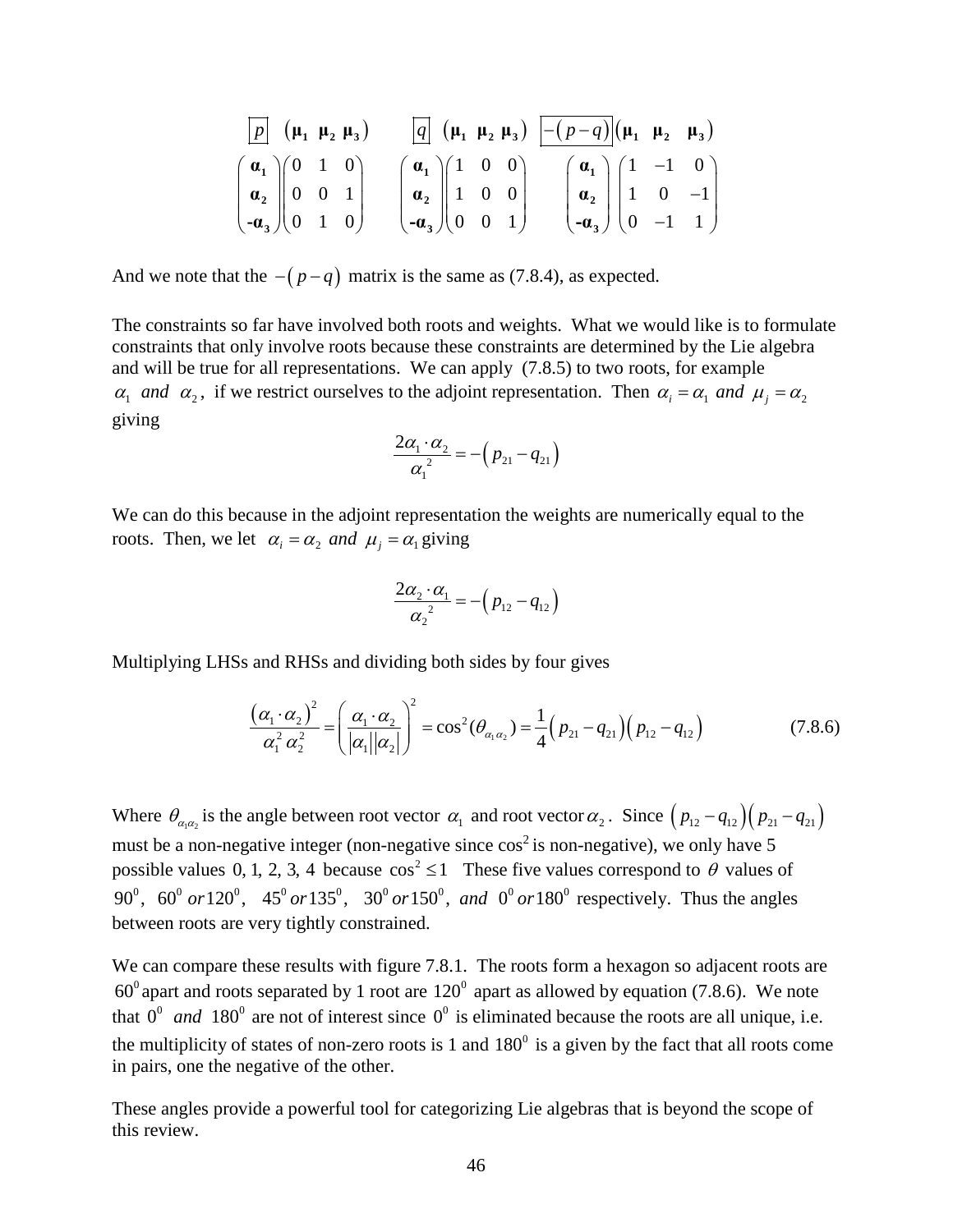### <span id="page-46-0"></span>7.10. Simple Roots

A subset of the roots, called the simple roots, is the most compact descriptor of the Lie algebra. The simple roots are any positive root that cannot be expressed as the sum of two other positive roots. For SU(3), there are two simple roots

$$
\alpha_2 = \left(\frac{1}{2}, \frac{\sqrt{3}}{2}\right) \alpha_3 = \left(\frac{1}{2}, -\frac{\sqrt{3}}{2}\right)
$$

The other positive root,  $\alpha_1 = (1, 0)$ , is the sum of the two simple roots.

The number of simple roots is equal to the rank of the Lie algebra. With the simple roots the entire Lie algebra can be reconstructed. Possibly most importantly, all of the irreducible representations of the Lie algebra can be reconstructed. We leave how this is done to other texts.

# <span id="page-46-1"></span>7.11. Summary of Main Points

The adjoint representation is the only representation where there is a correspondence between the operator view of the Cartan basis and the state view. In the defined representation, these two views are not consistent because the defined representation does not have the correct dimensionality to support a proper state view.

Roots appear in the adjoint representation both as the diagonal element of the *H* matrices (equivalent to the eigenvalues of the state view) and as eigenvalues in the operator view.

Weights appear in the defined representation as the diagonal elements of the *H* matrices (equivalent to the eigenvalues of the state view) and roots appear as eigenvalues in the operator view.

SU(2) provides an instructive example because the dimensionality of the adjoint representation is different from the dimensionality of the defined representation. SU(3) provides an instructive example because the rank of the Cartan algebra is 2 so that weight vectors and root vectors are non-trivial.

<span id="page-46-2"></span>A visual presentation of how root vectors operate on the weight vectors includes a description of constraints on the weights. The much more subtle constraints that exist on the roots is then discussed. Lastly, simple roots, the most concise description of the Lie algebra, completes the discussion.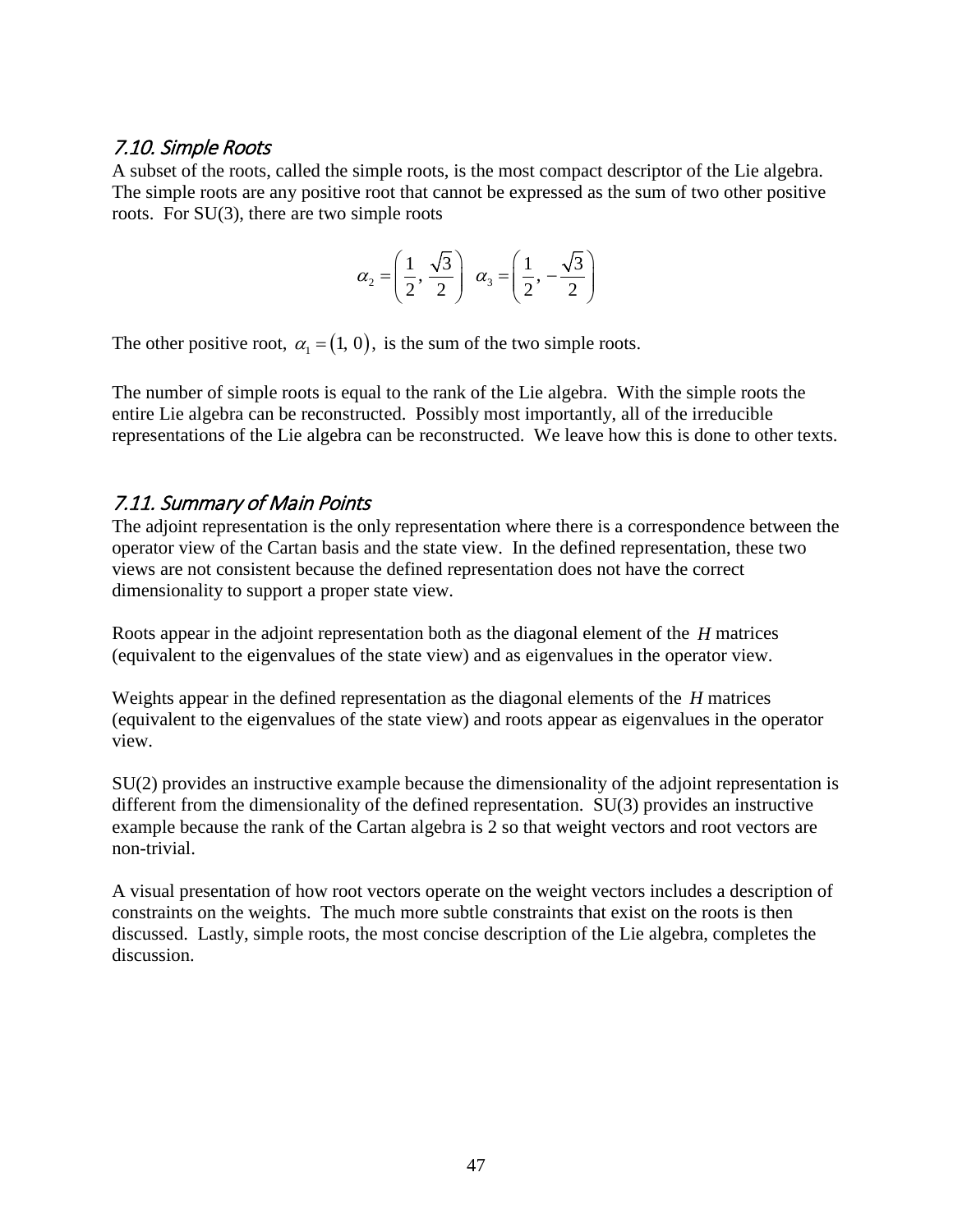# 8. Additional Material

# <span id="page-47-0"></span>8.1. Lie Algebras

This section discusses some interesting aspects of Lie algebras that are not needed for the rest of this review.

A Lie algebra is a vector space, L, together with any bilinear operation satisfying

$$
[a+b, c] = [a, c] + [b, c]
$$
  
\n
$$
[ka, b] = k[a, b]
$$
  
\n
$$
[a, b] = -[b, a]
$$
  
\n
$$
0 = [a, [b, c]] + [b, [c, a]] + [c, [a, b]]
$$
 Jacobi Identity  
\nwhere a, b, c \in L and k \in R or C.

The bilinear operation  $\left[\right, \right]$  is called a Lie bracket. The commutator  $\left[a, b\right] = ab - ba$  satisfies the requirements of a Lie bracket and, in fact, is the usual operation for physics applications.

A Lie group is a manifold where each point is a group element. The Lie algebra is the tangent space at the identity element. The generators span that tangent space.

<span id="page-47-1"></span>A typical manifold may have a metric defined on it which relates two separate points on the manifold by specifying a distance between the two points. But a manifold supporting a Lie algebra maintains a more intimate relationship between two points on the manifold. Since each point is a group element, any ordered pair of points, e.g. g1 and g2, leads to a third point that must also be on the manifold corresponding to  $g3 = g2 g1$ . This group condition puts severe constraints on parameters of the Lie algebra, e.g. the root vectors.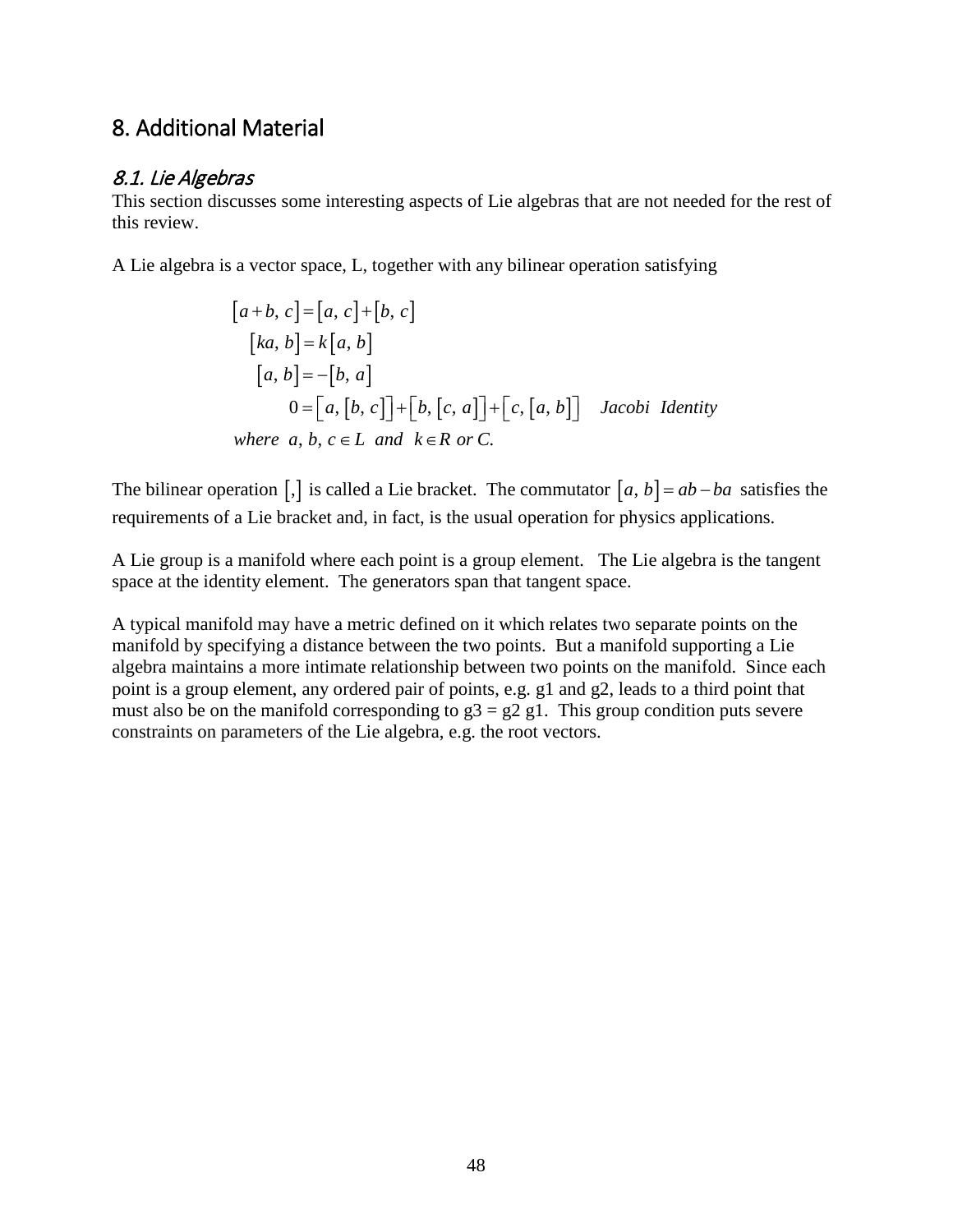# 8.2. SU(N), SO(2N) and SO(2N+1)

|            |                |                           |                         |                         | Defining                    | Adjoint      |                                    |                                             |
|------------|----------------|---------------------------|-------------------------|-------------------------|-----------------------------|--------------|------------------------------------|---------------------------------------------|
|            |                | Rep.                      | Rep.                    |                         |                             |              |                                    |                                             |
| Group      |                | # of<br>Generators<br>(d) | Rank<br>(r)             | Dim.                    | #of<br>$\overrightarrow{W}$ | Dim.         | # $of$<br>$+\overrightarrow{R}$ ts | # $of$<br>Simple<br>$\overrightarrow{R}$ ts |
| SU(N)      | N              | $N^2 - 1$                 | $N-1$                   | N                       | N                           | $\mathbf d$  | $N(N-1)$                           | r                                           |
| SU(2)      | 2              | 3                         | 1                       | $\overline{2}$          | 2                           | 3            | 4                                  | 1                                           |
| SU(3)      | 3              | 8                         | $\overline{2}$          | $\overline{\mathbf{3}}$ | 3                           | 8            | 3                                  | $\overline{\mathbf{c}}$                     |
| SU(4)      | 4              | 15                        | 3                       | $\overline{4}$          | 4                           | 15           | 6                                  | 3                                           |
| SU(5)      | 5              | 24                        | $\overline{4}$          | 5                       | 5                           | 24           | 10                                 | $\overline{4}$                              |
|            |                |                           |                         |                         |                             |              |                                    |                                             |
| SU(10)     | 10             | 99                        | 9                       | 10                      | 10                          | 99           | 45                                 | 9                                           |
|            |                |                           |                         |                         |                             |              |                                    |                                             |
| SO(2N)     | N              | $N(2N-1)$                 | N                       | 2N                      | r                           | $\mathbf d$  | $N(N-1)$                           | r                                           |
| SO(2)      | $\mathbf{1}$   | 1                         | $\mathbf{1}$            | 2                       | $\mathbf{1}$                | $\mathbf{1}$ | 0                                  | $\mathbf{1}$                                |
| SO(4)      | $\overline{2}$ | 6                         | $\overline{2}$          | 4                       | 2                           | 6            | 2                                  | 2                                           |
| SO(6)      | 3              | 15                        | 3                       | 6                       | 3                           | 15           | 6                                  | 3                                           |
|            |                |                           |                         |                         |                             |              |                                    |                                             |
| $SO(2N+1)$ | $\mathbf N$    | $N(2N+1)$                 | $\overline{\mathbf{N}}$ | $2N+1$                  | $\mathbf r$                 | $\mathbf d$  | $r^2$                              | r                                           |
| SO(3)      | 1              | 3                         | 1                       | 3                       | 1                           | 3            | 1                                  | 1                                           |
| SO(5)      | 2              | 10                        | 2                       | 5                       | 2                           | 10           | 4                                  | 2                                           |
| SO(7)      | 3              | 21                        | 3                       | $\overline{7}$          | 3                           | 21           | 9                                  | 3                                           |
|            |                |                           |                         |                         |                             |              |                                    |                                             |

Table 8.2.1. Information on the Lie Algebras of SU(N), SO(2N) and SO(2N+1)